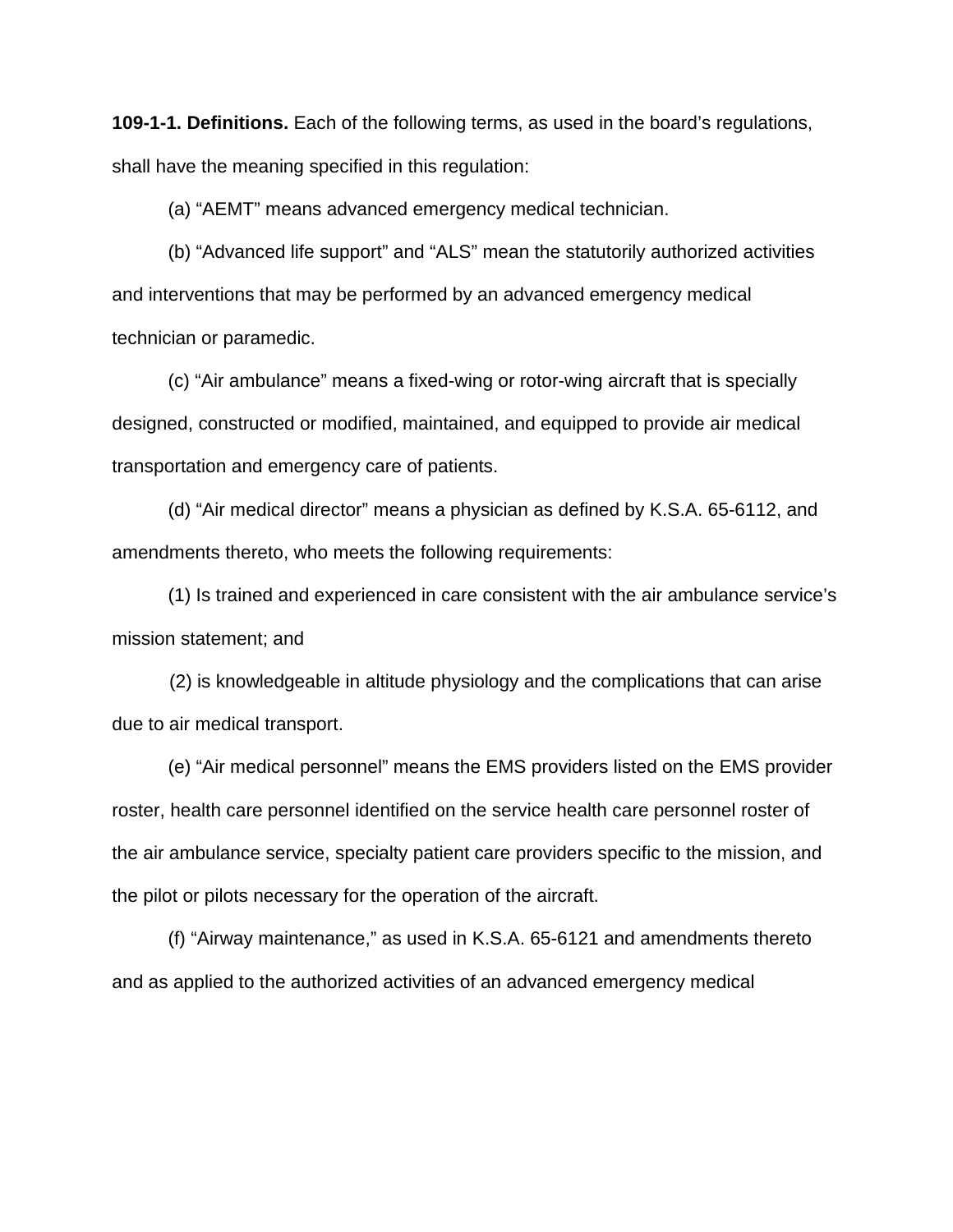K.A.R. 109-1-1

technician, means the use of any invasive oral equipment and procedures necessary to ensure the adequacy and quality of ventilation and oxygenation.

(g) "Attendant" means EMS provider.

 (h) "Basic life support" and "BLS" mean the statutorily authorized activities and interventions that may be performed by an emergency medical responder or emergency medical technician.

(i) "CAPCE" means the commission on accreditation for pre-hospital continuing education.

(j) "Certified mechanic," as used in K.A.R. 109-2-2, means an individual employed or contracted by the ambulance service, city or county, qualified to perform maintenance on licensed ambulances and inspect these vehicles and validate, by signature, that the vehicles meet both mechanical and safety considerations for use.

(k) "Class" means the period during which a group of students meets.

(l) "Coordination" means the submission of an application for approval of initial courses of instruction or continuing education courses and the oversight responsibility of those same courses and instructors once the courses are approved.

(m) "Course of instruction" means a body of prescribed EMS studies approved by the board.

 (n) "Critical care transport" means the transport by an ambulance of a critically ill or injured patient who receives care commensurate with the care rendered by health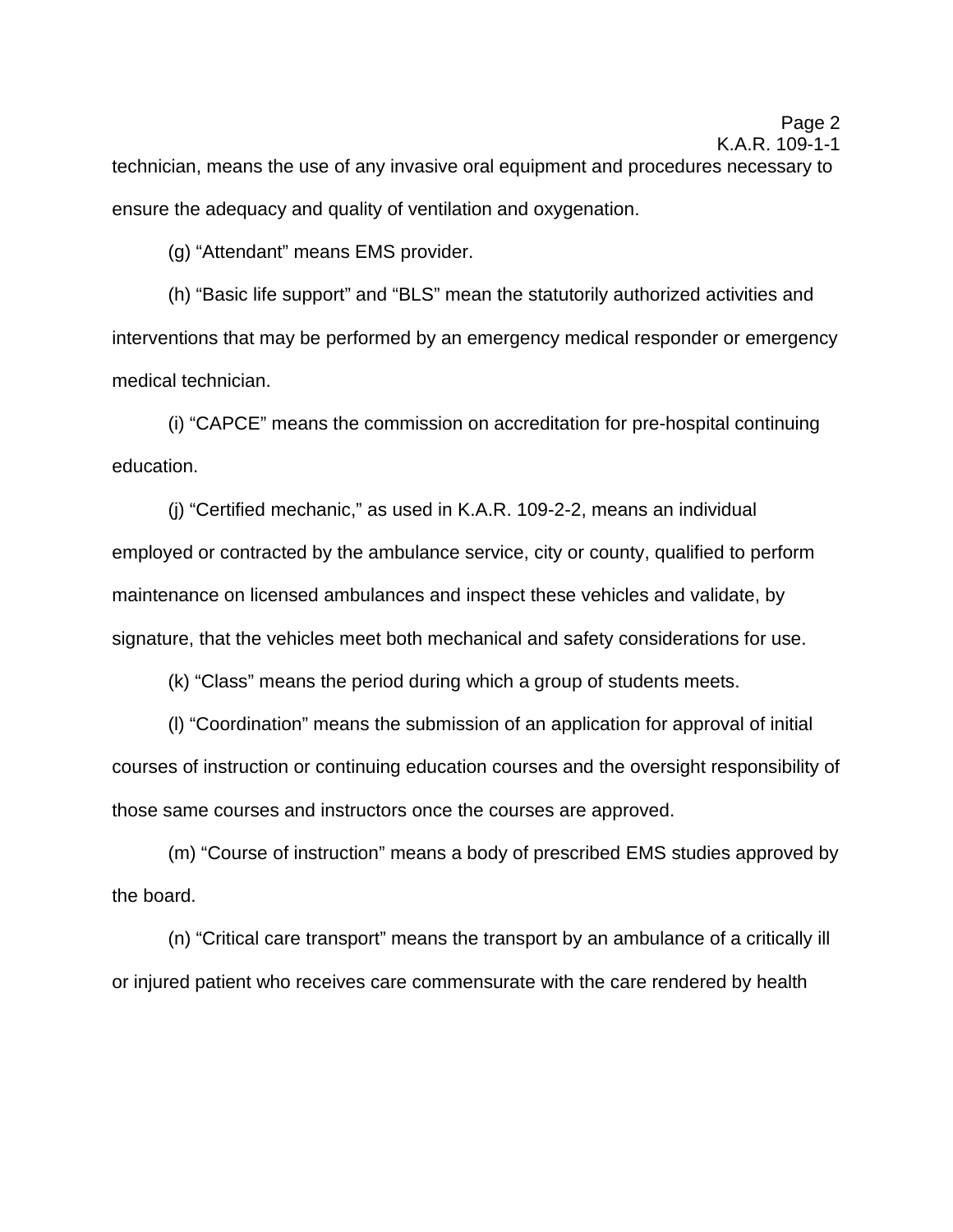care personnel as defined in this regulation or a paramedic with specialized training as approved by service protocols and the medical director.

 (o) "Emergency" means a serious medical or traumatic situation or occurrence that demands immediate action.

 (p) "Emergency call" means an immediate response by an ambulance service to a medical or trauma incident that happens unexpectedly.

 (q) "Emergency care" means the services provided after the onset of a medical condition of sufficient severity that the absence of immediate medical attention could reasonably be expected to cause any of the following:

(1) Place the patient's health in serious jeopardy;

(2) seriously impair bodily functions; or

(3) result in serious dysfunction of any bodily organ or part.

(r) "EMR" means emergency medical responder.

(s) "EMS" means emergency medical services.

(t) "EMS provider" means emergency medical service provider.

(u) "EMT" means emergency medical technician.

 (v) "Ground ambulance" means a ground-based vehicle that is specially designed and equipped for emergency medical care and transport of sick and injured persons and meets the requirements in K.A.R. 109-2-8.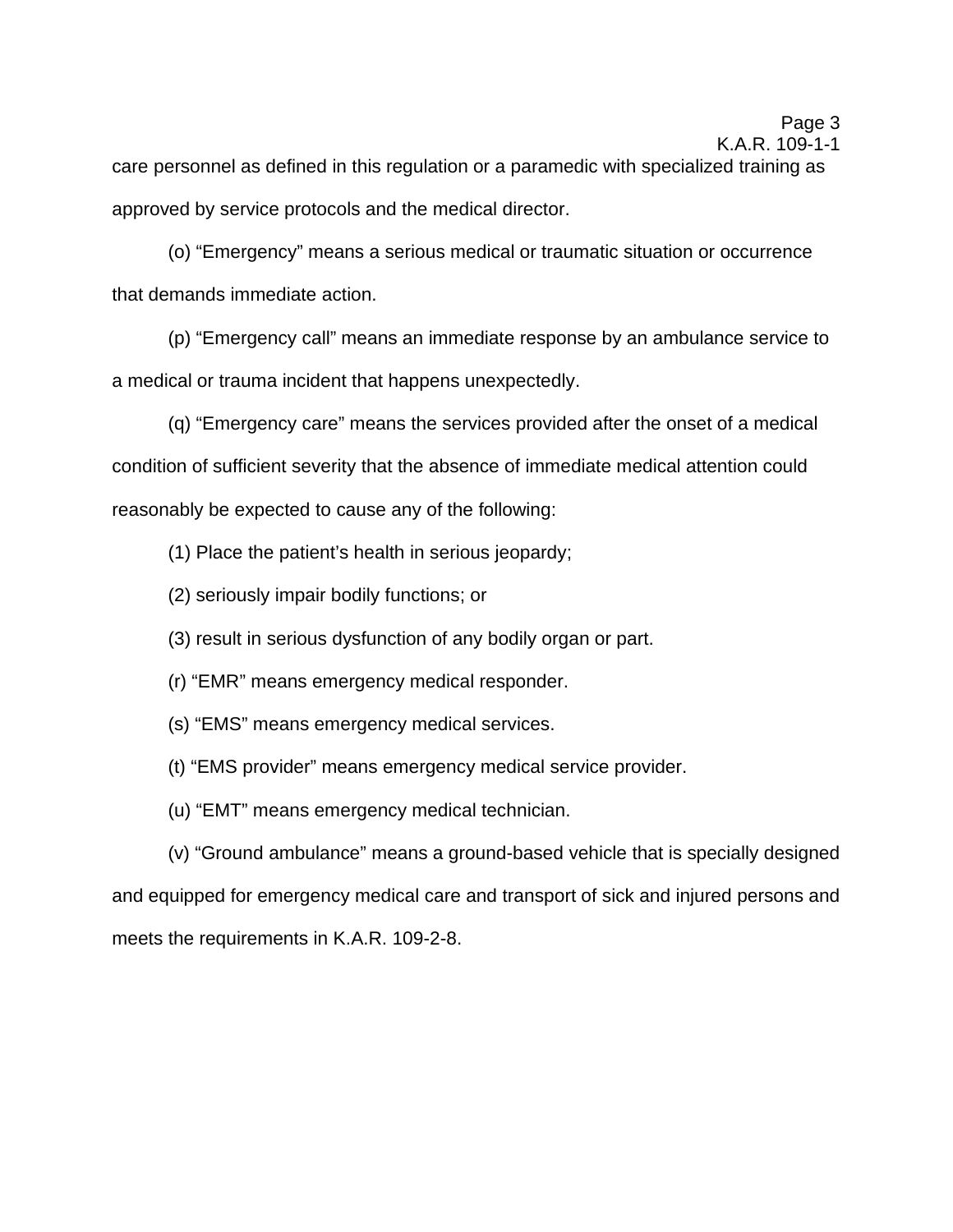(w) "Health care personnel" and "health care provider," as used in the board's regulations, means a physician, physician assistant, licensed professional nurse, advanced practice registered nurse, or respiratory therapist.

 (x) "Incompetence," as applied to EMS providers and as used in K.S.A. 65-6133 and amendments thereto, means a demonstrated lack of ability, knowledge, or fitness to perform patient care according to applicable medical protocols or as defined by the authorized activities of the EMS provider's level of certification.

 (y) "Incompetence," as applied to instructor-coordinators and as used in K.S.A. 65-6129b and amendments thereto, means a pattern of practice or other behavior that demonstrates a manifest incapacity, inability, or failure to coordinate or to instruct EMS provider training programs.

 (z) "Incompetence," as applied to an operator and as used in K.S.A. 65-6132 and amendments thereto, means either of the following:

(1) The operator's inability or failure to provide the level of service required for the type of permit held; or

(2) the failure of the operator or an agent or employee of the operator to comply with a statute or regulation pertaining to the operation of a licensed ambulance service.

 (aa) "Instructor-coordinator" and "I-C" mean any of the following individuals who are certified to instruct and coordinate EMS provider training programs:

(1) Emergency medical technician;

(2) physician;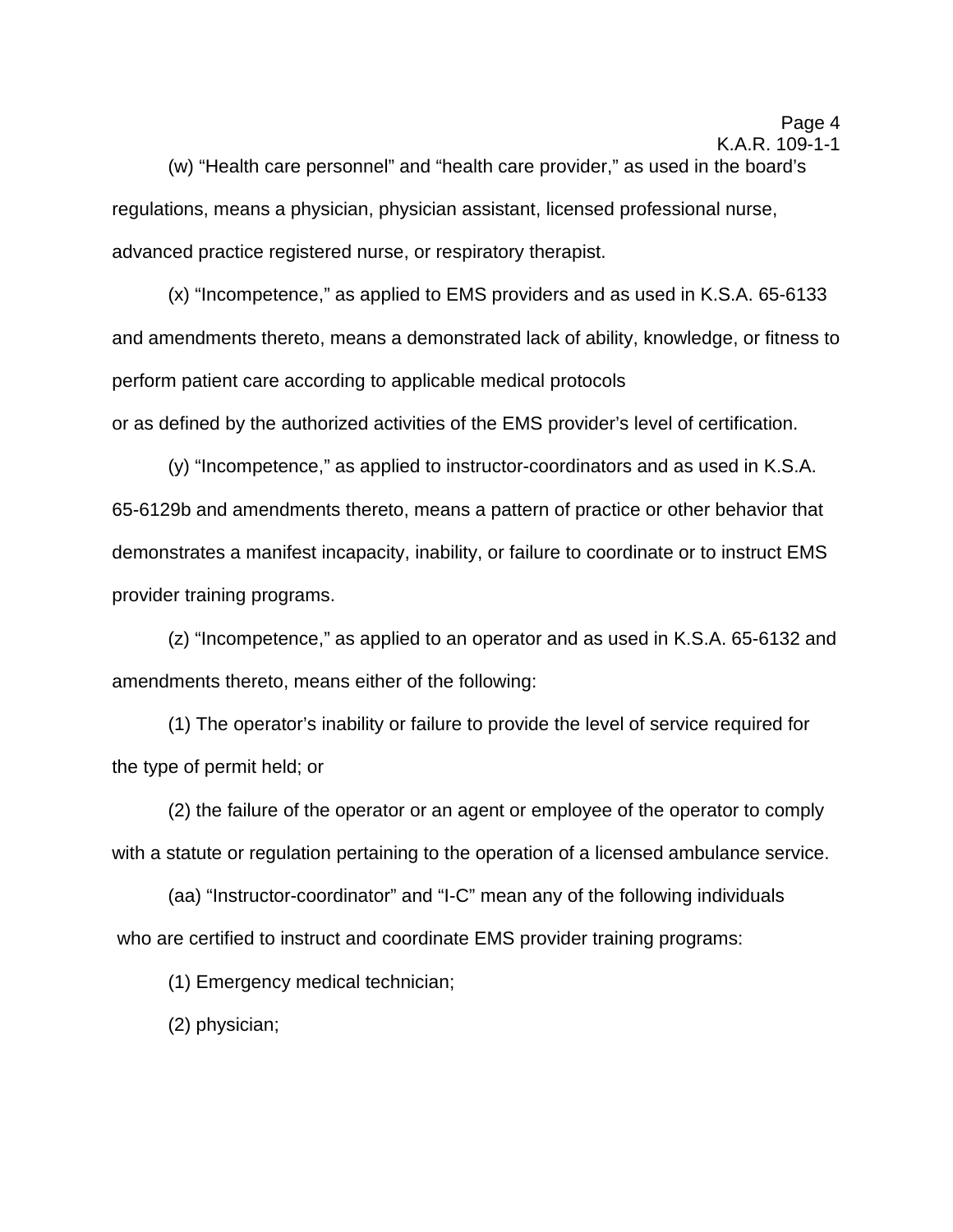(3) physician's assistant;

(4) advanced practice registered nurse;

(5) licensed professional nurse;

(6) advanced emergency medical technician; or

(7) paramedic.

 (bb) "Interoperable" means that one system has the ability to communicate or work with another.

 (cc) "Lab assistant" means an individual who is assisting a primary instructor in the instruction and evaluation of students in classroom laboratory training sessions.

 (dd) "Long-term provider approval" means that the sponsoring organization has been approved by the executive director to provide any continuing education program as prescribed in K.A.R. 109-5-3.

 (ee) "Out of service," as used in K.A.R. 109-2-5, means that a licensed ambulance is not immediately available for use for patient care or transport.

(ff) "Primary instructor" means an instructor-coordinator who is listed by the sponsoring organization as the individual responsible for the competent delivery of cognitive, psychomotor, and affective objectives of an approved initial course of instruction or continuing education program and who is the person primarily responsible for evaluating student performance and developing student competency.

(gg) "Prior-approved continuing education" means material submitted by a sponsoring organization, to the board, that is reviewed and subsequently approved by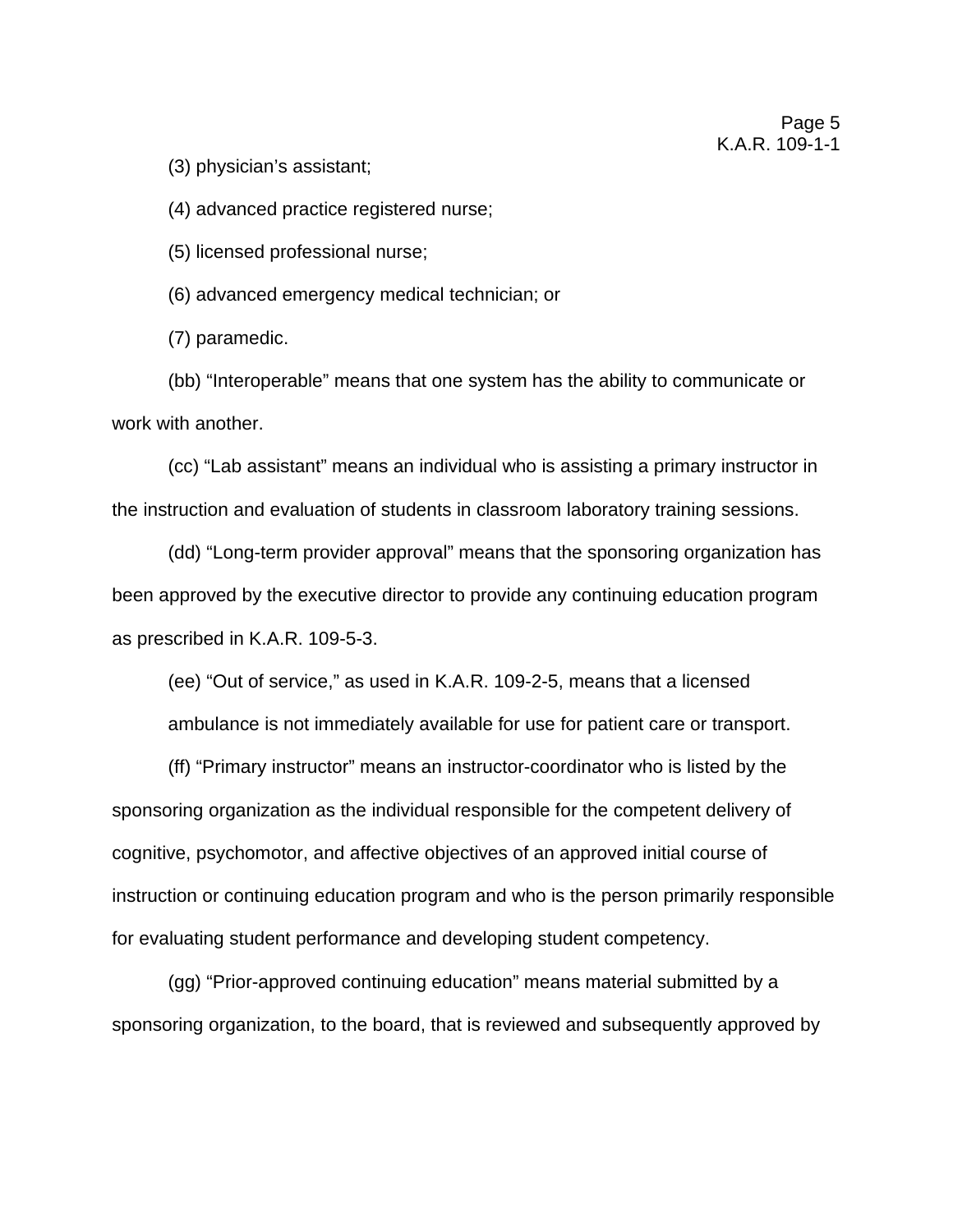the executive director, in accordance with criteria established by regulations, and that is assigned a course identification number.

(hh) "Program manager" means an individual who has been appointed, employed, or designated by a sponsoring organization, as defined in K.S.A. 65-6112 and amendments thereto, to ensure that the sponsoring organization is in conformance with applicable regulations and to ensure that quality EMS education is provided by the sponsoring organization's qualified instructors.

(ii) "Public call" means the request for an ambulance to respond to the scene of a medical emergency or accident by an individual or agency other than any of the following:

(1) A ground ambulance service;

(2) the Kansas highway patrol or any law enforcement officer who is at the scene of an accident or medical emergency;

(3) a physician, as defined by K.S.A. 65-6112 and amendments thereto, who is at the scene of an accident or medical emergency; or

(4) an EMS provider who has been dispatched to provide emergency first response and who is at the scene of an accident or medical emergency.

(jj) "Quality management plan" means a written plan developed by a sponsoring organization that describes all processes utilized by the sponsoring organization to ensure that the EMS education provided meets the requirements of the community's EMS training needs assessment or meets the training needs of the intended audience.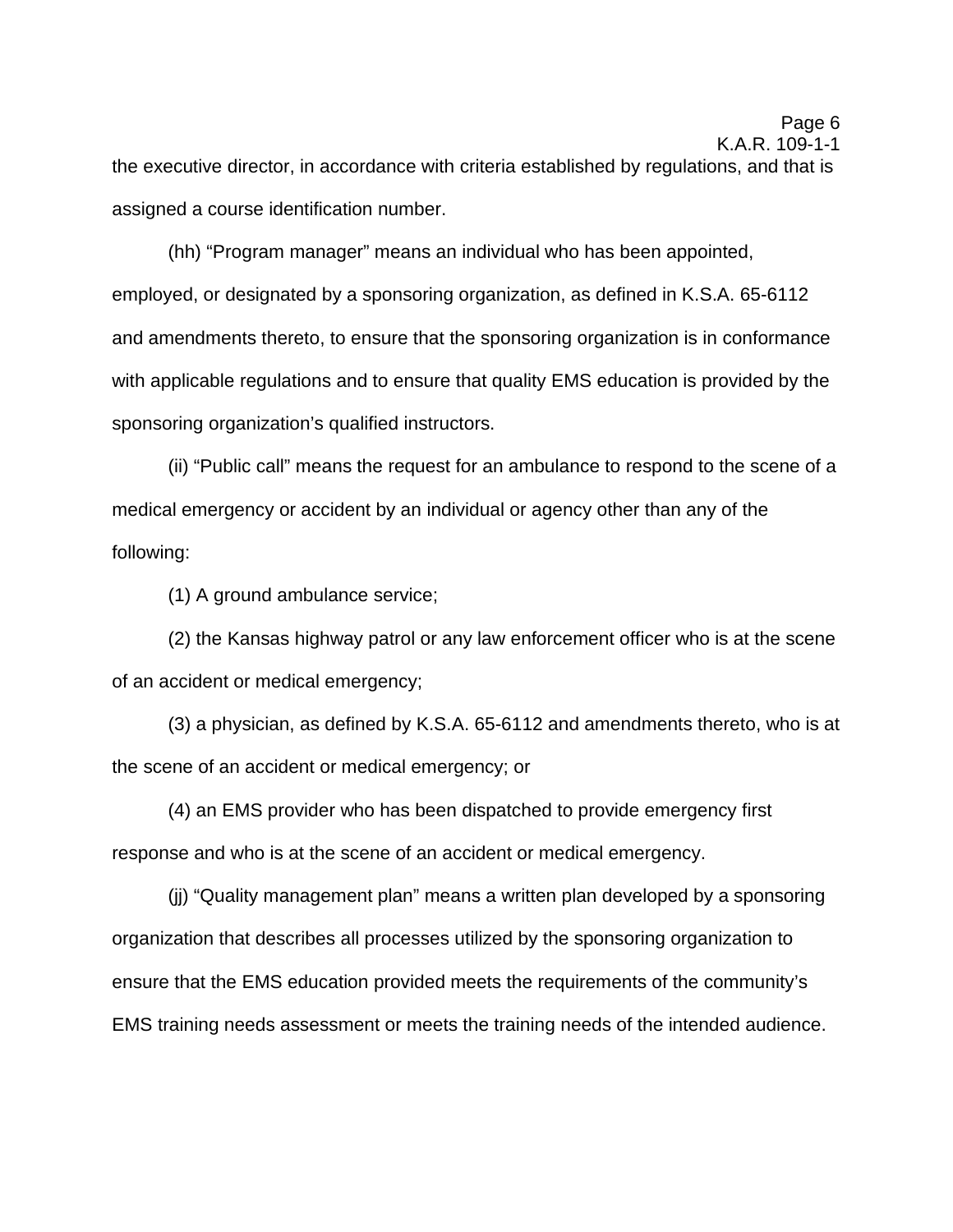Each quality management plan shall, at a minimum, include a review and analysis by the medical director and program manager of each completed course and the instructor evaluations.

(kk) "Reinstatement" means the process by which a person may be issued a certificate at the same level of certification as that of an expired certificate.

(ll) "Retroactively approved continuing education" means credit issued to an EMS provider after attending a program workshop, conference, seminar, or other offering that is reviewed and subsequently approved by the executive director, in accordance with criteria established by the board.

 (mm) "Service director" means an individual who has been appointed, employed, or designated by the operator of an ambulance service to handle daily operations and to ensure that the ambulance service is in conformance with local, state, and federal laws and ensure that quality patient care is provided by the ambulance service EMS providers.

(nn) "Service records" means the documents required to be maintained by state regulations and statutes pertaining to the operation and education within a licensed ambulance service.

 (oo) "Single-program provider approval" means that the sponsoring organization has been granted approval to offer a specific continuing education program.

 (pp) "Sufficient application" means that the information requested on the application form is provided in full, any applicable fee has been paid, all information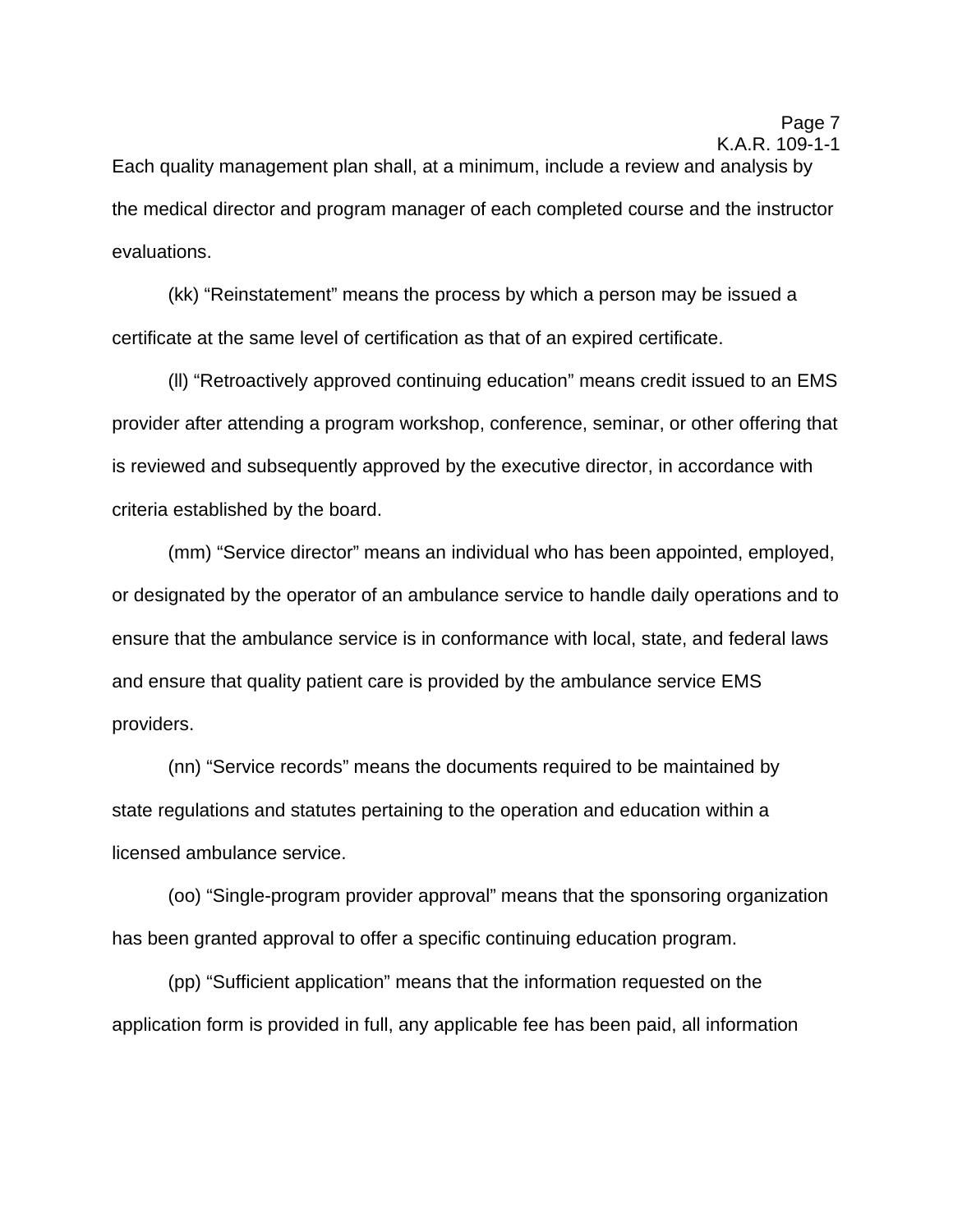required by statute or regulation has been submitted to the board, and no additional information is required to complete the processing of the application.

(qq) "Teach" means instruct or coordinate training, or both.

 (rr) "Unprofessional conduct," as applied to EMS providers and as used in K.S.A. 65-6133 and amendments thereto, means conduct that violates those standards of professional behavior that through professional experience have become established by the consensus of the expert opinion of the members of the EMS profession as reasonably necessary for the protection of the public. This term shall include any of the following:

(1) Failing to take appropriate action to safeguard the patient;

(2) performing acts beyond the activities authorized for the level at which the individual is certified;

(3) falsifying a patient's or an ambulance service's records;

(4) verbally, sexually, or physically abusing a patient;

(5) violating statutes or regulations concerning the confidentiality of medical records or patient information obtained in the course of professional work;

(6) diverting drugs or any property belonging to a patient or an agency;

(7) making a false or misleading statement on an application for certification renewal or any agency record;

 (8) engaging in any fraudulent or dishonest act that is related to the qualifications, functions, or duties of an EMS provider; or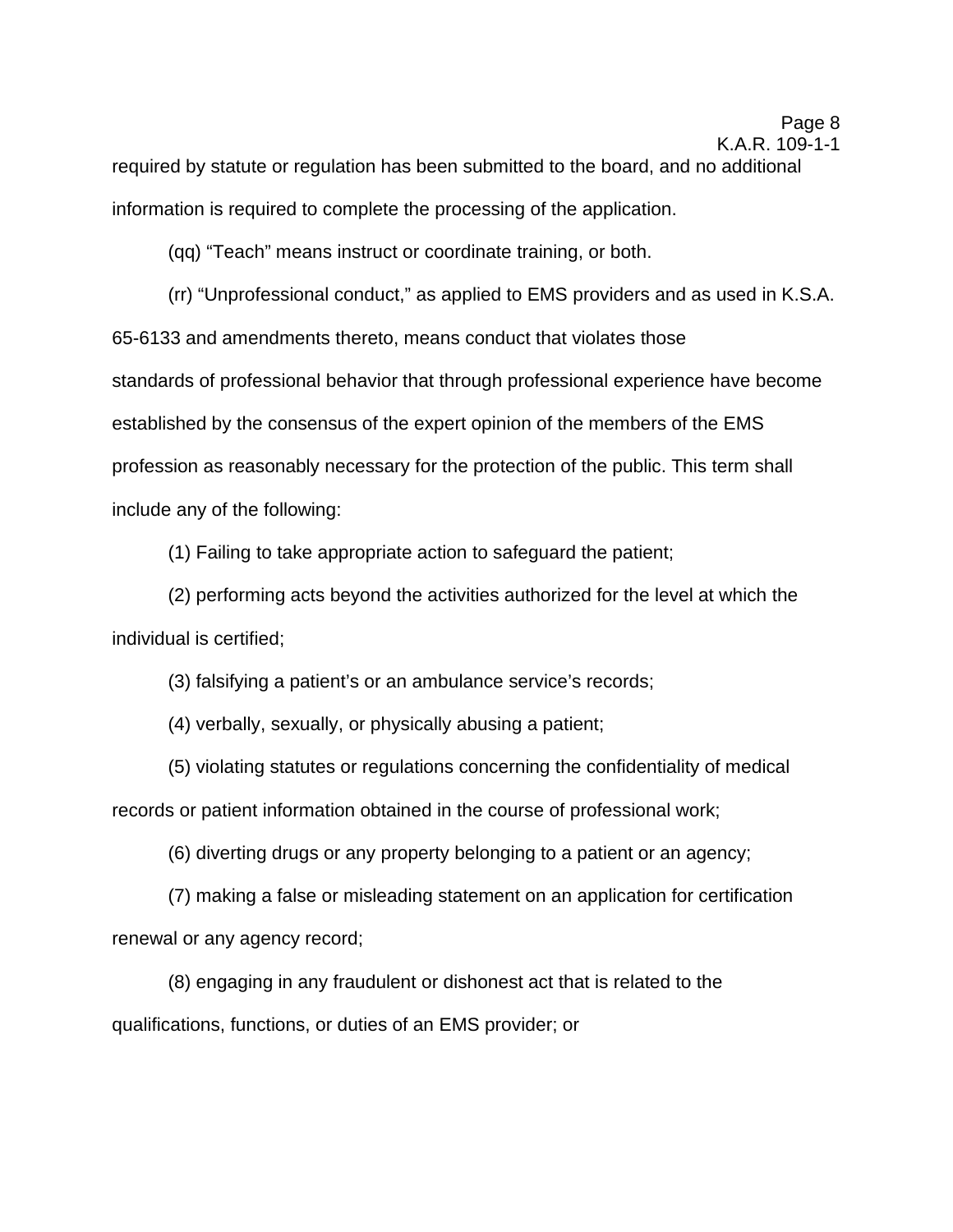(9) failing to cooperate with the board and its agents in the investigation of complaints or possible violations of the EMS statutes or board regulations, including failing to furnish any documents or information legally requested by the board. EMS providers who fail to respond to requests for documents or requests for information within 30 days from the date of request shall have the burden of demonstrating that they have acted in a timely manner.

 (ss) "Unprofessional conduct," as applied to instructor-coordinators and as used in K.S.A. 65-6129b and amendments thereto, means any of the following:

(1) Engaging in behavior that demeans a student. This behavior shall include ridiculing a student in front of other students or engaging in any inhumane or discriminatory treatment of any student or group of students;

(2) verbally or physically abusing a student;

(3) failing to take appropriate action to safeguard a student;

(4) falsifying any document relating to a student or the sponsoring organization;

 (5) violating any statutes or regulations concerning the confidentiality of student records;

(6) obtaining or seeking to obtain any benefit, including a sexual favor, from a student through duress, coercion, fraud, or misrepresentation, or creating an environment that subjects a student to unwelcome sexual advances, which shall include physical touching or verbal expressions;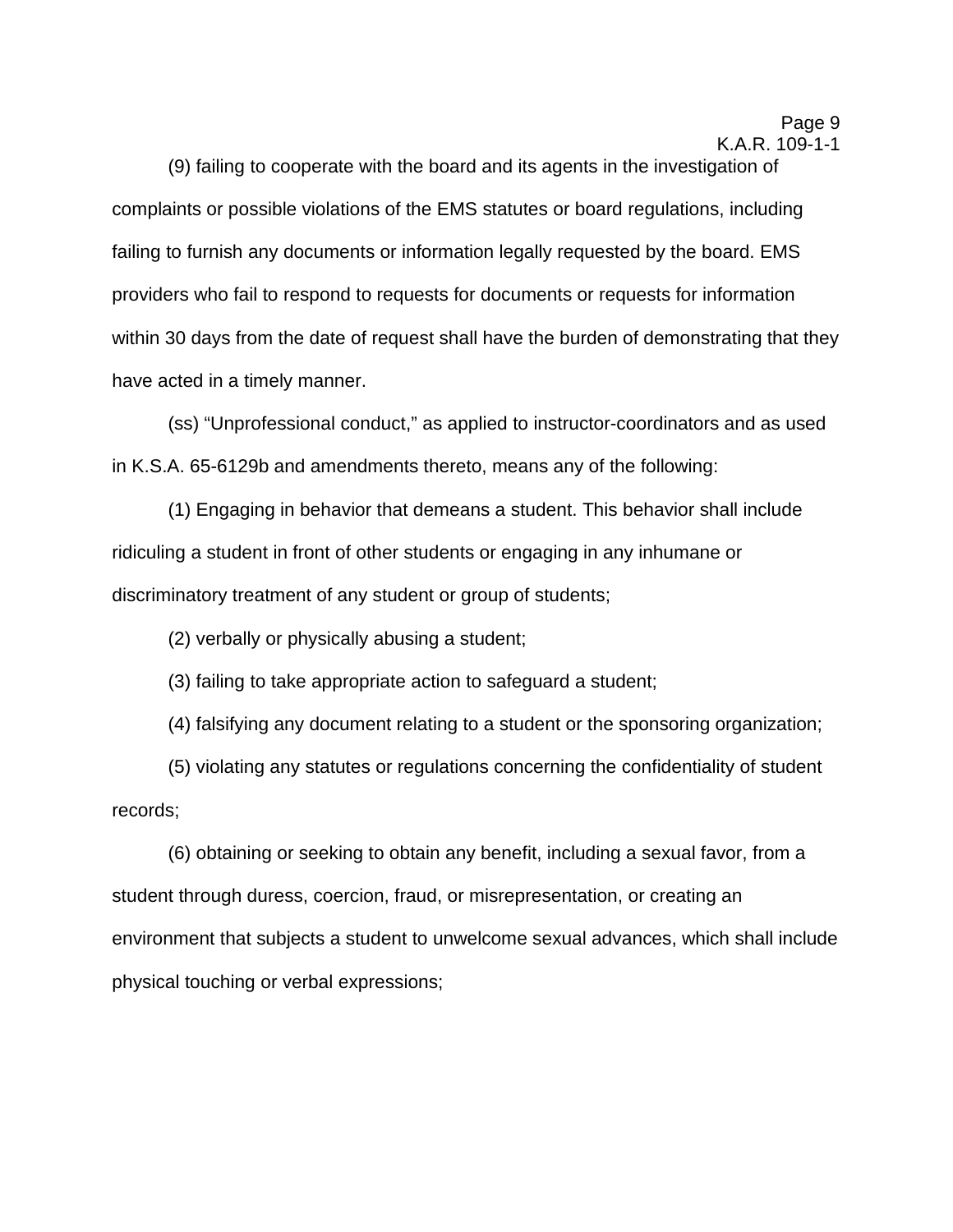(7) an inability to instruct because of alcoholism, excessive use of drugs, controlled substances, or any physical or mental condition;

(8) reproducing or duplicating a state examination for certification without board authority;

(9) engaging in any fraudulent or dishonest act that is related to the qualifications, functions, or duties of an instructor-coordinator;

(10) willfully failing to adhere to the course syllabus; or

(11) failing to cooperate with the board and its agents in the investigation of complaints or possible violations of the board's statutes or regulations, including failing to furnish any documents or information legally requested by the board. Instructorcoordinators who fail to respond to requests for documents or requests for information within 30 days of the request shall have the burden of demonstrating that they have acted in a timely manner. (Authorized by K.S.A. 2020 Supp. 65-6110 and K.S.A. 2020 Supp. 65-6111; implementing K.S.A. 2020 Supp. 65-6110, K.S.A. 2020 Supp. 65-6111, K.S.A. 2020 Supp. 65-6129, K.S.A. 2020 Supp. 65-6129b, K.S.A. 65-6132, and K.S.A. 2020 Supp. 65-6133; effective May 1, 1985; amended May 1, 1986; amended, T-88-12, May 18, 1987; amended, T-88-24, July 15, 1987; amended May 1, 1988; amended July 17, 1989; amended March 16, 1992; amended Jan. 31, 1994; amended Jan. 30, 1995; amended Jan. 31, 1997; amended Nov. 12, 1999; amended Jan. 27, 2012; amended March 15, 2013; amended April 29, 2016; amended Dec. 29, 2017; amended P-

\_\_\_\_\_\_\_\_\_\_\_\_\_\_\_\_\_\_\_\_\_\_\_.)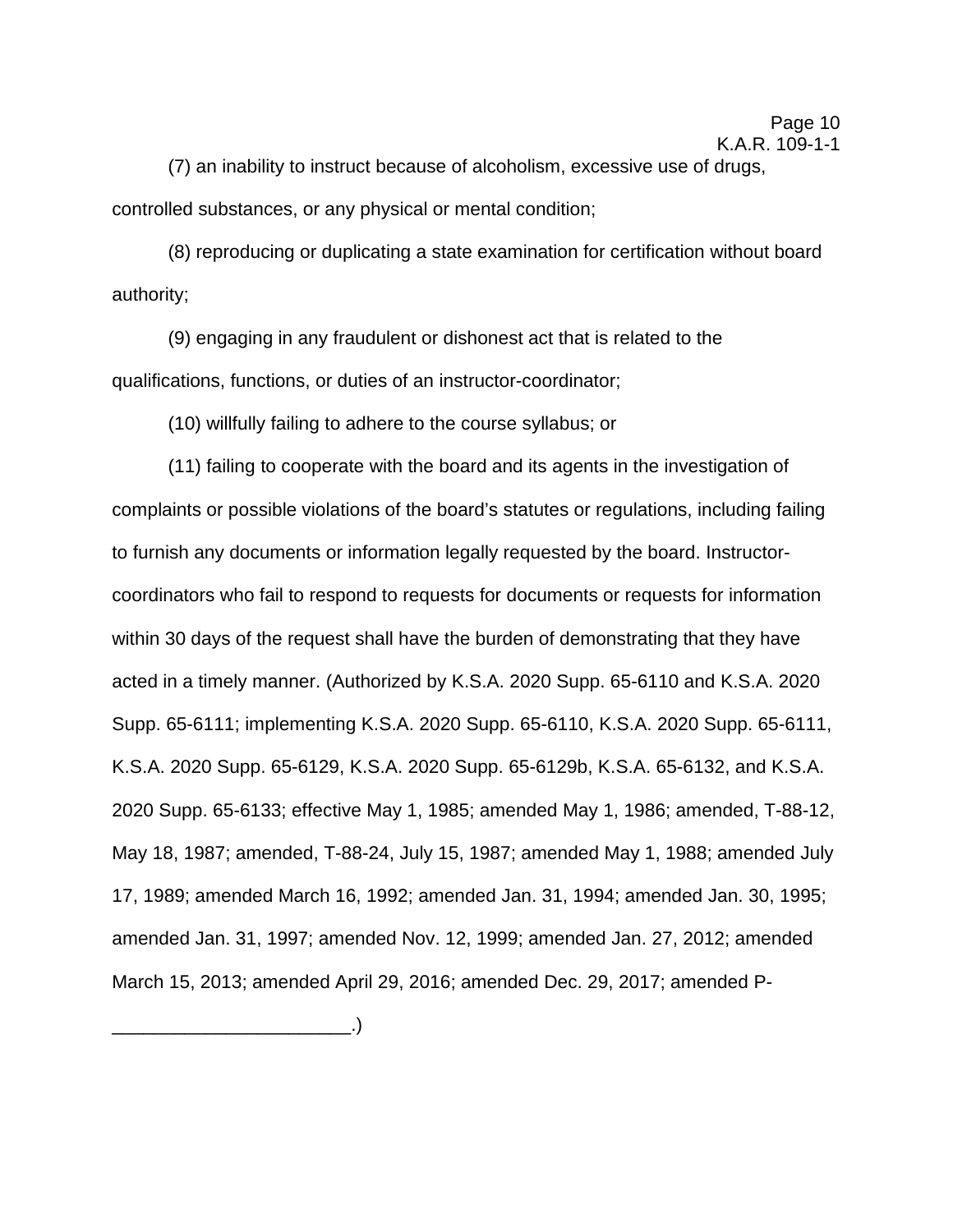**109-2-1. Ambulance service operator.** (a) Each operator of an ambulance service shall perform the following:

(1) Notify the board of any change in the service director within seven days of the change; and

(2) designate a person as the ambulance service director to serve as an agent of the operator.

(b) The ambulance service director shall meet the following requirements:

(1) Be responsible for the operation of the ambulance service;

(2) be available to the board regarding permit, regulatory, and emergency matters;

(3) be responsible for maintaining a current list of the ambulance service's attendants;

(4) notify the board of each addition or removal of an attendant from the attendant roster within seven days of the addition or removal;

(5) notify the board of any known resignation, termination, incapacity, or death of a medical adviser once known and the plans for securing a new medical director; and

(6) submit written notification of each change in the medical director within 30 days of the change. (Authorized by K.S.A. 2020 Supp. 65-6110 and K.S.A. 2020 Supp. 65-6111; implementing K.S.A. 2020 Supp. 65-6110 and K.S.A. 2020 Supp. 65-6130; effective May 1, 1985; amended July 17, 1989; amended Jan. 31, 1997; amended Jan. 27, 2012; amended April 29, 2016; amended P-\_\_\_\_\_\_\_\_\_\_\_\_\_\_\_\_\_\_\_\_\_.)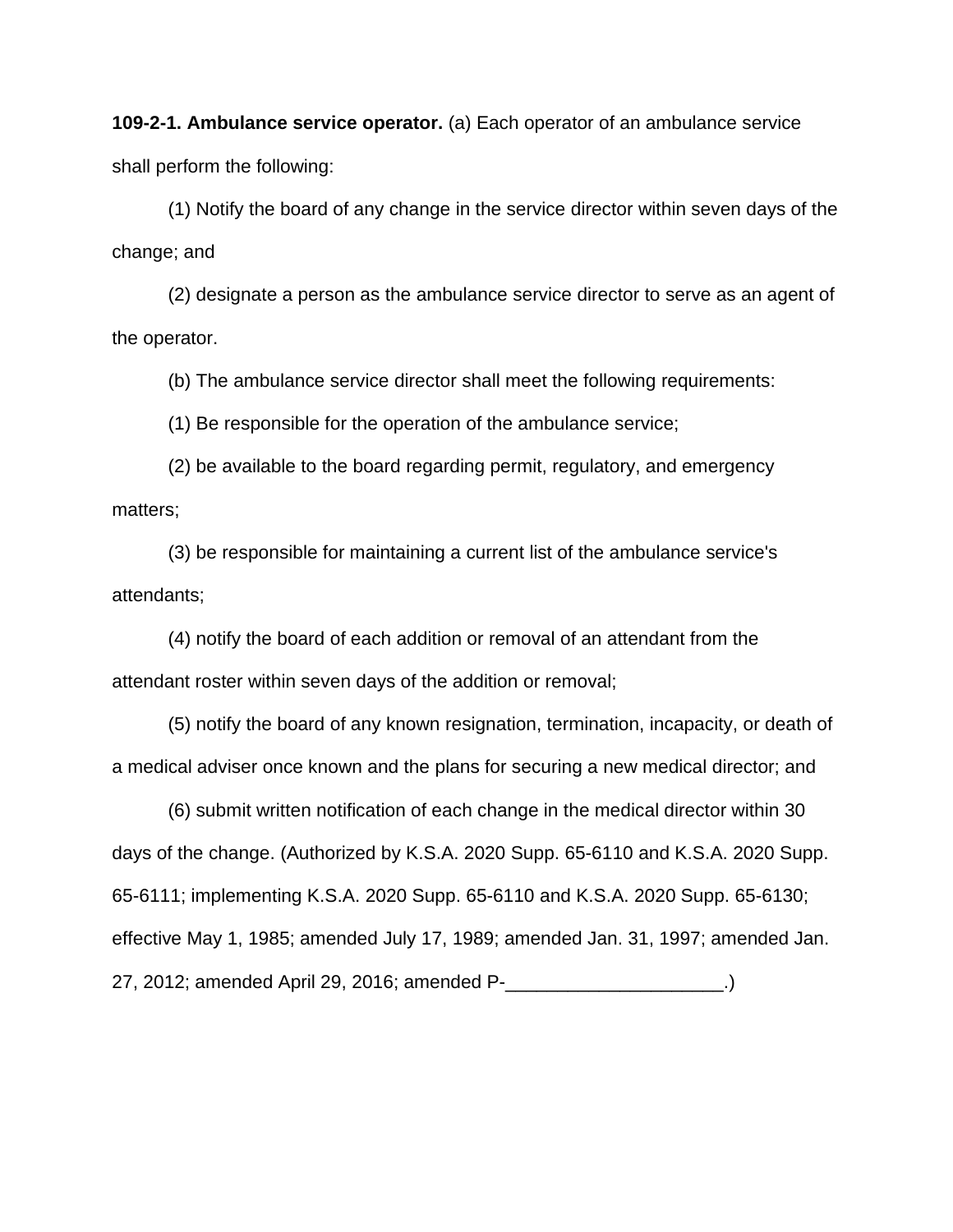**109-3-1.** (Authorized by and implementing K.S.A. 65-6110; effective July 17, 1989; amended Jan. 31, 1997; amended July 10, 2009; revoked P-\_\_\_\_\_\_\_\_\_\_\_\_\_\_\_\_\_\_.)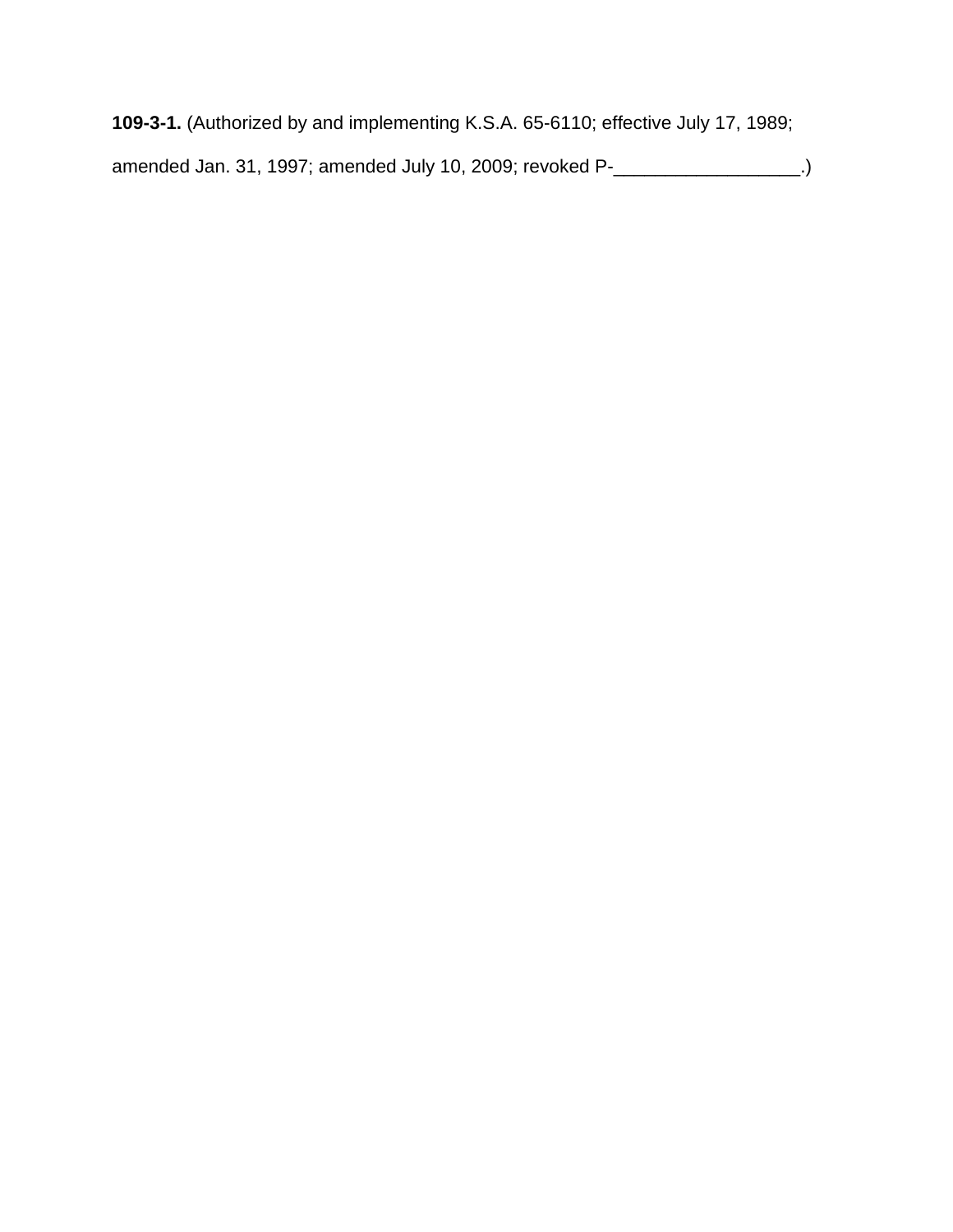**109-5-1. Continuing education.** (a) "Continuing education" shall mean a formally organized learning experience that has education as its explicit principal intent and is oriented towards the enhancement of EMS practice, values, skills, and knowledge.

(b) Continuing education credit shall be awarded in quarter-hour increments and shall not be issued for more than one hour of credit for a 60-minute period.

(c) Acceptable continuing education programs shall include the following:

(1) Initial courses of instruction and prior-approved continuing education provided by a sponsoring organization;

(2) programs approved or accredited by CAPCE, which shall be presumptively accepted by the board unless the board determines that a particular program does not meet board requirements; and

(3) programs or courses approved by another state's EMS regulatory or accrediting body, which shall be presumptively accepted by the board unless the board determines that a particular program does not meet board requirements.

(d) Any program not addressed in subsection (c) may be submitted for approval by the EMS provider as specified in K.A.R. 109-5-5.

(e) The amount of continuing education credit obtained in one calendar day shall not exceed 12 clock-hours.

(f) Each EMS provider and instructor-coordinator shall keep documentation of completion of approved continuing education for at least three years and shall provide this documentation to the board upon request by the executive director.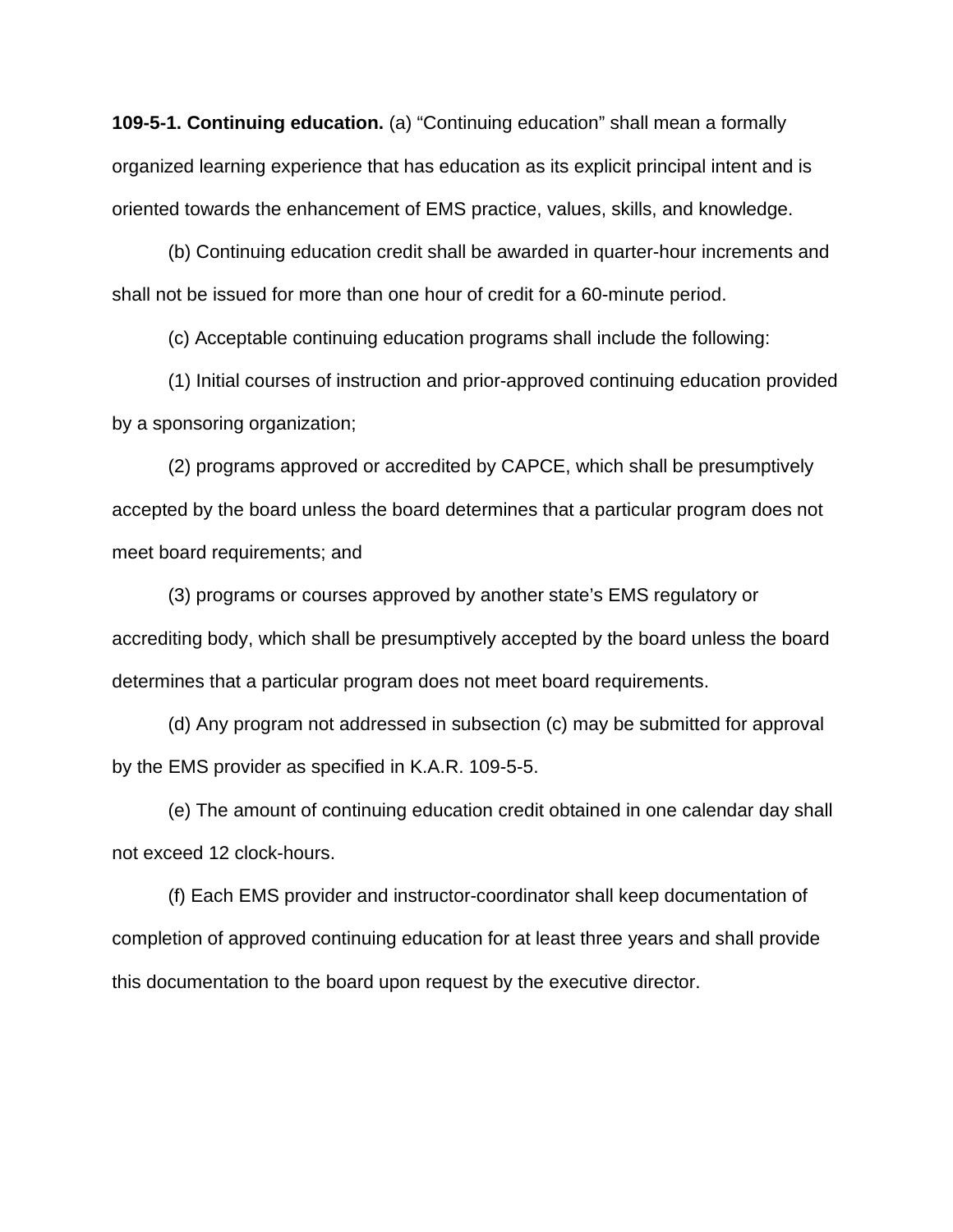(g) Documentation of completion of approved continuing education shall verify the following for each continuing education course completed:

(1) The name of the provider of the continuing education course;

- (2) the name of the individual being issued the continuing education credit;
- (3) the title of the continuing education course;
- (4) the date or dates on which the course was conducted;
- (5) the location where the course was conducted;
- (6) the amount of continuing education credit issued to the individual; and

(7) the course identification number. (Authorized by K.S.A. 2020 Supp. 65-6110 and K.S.A. 2020 Supp. 65-6111; implementing K.S.A. 2020 Supp. 65-6129; effective T-88-122, May 18, 1987; amended T-88-24, July 15, 1987; amended May 1, 1988; amended July 17, 1989; amended Feb. 3, 1992; amended Aug. 16, 1993; amended Dec. 19, 1994; amended Nov. 1, 1996; amended Nov. 12, 1999; amended, T-109-8-8- 00, Aug. 8, 2000; amended Nov. 13, 2000; amended Aug. 30, 2002; amended Sept. 10, 2010; amended, T-109-2-7-11, Feb. 7, 2011; amended June 3, 2011; amended Jan. 4, 2016; amended Dec. 29, 2017; amended March 1, 2019; amended P-

 $\Box$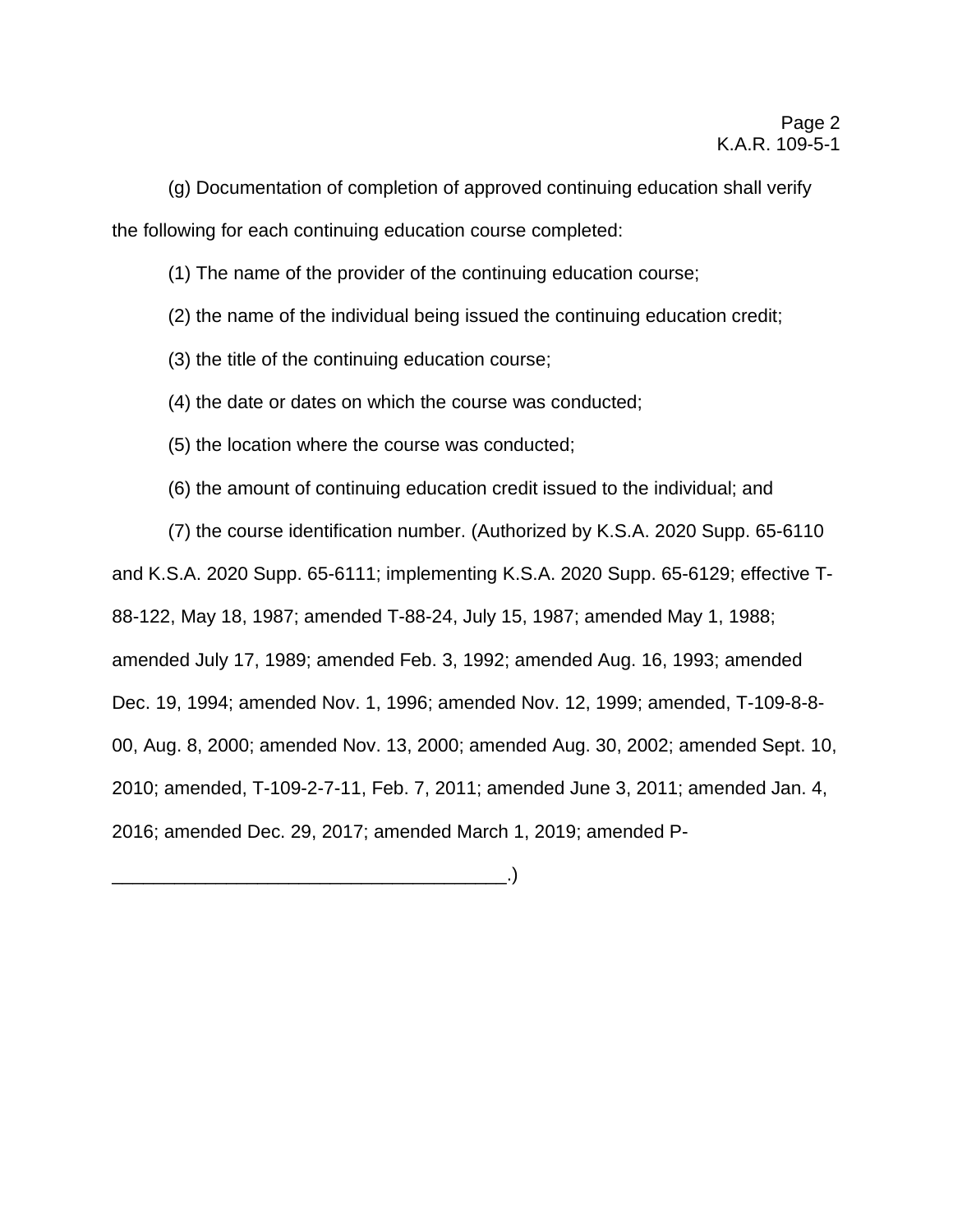**109-5-3. Continuing education approval for long-term providers.** (a) Any sponsoring organization may submit an application to the board requesting approval as a long-term provider.

 (b) Each sponsoring organization seeking long-term provider approval shall submit a continuing education training program management plan at least 30 calendar days before the first course offering as a long-term provider.

(c) Each continuing education training program management plan shall include a description of the plan and all policies or documents demonstrating how the sponsoring organization will utilize its quality management plan to ensure that each continuing education course provided meets the following requirements:

(1) Is provided in a manner that protects the health and safety of students and participants;

 (2) is oriented towards the enhancement of EMS practice, values, skills, and knowledge; and

 (3) issues continuing education credit as specified in K.A.R. 109-5-1. (Authorized by and implementing K.S.A. 2020 Supp. 65-6111; effective, T-88-12, May 18, 1987; amended, T-88-24, July 15, 1987; amended May 1, 1988; amended July 17, 1989; amended Nov. 12, 1999; amended May 15, 2009; amended Sept. 10, 2010; amended March 15, 2013; amended Dec. 29, 2017; amended P-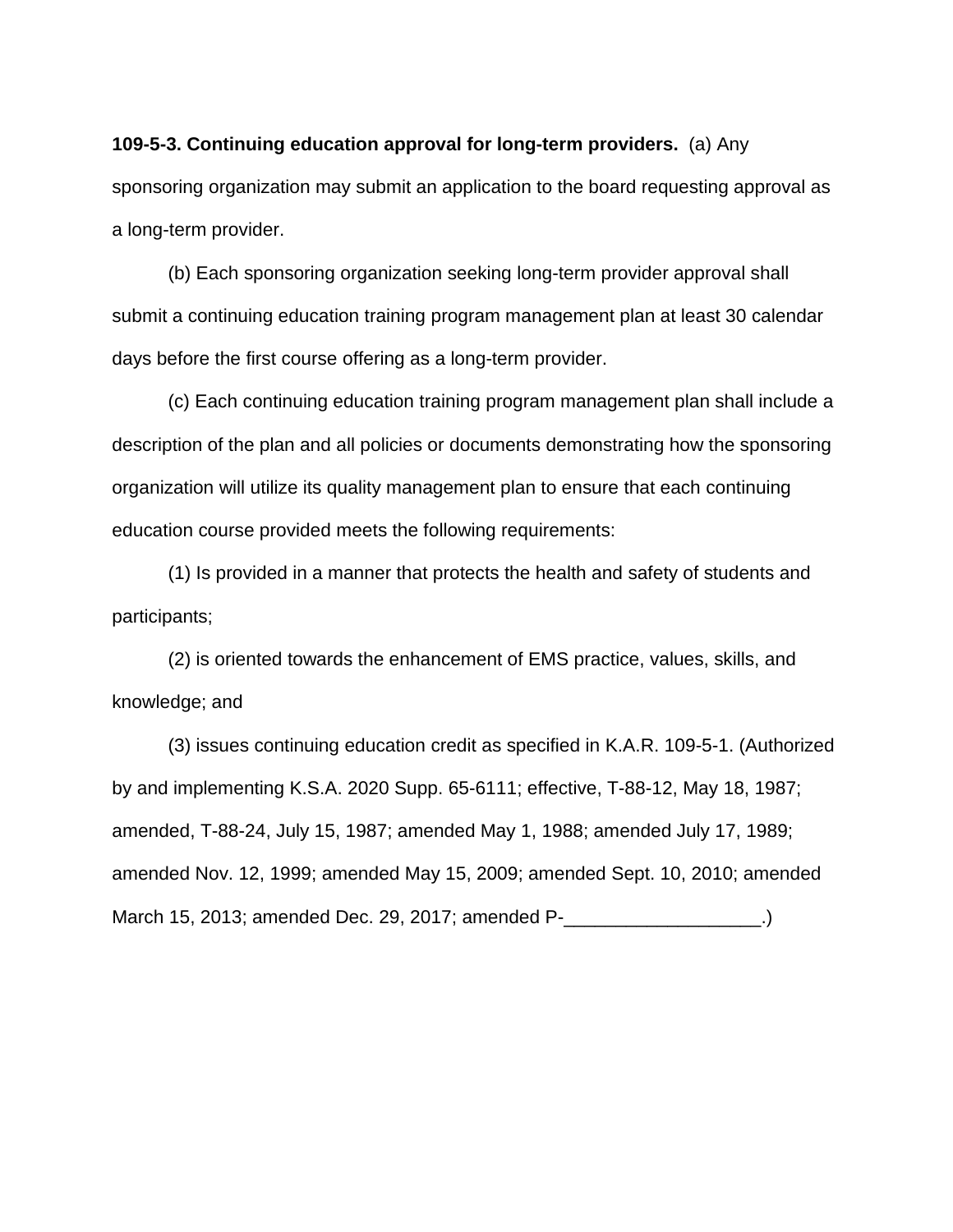## **109-5-6. Continuing education approval for single-program provider.** (a) Any

sponsoring organization may submit an application to the board requesting approval as a single-program provider.

(b) Each sponsoring organization seeking single-program provider approval shall submit a complete application at least 30 days before the requested offering that provides the following:

(1) Course educational objectives that are oriented towards the enhancement of EMS practice, values, skills, and knowledge;

(2) name of each qualified instructor for the course; and

(3) date, title, and location of the course. (Authorized by and implementing K.S.A. 2020 Supp. 65-6111; effective May 15, 2009; amended P-\_\_\_\_\_\_\_\_\_\_\_\_\_\_\_\_\_\_\_\_\_\_\_.)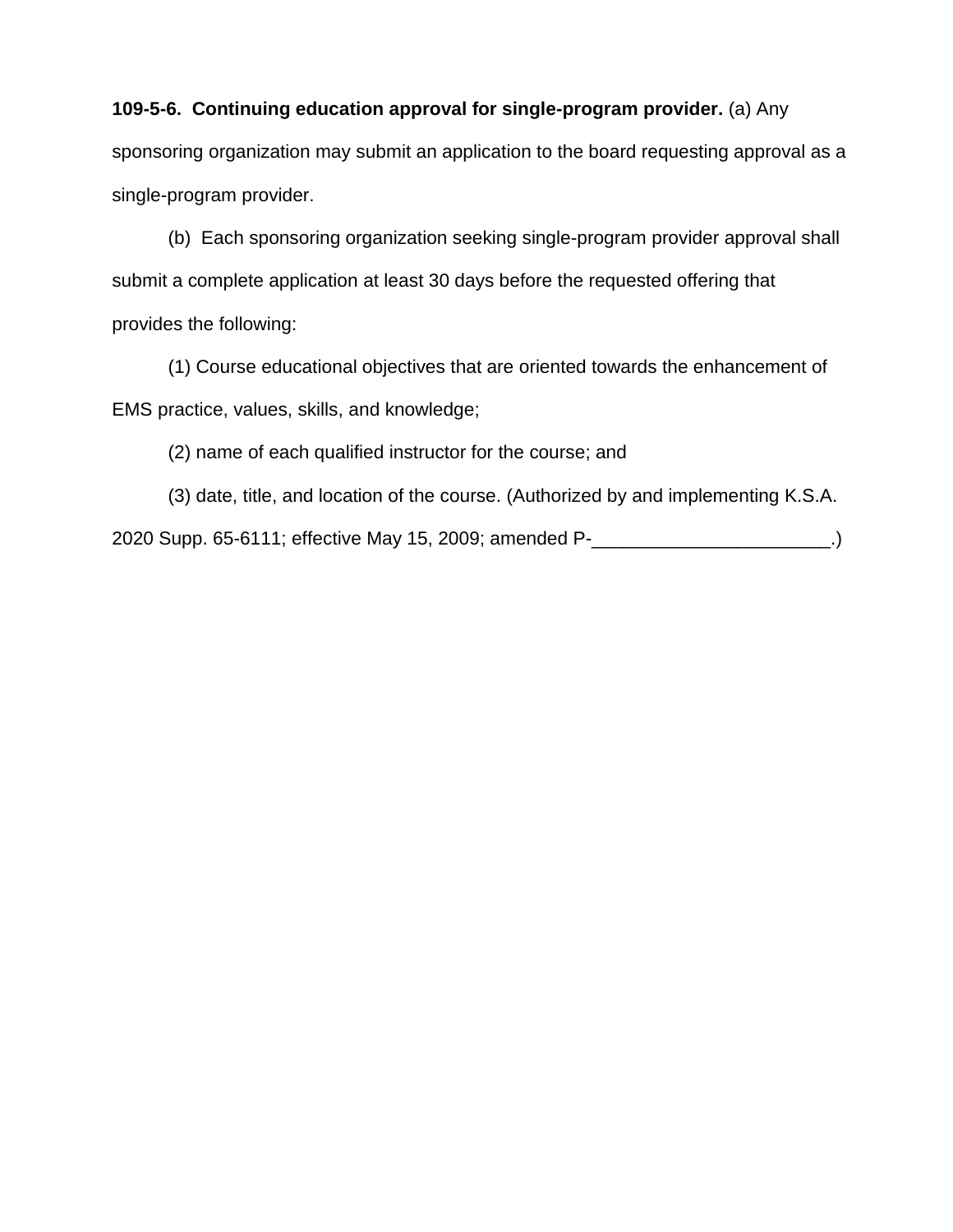## **109-6-2. Renewal of EMS provider and instructor-coordinator certificates.**

(a) Each EMS provider certificate shall expire on December 31 of the second complete calendar year following the date of issuance.

(b) An EMS provider and an instructor-coordinator who is also an EMS provider may renew that person's certificate for each biennial period upon submission of a sufficient application for renewal as specified in subsection (d).

(c) Each application for certification renewal shall be submitted through the online license management system.

(d) Each application for renewal shall be deemed sufficient when all of the following conditions are met:

(1) The applicant provides in full the information requested and no additional information is required by the board to complete the processing of the application.

(2) The applicant submits a renewal fee in the applicable amount specified in K.A.R. 109-7-1.

(3) The applicant has completed the requirements in K.A.R. 109-5-1, K.A.R. 109-5-1a, K.A.R 109-5-1b, K.A.R. 109-5-1c, K.A.R. 109-5-1d, and K.A.R. 109-5-1e that are applicable to the application being submitted.

(e) The date of receipt of the renewal application shall mean the electronic time stamp indicating when the renewal application is submitted in the license management system. (Authorized by K.S.A. 2020 Supp. 65-6111; implementing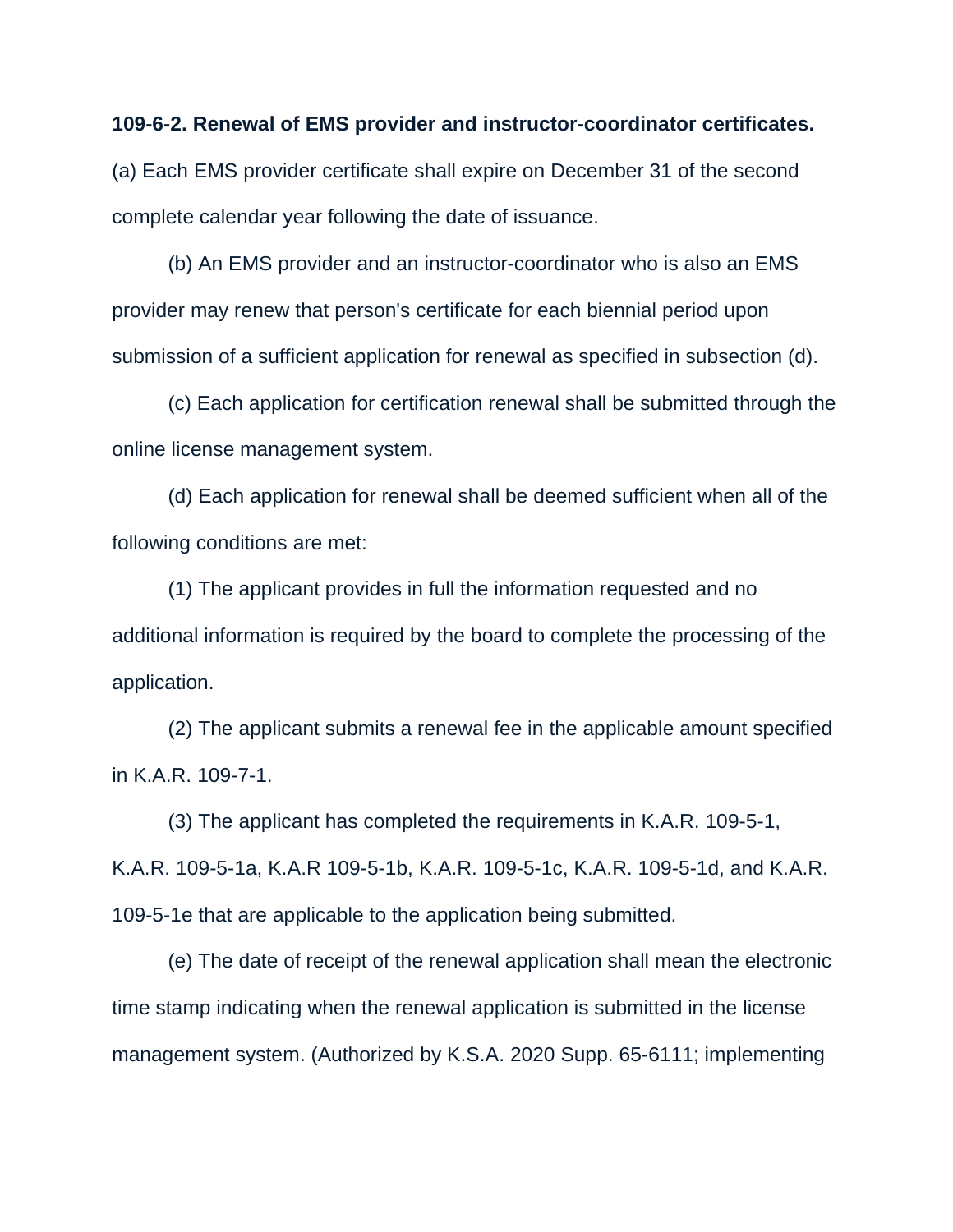K.S.A. 2020 Supp. 65-6129 and 65-6129b; effective Nov. 1, 1996; amended Oct. 31, 1997; amended Nov. 12, 1999; amended, T-109-8-8-00, Aug. 8, 2000; amended Nov. 13, 2000; amended Feb. 12, 2010; amended Dec. 29, 2017; amended P-\_\_\_\_\_\_\_\_\_\_\_\_\_\_\_\_\_\_\_\_\_\_\_\_\_\_\_\_.)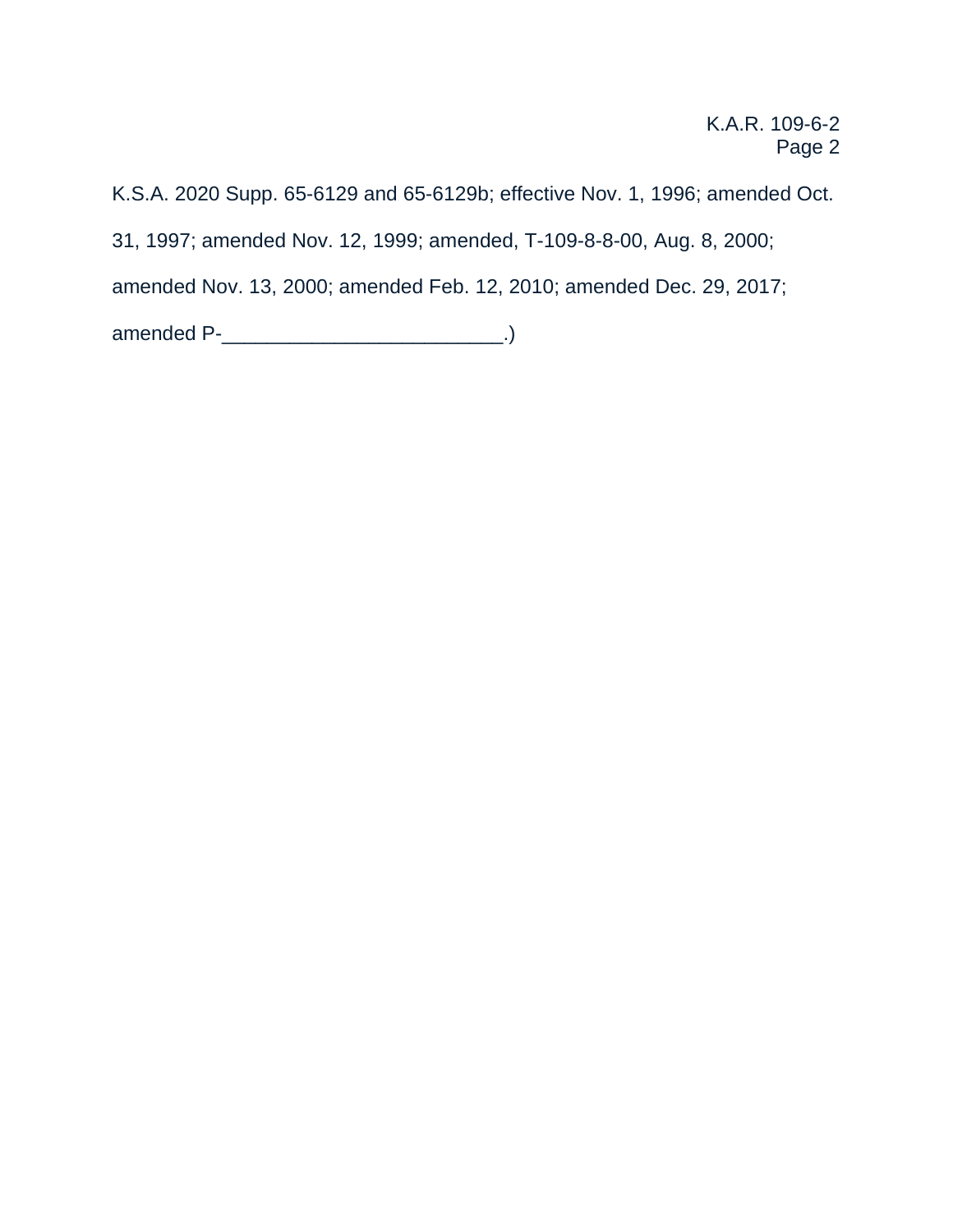**109-6-4. Inactive certificate**. (a) Before expiration of an active certificate, any emergency medical service provider may apply for an inactive certificate on a form provided by the board. The application shall be accompanied by the inactive certificate fee specified in K.A.R. 109-7-1.

(b) An inactive certificate may be renewed upon submission of a sufficient renewal application and the inactive certificate renewal fee specified in K.A.R. 109-7-1.

(c) The inactive certificate of a person may be reinstated to an active certificate by the board if the person meets the following requirements:

(1) Submits a completed application to the board on forms provided by the executive director;

(2) pays the applicable fee specified in K.A.R. 109-7-1;

(3) has completed any training necessitated by changes to the authorized activities specific to the person's level of certification that occurred after issuance of the inactive certificate; and

(4) meets either of the following requirements:

(A) Completed continuing education in an amount to meet or exceed the number of clock-hours specified for renewal of a certificate in K.A.R. 109-5-1a for EMR, K.A.R. 109-5-1b for EMT, K.A.R. 109-5-1c for AEMT, or K.A.R. 109-5-1d for paramedic for each two-year period after issuance of the inactive certificate; or

(B) successfully completed the cognitive and psychomotor assessment for the person's level of certification, within three attempts. (Authorized by K.S.A. 2020 Supp. 65-6110 and 65-6111; implementing K.S.A. 2020 Supp. 65-6129d; effective P-\_\_\_\_\_\_.)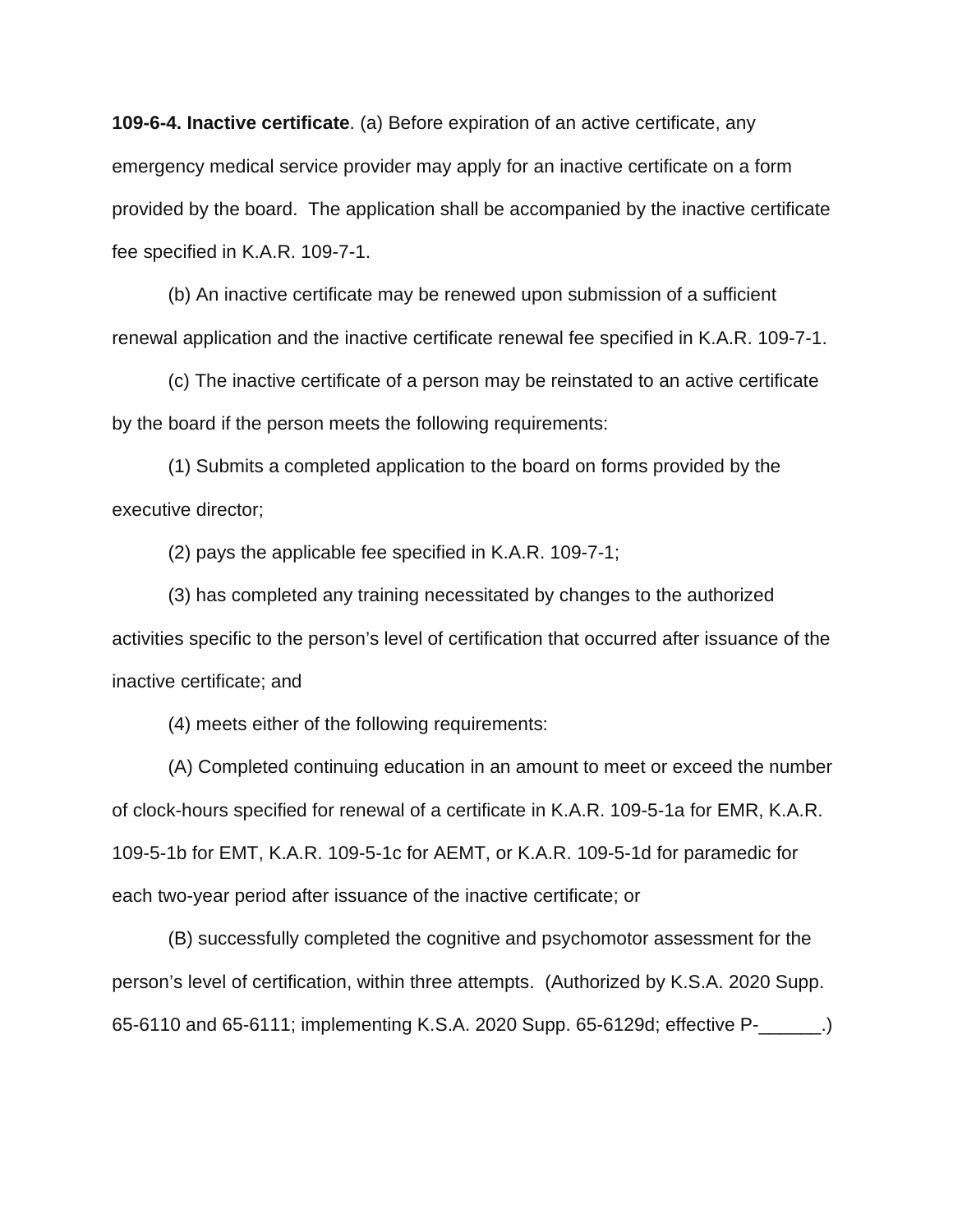**109-7-1. Schedule of fees.** (a) Attendant, I-C, and ambulance service application fees shall be nonrefundable.

| (b) Emergency medical responder fees:                                               |
|-------------------------------------------------------------------------------------|
|                                                                                     |
| (2) certification renewal application fee if received before certificate expiration |
|                                                                                     |
| (3) certification reinstatement application fee if received within 31 calendar days |
|                                                                                     |
| (4) certification reinstatement application fee if received on or after the 32nd    |
|                                                                                     |
| (c) Paramedic fees:                                                                 |
|                                                                                     |
| (2) certification renewal application fee if received before certificate expiration |
|                                                                                     |
| (3) certification reinstatement application fee if received within 31 calendar days |
|                                                                                     |
| (4) certification reinstatement application fee if received on or after the 32nd    |
|                                                                                     |
| (d) EMT and AEMT fees:                                                              |
| .50.00                                                                              |
| (2) certification renewal application fee if received before certificate expiration |
|                                                                                     |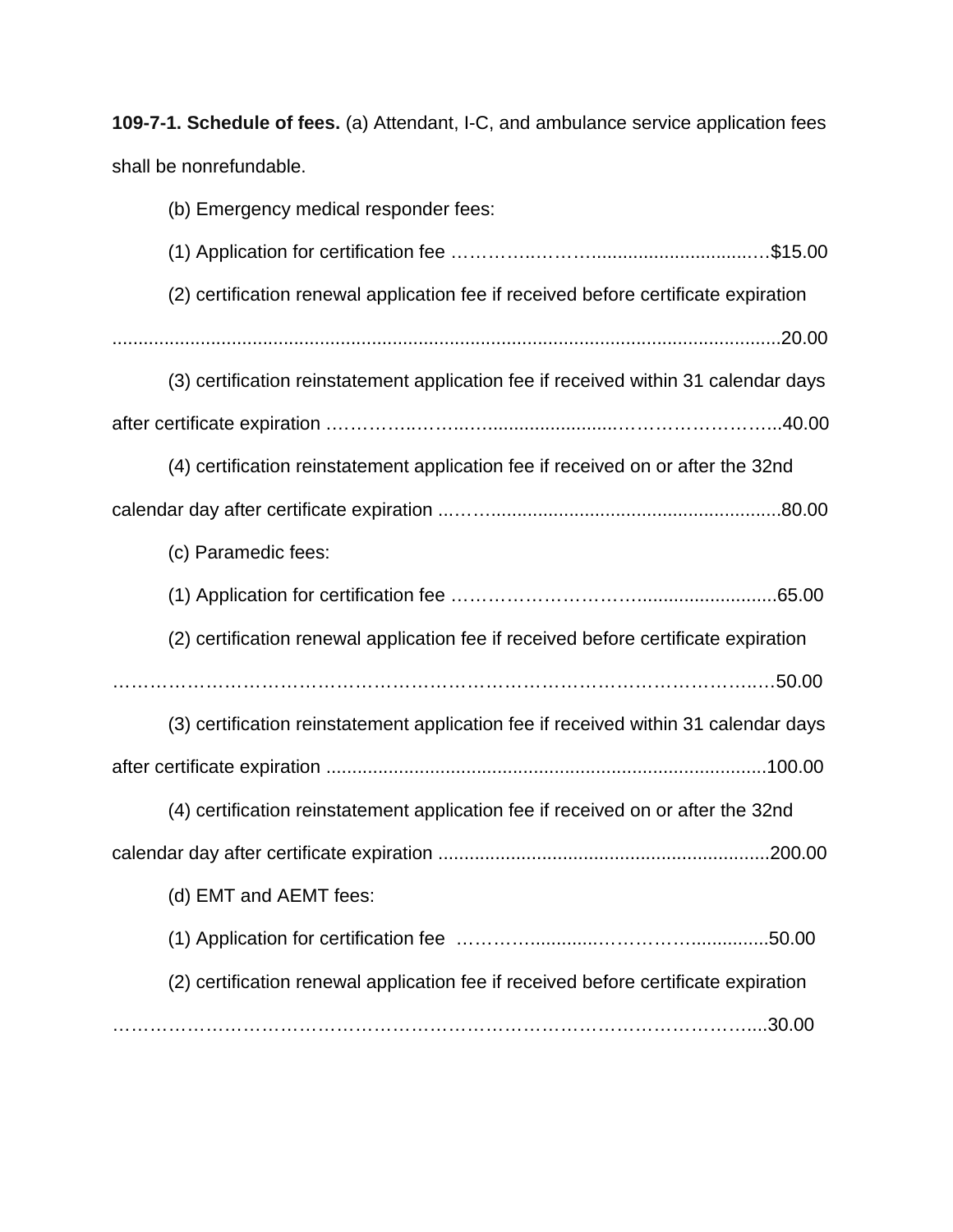| (3) certification reinstatement application fee if received within 31 calendar days |
|-------------------------------------------------------------------------------------|
|                                                                                     |
| (4) certification reinstatement application fee if received on or after the 32nd    |
|                                                                                     |
| (e) Inactive certificate fees:                                                      |
|                                                                                     |
|                                                                                     |
| (3) application fee for reinstatement of inactive certificate 20.00                 |
| (f) Instructor-coordinator fees:                                                    |
|                                                                                     |
| (2) certification renewal application fee if received before certificate expiration |
|                                                                                     |
| (3) certification reinstatement application fee if received within 31 calendar days |
|                                                                                     |
| (4) certification reinstatement application fee if received on or after the 32nd    |
|                                                                                     |
| (g) Ambulance service fees:                                                         |
|                                                                                     |
| (2) service permit renewal fee if received on or before permit expiration  100.00   |
| (3) service permit renewal fee if received after permit expiration 200.00           |
|                                                                                     |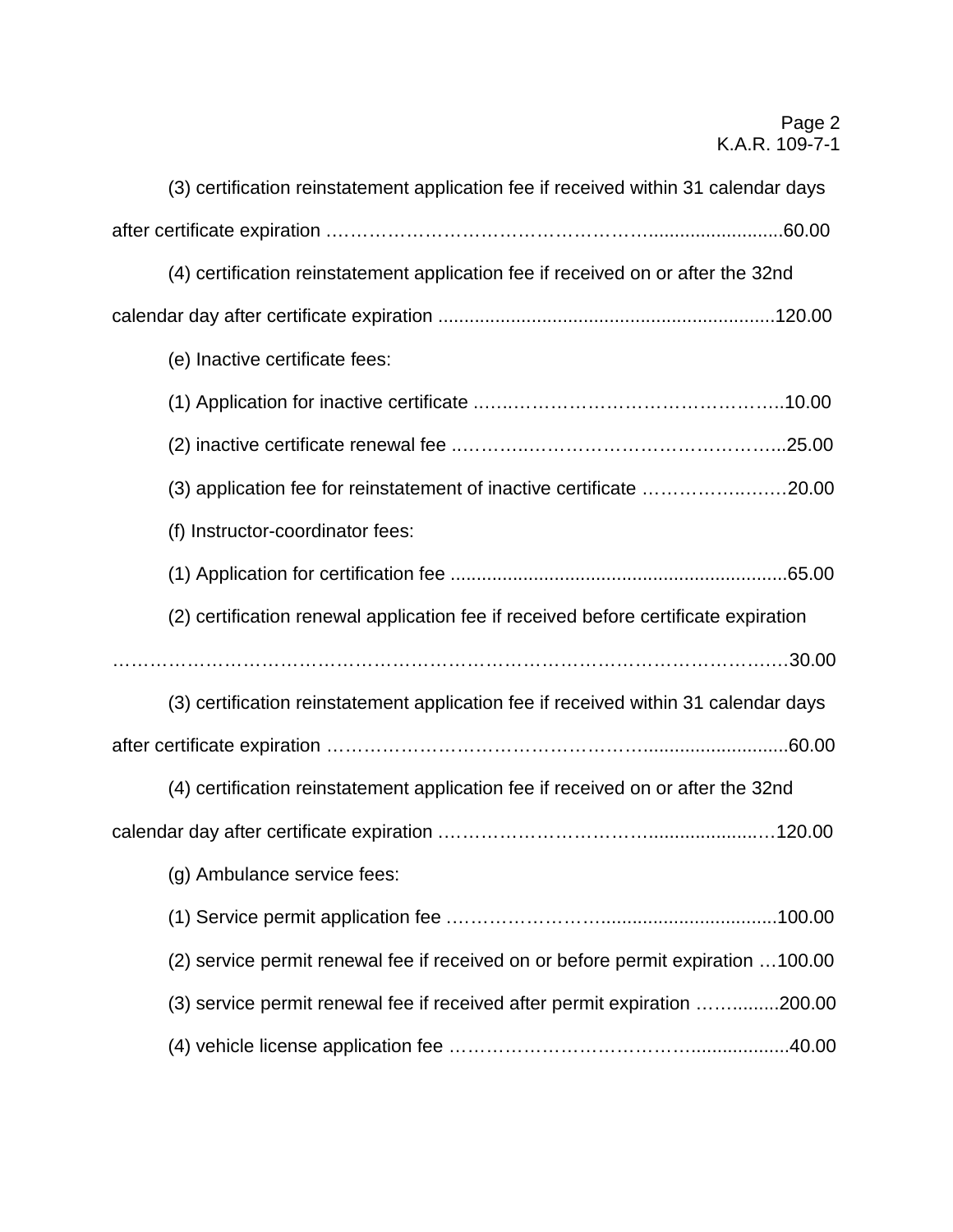(5) Temporary license for an ambulance .....................................................10.00

(h) Each application for certification shall include payment of the prescribed application for certification fee to the board.

(i) Payment of fees may be made by either of the following:

(1) An individual using a personal, certified, or cashier's check, a money order, a credit card, or a debit card; or

(2) an ambulance service, fire department, or municipality using warrants, payment vouchers, purchase orders, credit cards, or debit cards.

(j) Payment submitted to the board for application for certification fee, reinstatement fee, or renewal fee for more than one attendant or I-C shall not be accepted, unless the fee amount is correct. (Authorized by K.S.A. 2020 Supp. 65-6110, K.S.A. 2020 Supp. 65-6111, K.S.A. 2020 Supp. 65-6127, K.S.A. 2020 Supp. 65-6129, and K.S.A. 2020 Supp. 65-6129b; implementing K.S.A. 2020 Supp. 65-6111, K.S.A. 2020 Supp. 65-6127, K.S.A. 65-6128, K.S.A. 2020 Supp. 65-6129, and K.S.A. 2020 Supp. 65-6129b; effective July 1, 1990; amended Feb. 3, 1992; amended Nov. 1, 1996; amended, T-109-8-8-00, Aug. 8, 2000; amended Nov. 13, 2000; amended Oct. 31, 2003; amended March 9, 2012; amended April 29, 2016; amended Dec. 29, 2017; amended P-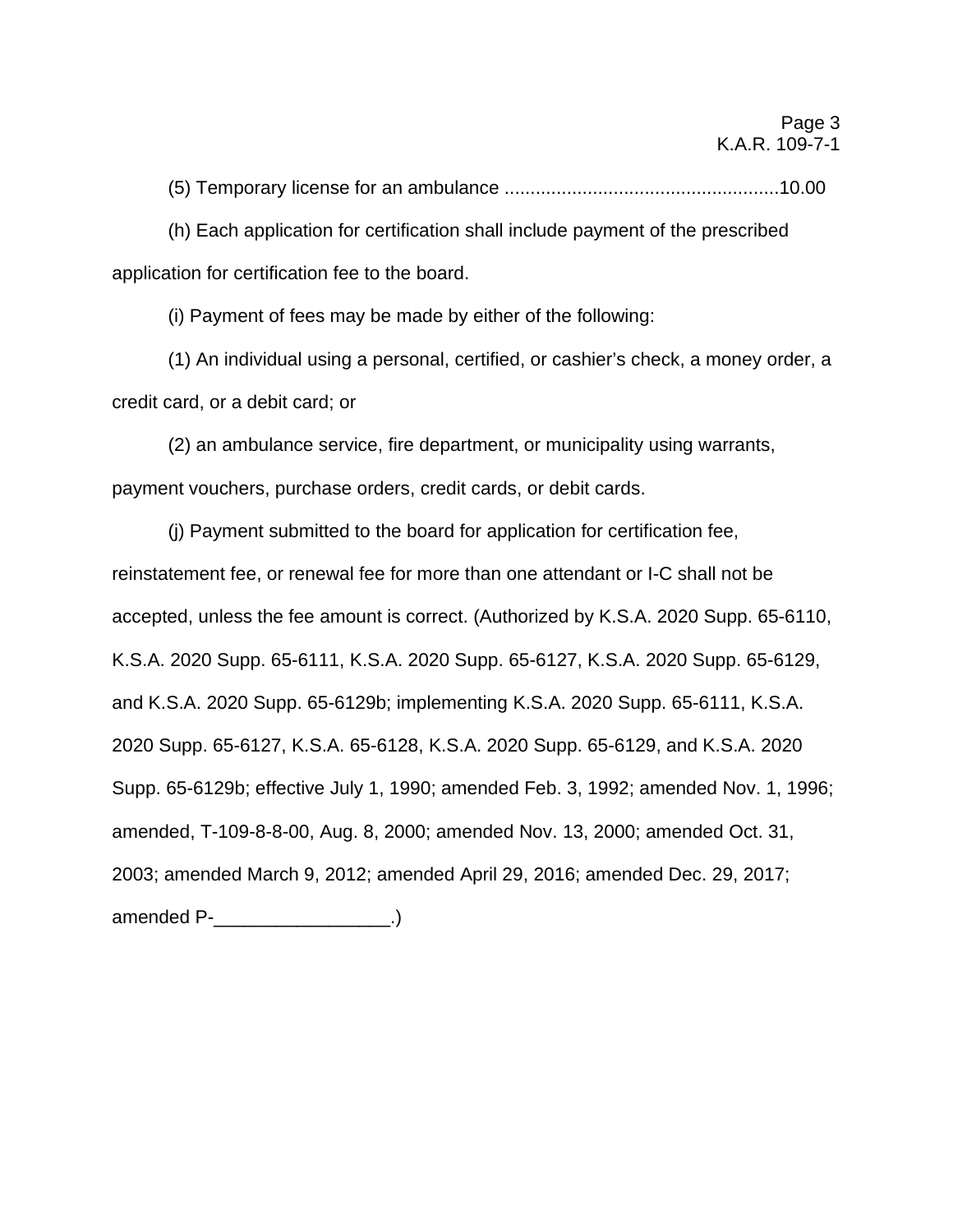**109-10-3.** (Authorized by and implementing K.S.A. 2016 Supp. 65-6111; effective Jan.

31, 1994; amended Sept. 2, 2011; amended Dec. 29, 2017; revoked P-\_\_\_\_\_\_\_\_\_\_\_\_.)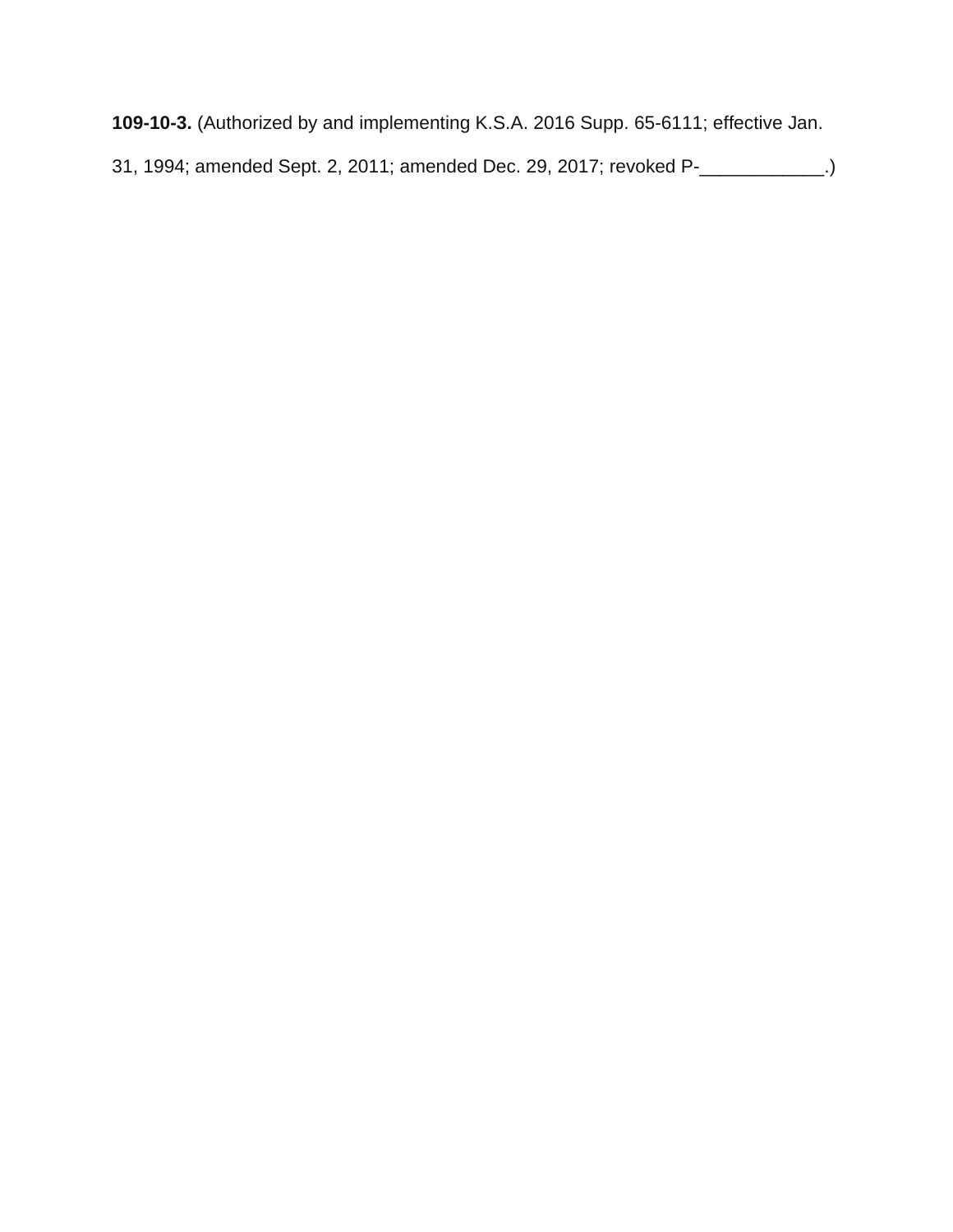**109-10-6.** (Authorized by and implementing K.S.A. 65-6110 and K.S.A. 2009 Supp. 65-6111, as amended by L. 2010, ch. 119, sec.1; effective Nov. 12, 1999; amended, T-109-2-7-11, Feb. 7, 2011; amended June 3, 2011; revoked P-\_\_\_\_\_\_\_\_\_\_\_\_\_\_\_\_\_\_.)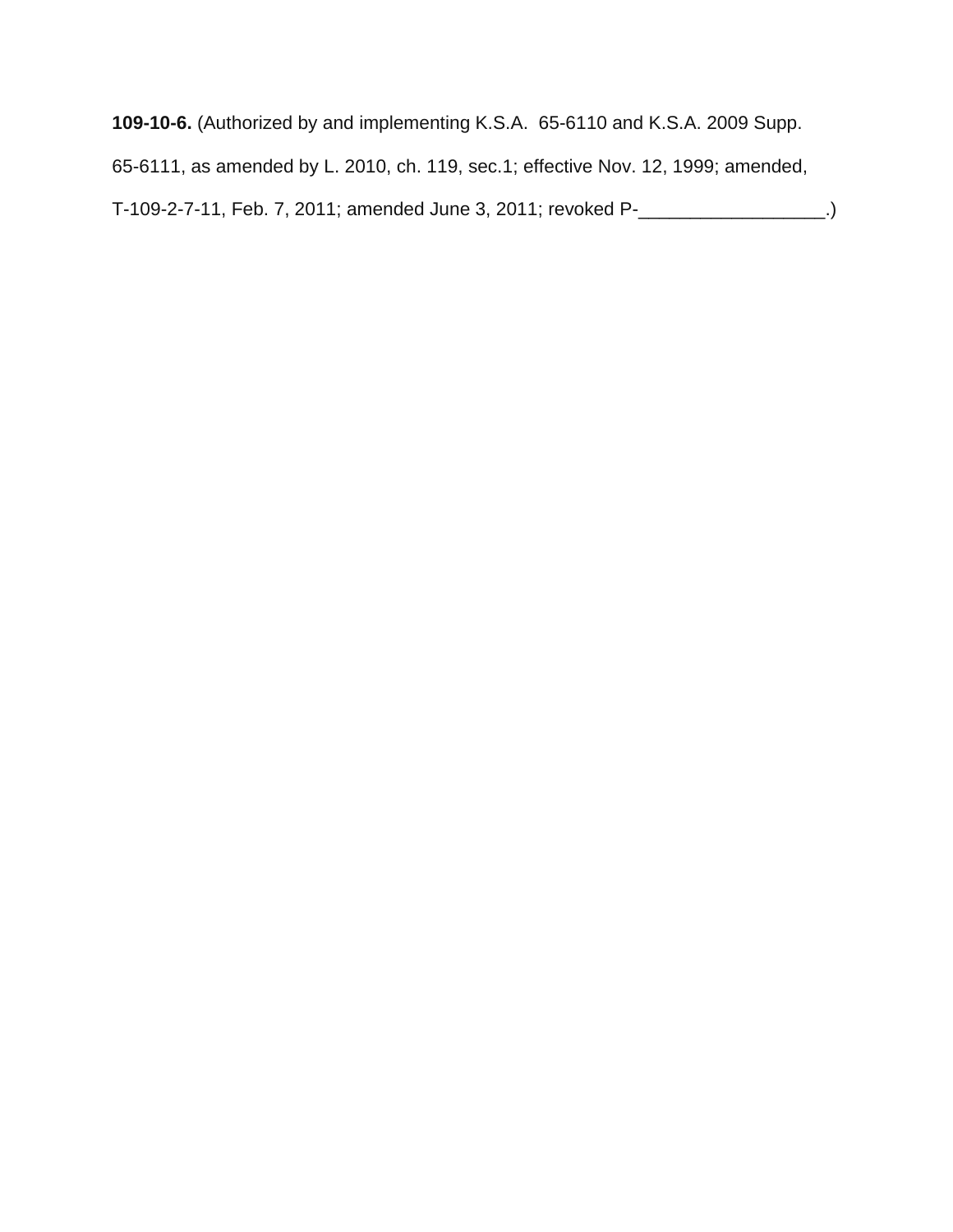**109-10-7.** (Authorized by and implementing K.S.A. 2016 Supp. 65-6110 and 65-6111;

effective Feb. 12, 2010; amended May 1, 2015; amended Dec. 29, 2017;

revoked P-\_\_\_\_\_\_\_\_\_\_\_\_\_\_\_\_\_\_\_\_\_\_\_\_\_\_\_\_\_\_\_\_\_.)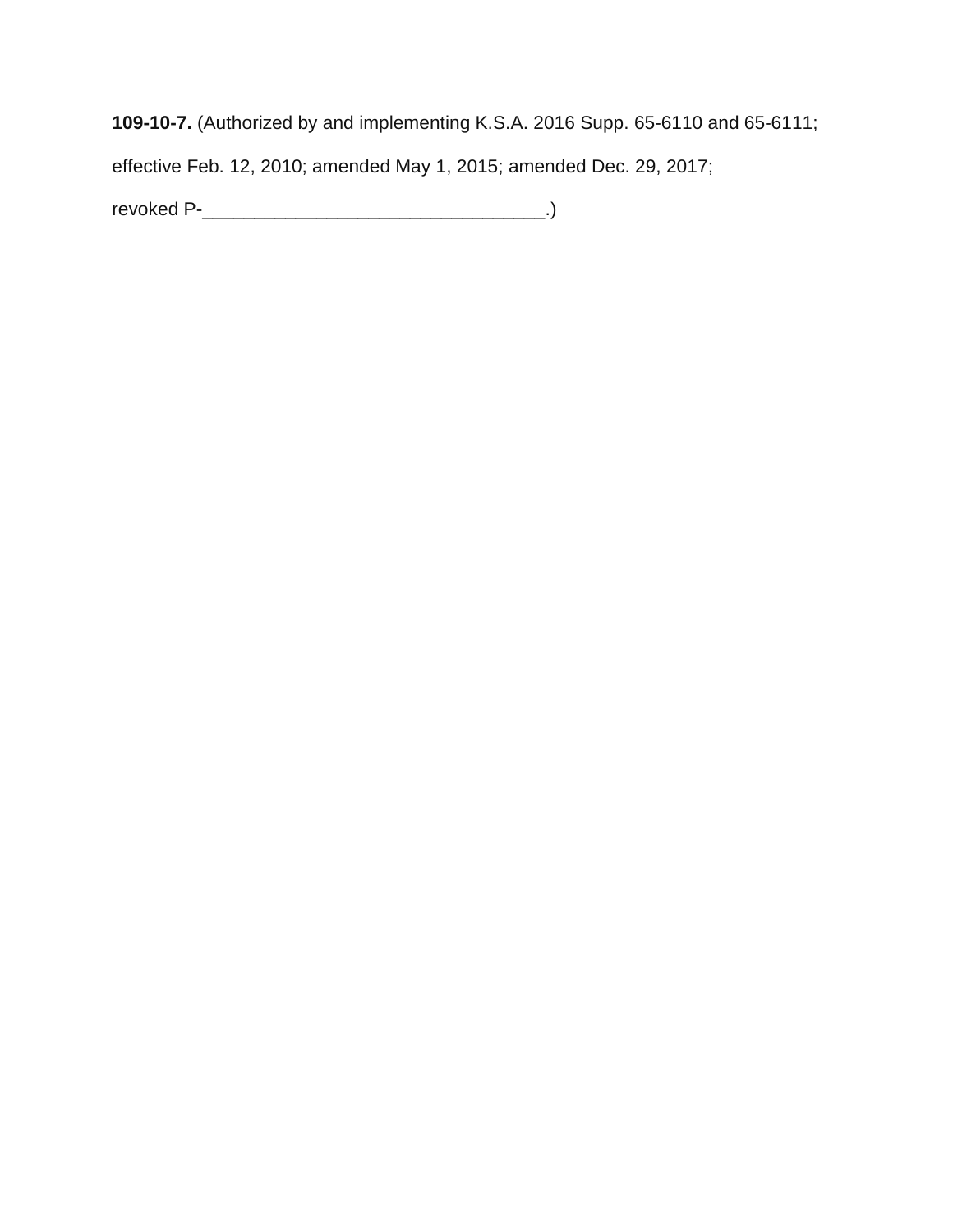**109-11-1a. Emergency medical responder (EMR) course approval.** (a) EMR initial courses of instruction pursuant to K.S.A. 65-6144, and amendments thereto, may be approved by the executive director and shall be conducted only by sponsoring organizations.

(b) Each sponsoring organization requesting approval to conduct an EMR initial course of instruction shall submit a complete application at least 30 calendar days before the first scheduled course session.

(c) Each complete application shall include the following:

(1) Name of the primary instructor;

(2) name of each ambulance service and medical facility utilized for field or clinical training; and

(3) a course schedule that identifies the following:

(A) The date and time of each class session;

(B) the title of the subject matter of each class session;

(C) the qualified instructor for each class session; and

(D) the number of psychomotor skills laboratory hours for each class session.

(d) Each approved EMR initial course shall meet or exceed each of the

educational standards specified in K.A.R. 109-10-1a.

(e) Any approved course may be monitored by the executive director.

(f) Course approval may be withdrawn by the board if the sponsoring

organization fails to comply with or violates any regulation or statute that governs

sponsoring organizations. (Authorized by K.S.A. 2020 Supp. 65-6110, K.S.A. 2020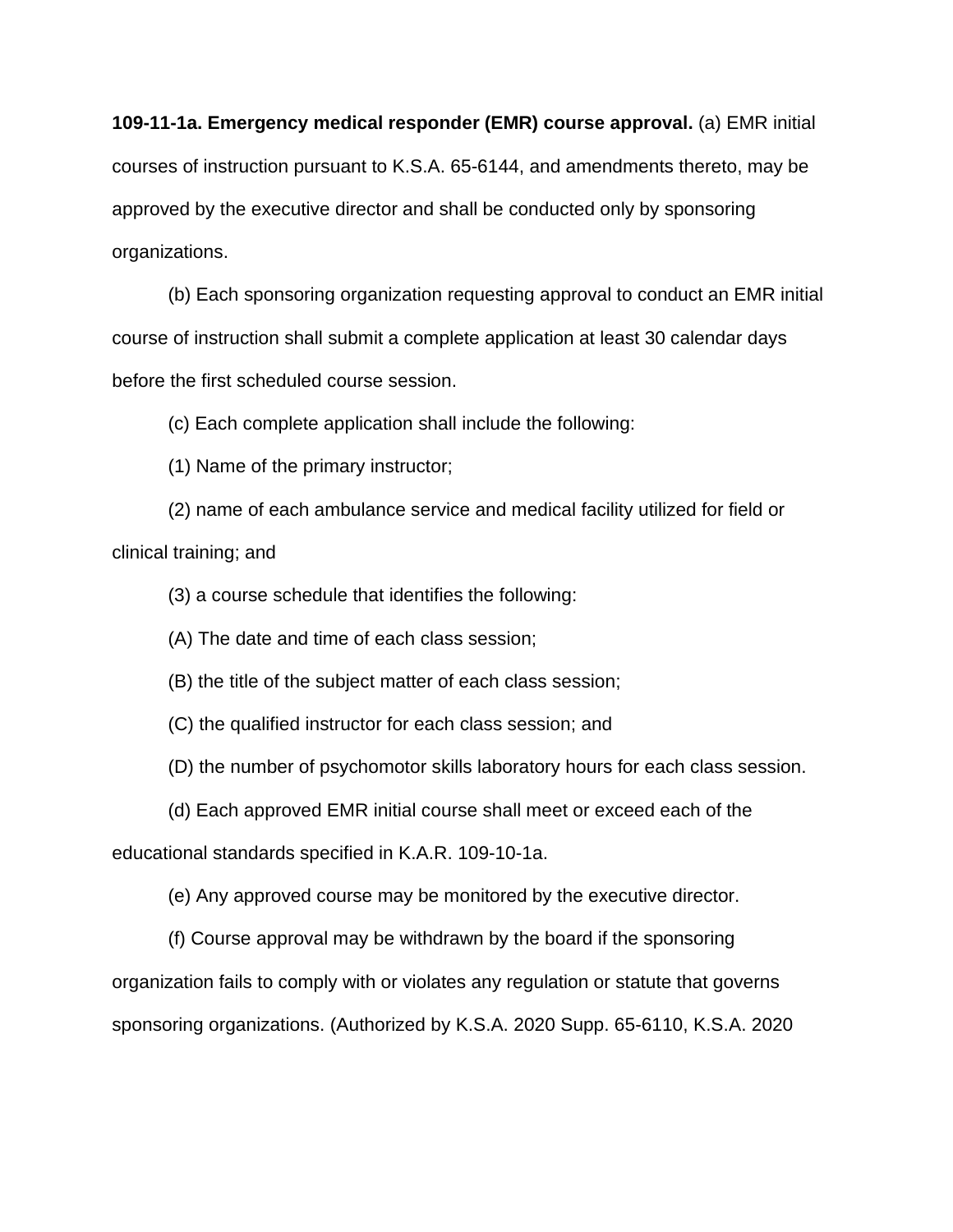Supp. 65-6111; implementing K.S.A. 2020 Supp. 65-6110, K.S.A. 2020 Supp. 65-6111, K.S.A. 2020 Supp. 65-6129, and K.S.A. 65-6144; effective, T-109-2-7-11, Feb. 7, 2011; effective June 3, 2011; amended Dec. 29, 2017; amended Jan. 24, 2020; amended P-

\_\_\_\_\_\_\_\_\_\_\_\_\_\_\_\_\_\_\_\_\_\_\_\_\_\_\_.)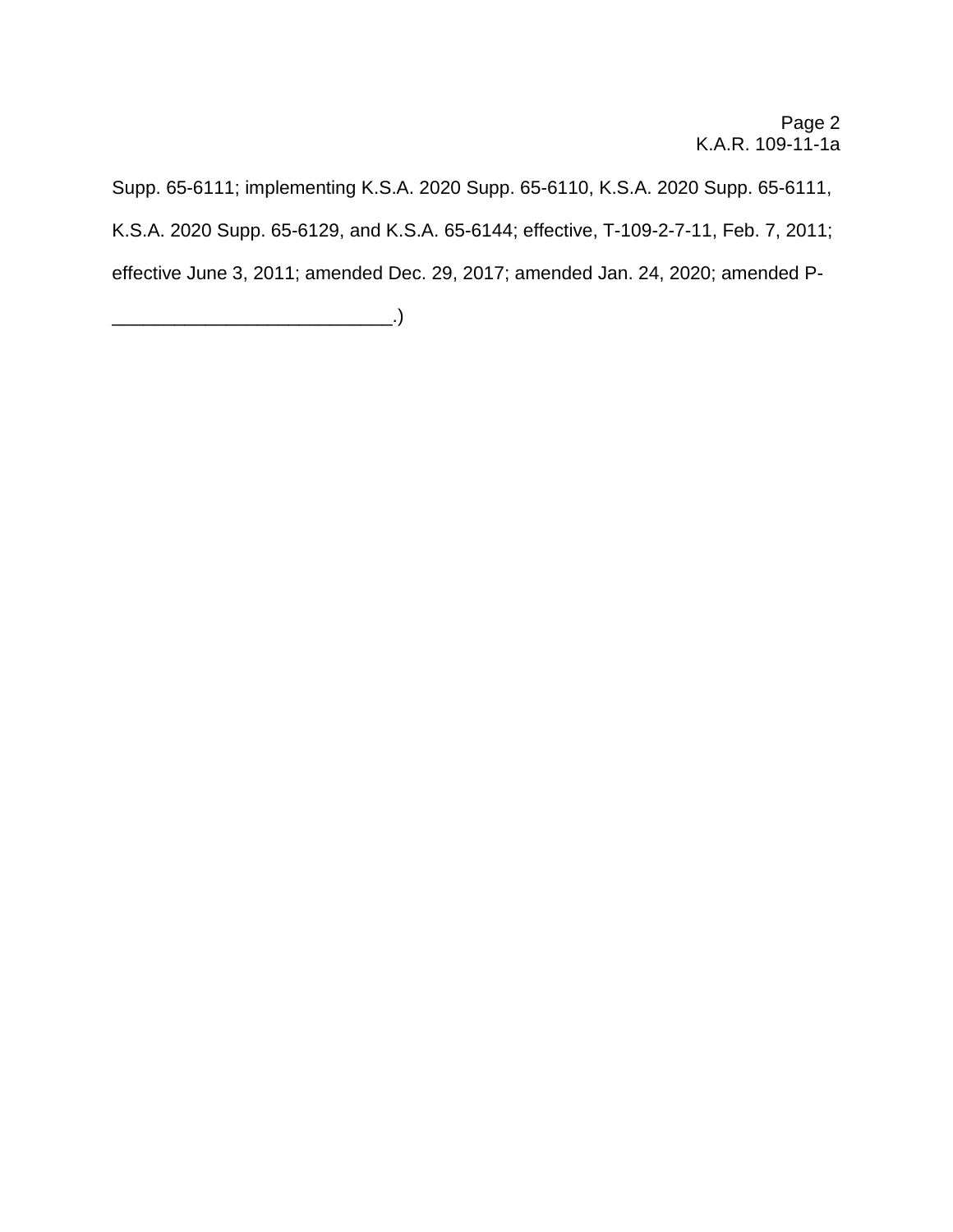# **109-11-3a. Emergency medical technician (EMT) course approval.** (a) EMT initial courses of instruction pursuant to K.S.A. 65-6121, and amendments thereto, may be approved by the executive director and shall be conducted only by sponsoring organizations.

(b) Each sponsoring organization requesting approval to conduct an EMT initial course of instruction shall submit a complete application at least 30 days before the first scheduled course session.

(c) Each complete application shall include the following:

(1) Name of the primary instructor;

(2) name of each ambulance service and medical facility utilized for field or clinical training; and

(3) a course schedule that identifies the following:

(A) The date and time of each class session;

(B) the title of the subject matter of each class session;

(C) the qualified instructor for each class session; and

(D) the number of psychomotor skills laboratory hours for each class session.

(d) In the absence of participatory field or clinical training, contrived experiences

may be substituted. As used in this regulation, "contrived experience" shall mean a simulated ambulance call and shall include dispatch communications; responding to the scene; assessment and management of the scene and the patient or patients; communications with medical control; ongoing assessment, care and transportation of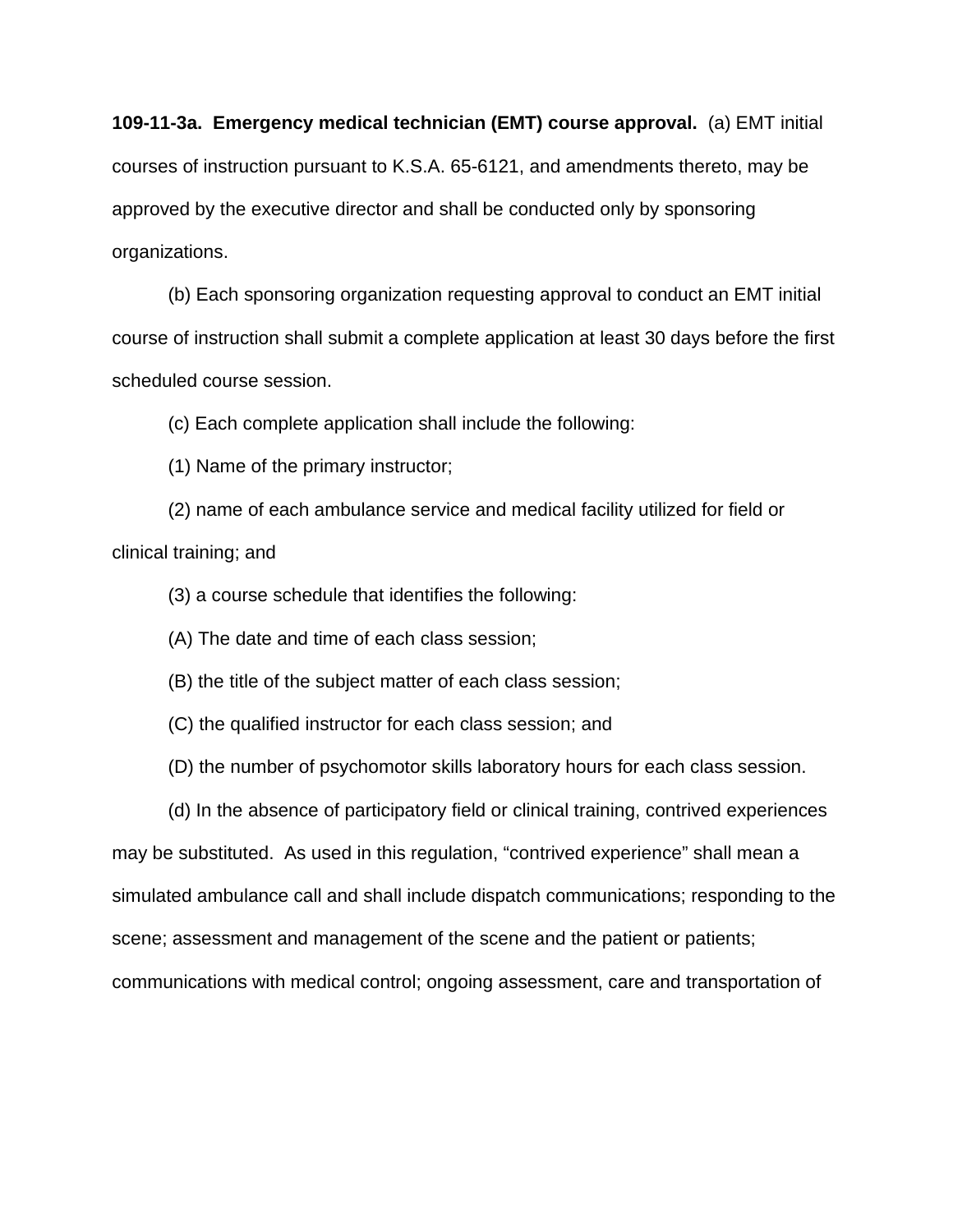the patient or patients; the transfer of the patient or patients to the staff of the receiving facility; completion of records; and preparation of the ambulance for return to service.

(e) Each approved EMT initial course shall meet or exceed each of the educational standards specified in K.A.R. 109-10-1b.

(f) Any approved course may be monitored by the executive director.

 (g) Course approval may be withdrawn by the board if the sponsoring organization fails to comply with or violates any regulation or statute that governs sponsoring organizations. (Authorized by K.S.A. 2020 Supp. 65-6110 and K.S.A. 2020 Supp. 65-6111; implementing K.S.A. 2020 Supp. 65-6110, K.S.A. 2020 Supp. 65-6111, and K.S.A. 65-6121; effective, T-109-2-7-11, Feb. 7, 2011; effective June 3, 2011; amended May 1, 2015; amended P-\_\_\_\_\_\_\_\_\_\_\_\_\_\_\_\_\_\_\_\_\_.)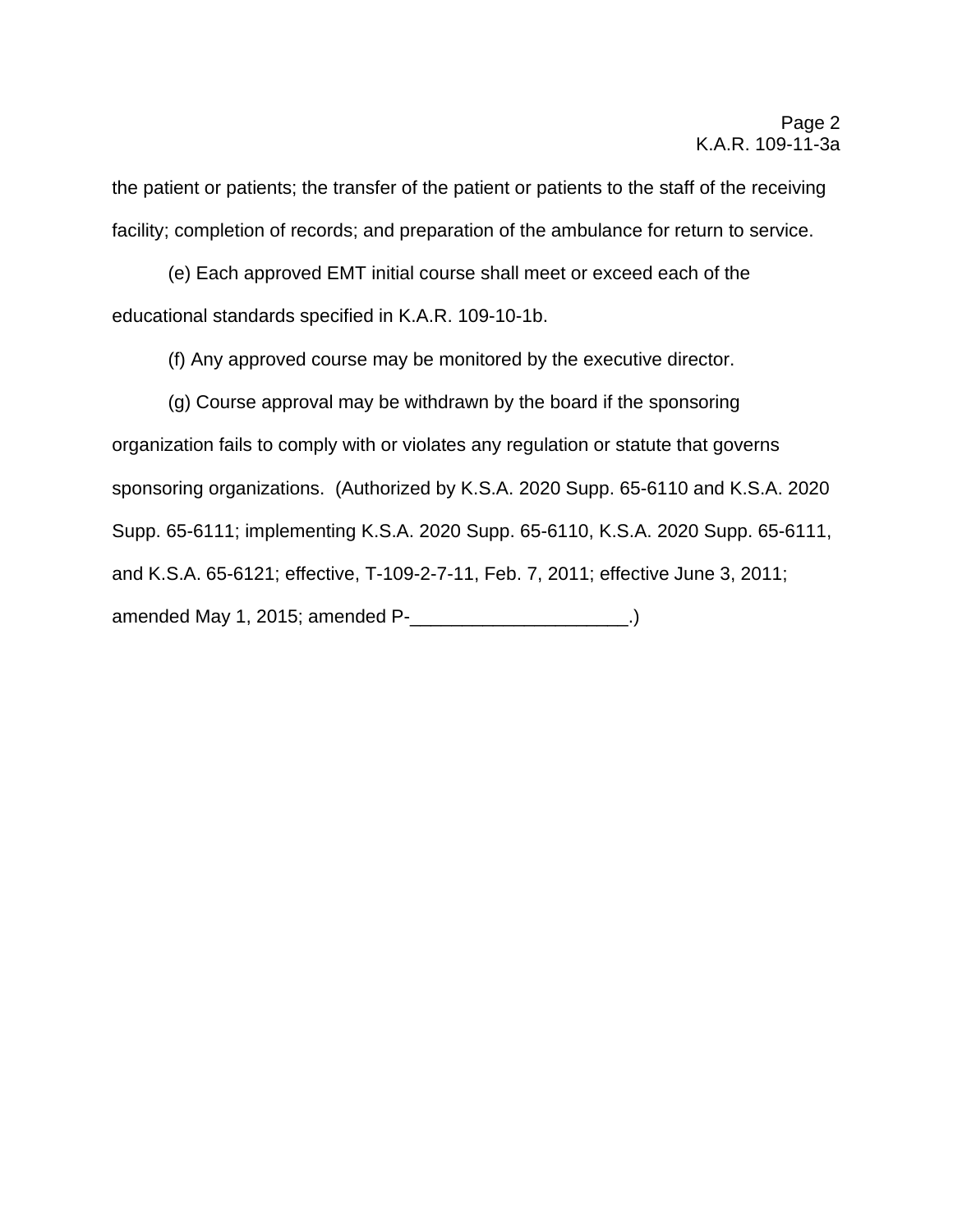**109-11-4a. Advanced emergency medical technician (AEMT) course approval.** (a) AEMT initial courses of instruction pursuant to K.S.A. 65-6120, and amendments thereto, may be approved by the executive director and shall be conducted only by sponsoring organizations.

(b) Each sponsoring organization requesting approval to conduct an AEMT initial course of instruction shall submit a complete application at least 30 calendar days before the first scheduled course session.

(c) Each complete application shall include the following:

(1) Name of the primary instructor;

(2) name of each ambulance service and medical facility utilized for field or clinical training; and

(3) a course schedule that identifies the following:

(A) The date and time of each class session;

(B) the title of the subject matter of each class session;

(C) the qualified instructor for each class session; and

(D) the number of psychomotor skills laboratory hours for each class session.

(d) Each approved AEMT initial course shall meet or exceed each of the educational standards specified in K.A.R. 109-10-1c.

(e) Any approved course may be monitored by the executive director.

(f) Course approval may be withdrawn by the board if the sponsoring organization fails to comply with or violates any regulation or statute that governs sponsoring organizations. (Authorized by K.S.A. 2020 Supp. 65-6110 and K.S.A. 2020 Supp. 65-6111; implementing

K.S.A. 2020 Supp. 65-6110, K.S.A. 2020 Supp. 65-6111, and K.S.A. 2020 Supp. 65-6129a;

effective March 2, 2012; amended May 1, 2015; amended P-\_\_\_\_\_\_\_\_\_\_\_\_\_\_\_\_\_\_\_\_.)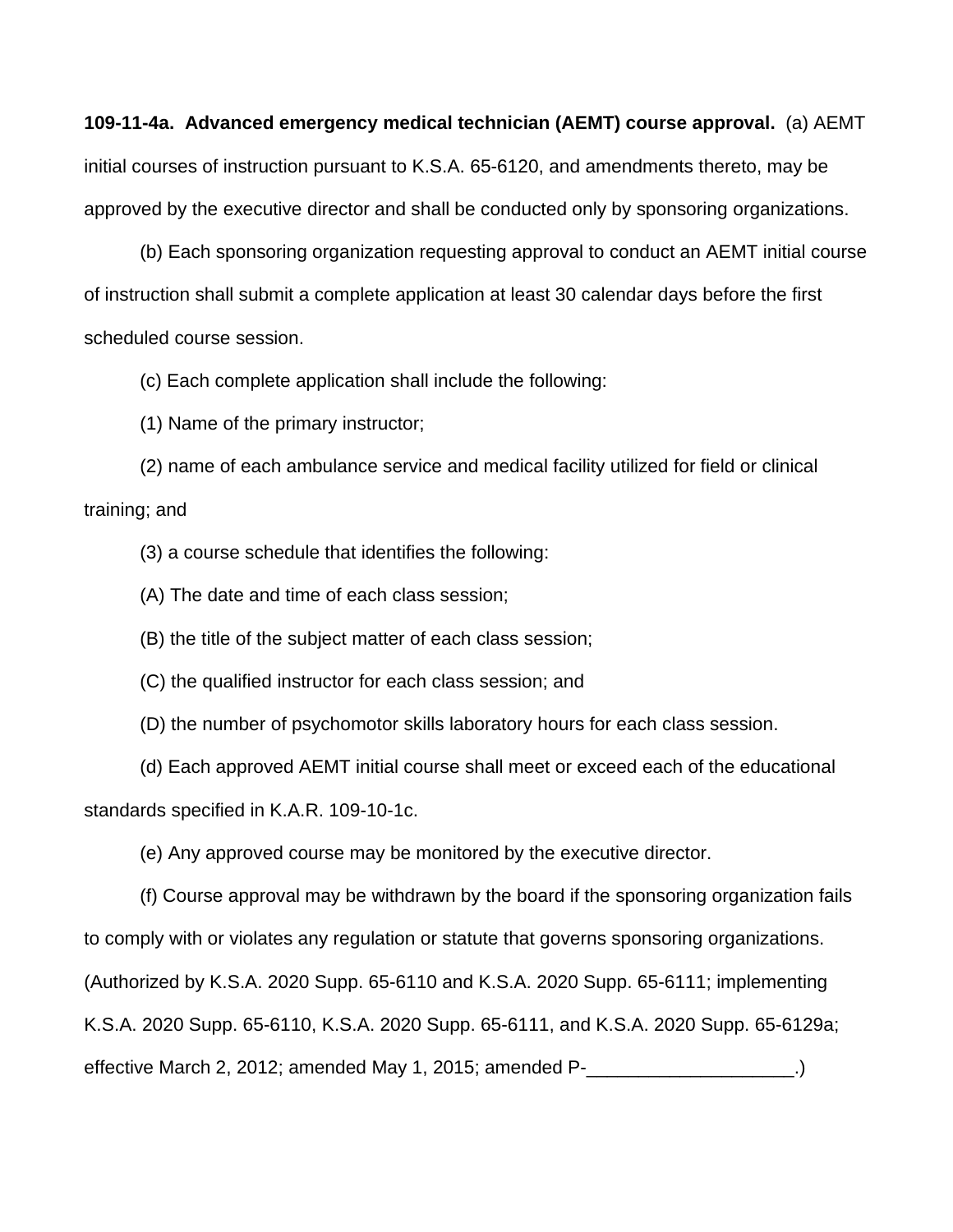**109-11-6a. Paramedic course approval.** (a) Paramedic initial courses of instruction pursuant to K.S.A. 65-6119, and amendments thereto, may be approved by the executive director and shall be conducted only by sponsoring organizations that are accredited postsecondary educational institutions.

(b) Each sponsoring organization requesting approval to conduct a paramedic initial course of instruction shall submit a complete application at least 30 calendar days before the first scheduled class session.

(c) Each complete application shall include the following:

(1) Name of the primary instructor;

(2) name of each ambulance service and medical facility utilized for field internship or clinical training; and

(3) a course schedule that identifies the following:

(A) The date and time of each class session;

(B) the title of the subject matter of each class session;

(C) the qualified instructor for each class session; and

(D) the number of psychomotor skills laboratory hours for each class session.

(d) Each approved paramedic course shall meet or exceed each of the

educational standards specified in K.A.R. 109-10-1d.

(e) Any approved course may be monitored by the executive director.

(f) Course approval may be withdrawn by the board if the sponsoring

organization fails to comply with or violates any regulation or statute that governs

sponsoring organizations. (Authorized by K.S.A. 2020 Supp. 65-6110 and K.S.A. 2020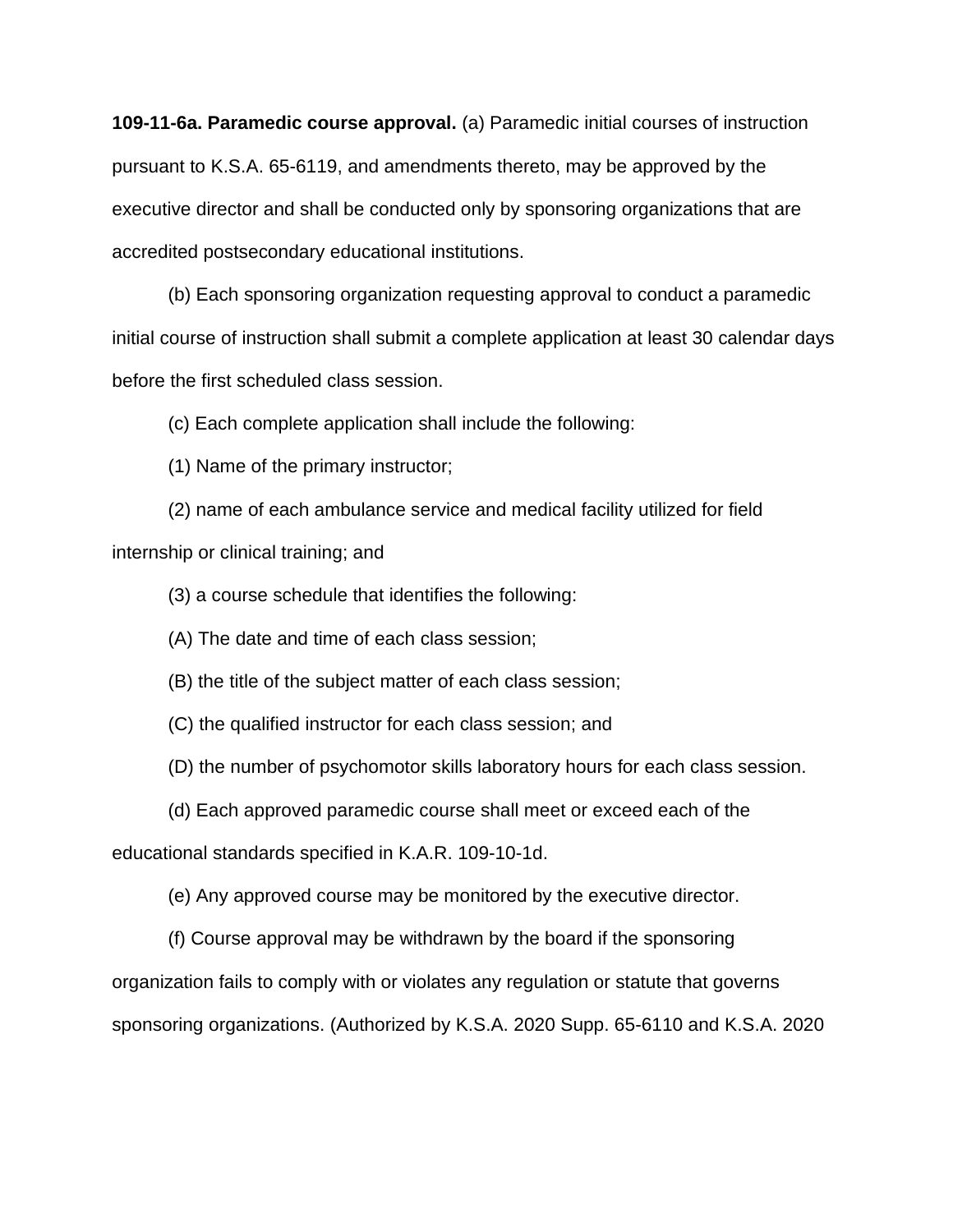Supp. 65-6111; implementing K.S.A. 2020 Supp. 65-6110, K.S.A. 2020 Supp. 65-6111, and K.S.A. 2020 Supp. 65-6129a; effective, T-109-2-7-11, Feb. 7, 2011; effective June 3, 2011; amended May 1, 2015; amended March 1, 2019; amended P-\_\_\_\_\_\_\_\_\_\_\_\_.)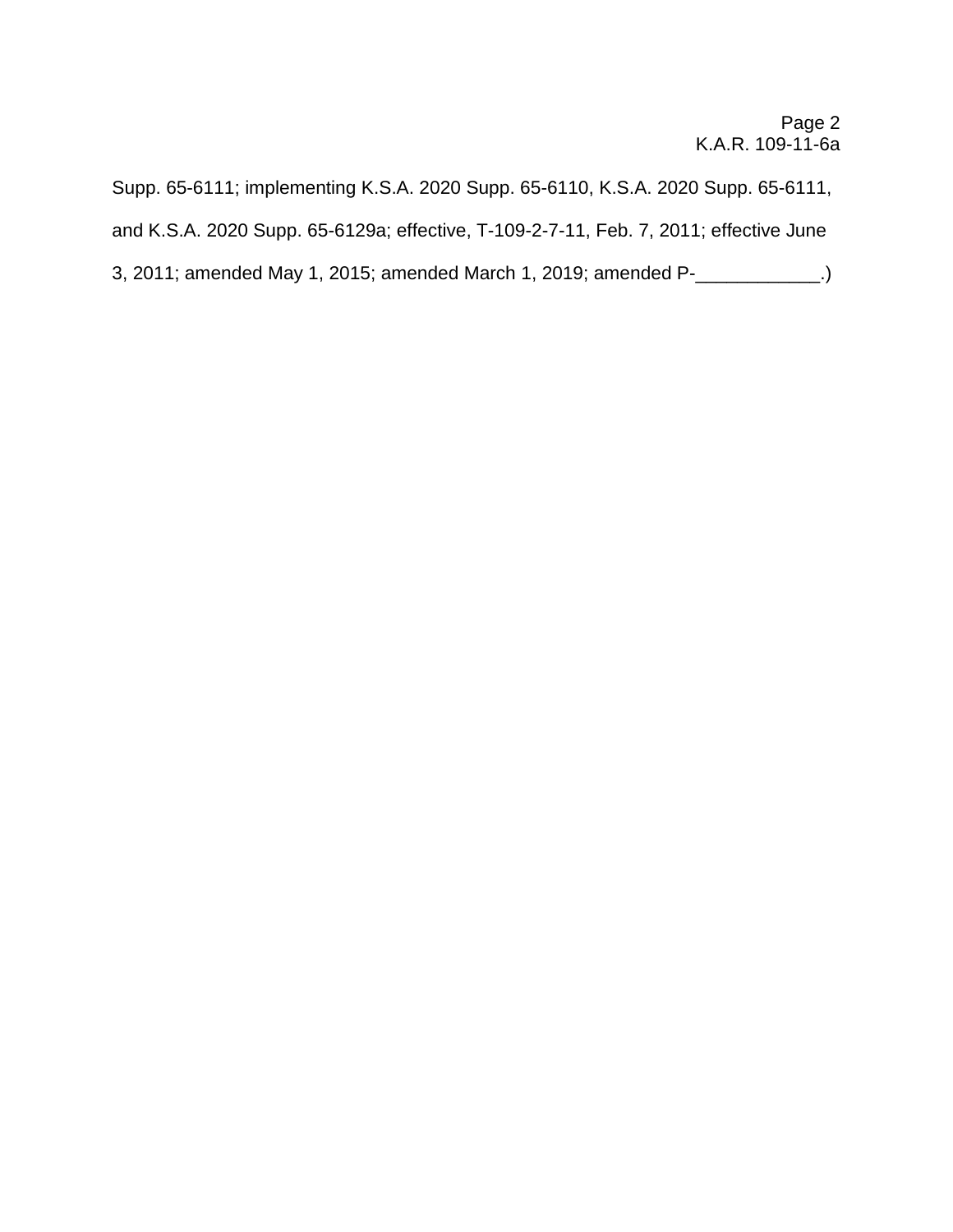**109-11-7. Instructor-coordinator course approval.** (a) Instructor-coordinator initial courses of instruction may be approved by the executive director and shall be conducted only by sponsoring organizations.

(b) Each sponsoring organization requesting approval to conduct an instructorcoordinator initial course of instruction shall submit a complete application at least 30 calendar days before the first scheduled class session.

(c) Each complete application shall include the following:

- (1) Name of the primary instructor; and
- (2) a course schedule that identifies the following:
- (A) The date and time of each class session;
- (B) the title of the subject matter of each class session;
- (C) the qualified instructor for each class session; and
- (D) the number of psychomotor skills laboratory hours for each class session.

(d) Each approved instructor-coordinator course shall meet or exceed each of the standards specified in K.A.R. 109-10-1e.

(e) Any approved course may be monitored by the executive director.

(f) Course approval may be withdrawn by the board if the sponsoring

organization fails to comply with or violates any regulation or statute that governs

sponsoring organizations. (Authorized by and implementing K.S.A. 2020 Supp.

65-6110 and K.S.A. 2020 Supp. 65-6111; effective, T-109-1-19-89, Jan. 19, 1989;

effective July 17, 1989; amended P-\_\_\_\_\_\_\_\_\_\_\_\_\_\_\_\_\_\_\_\_\_\_\_\_\_\_\_\_.)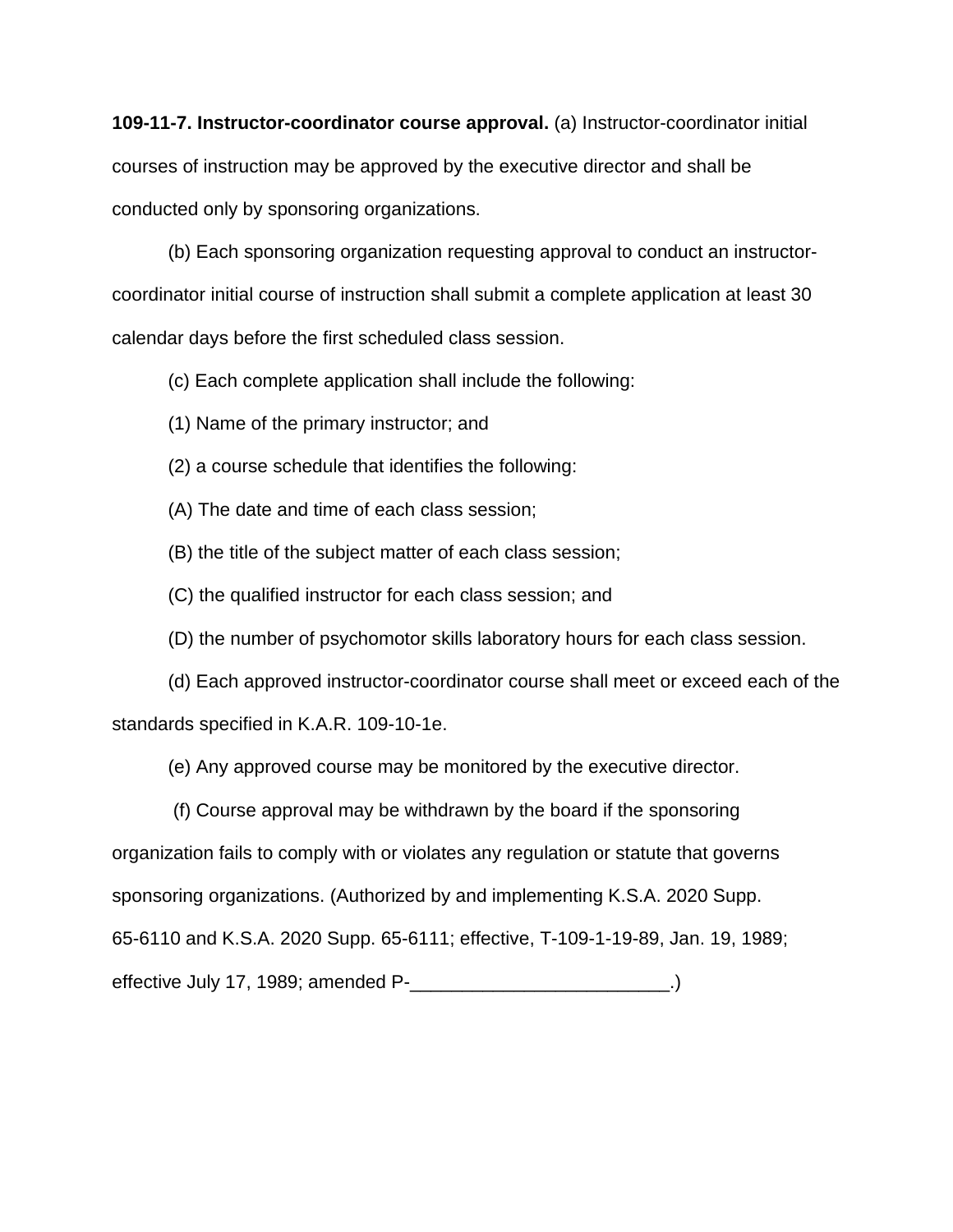### **109-11-8. Successful completion of a course of instruction.** (a) To successfully

complete an initial course of instruction for EMS provider or instructor-coordinator, each student shall meet the following requirements:

 (1) Demonstrate application of a cognitive understanding of each EMS educational standard;

(2) demonstrate all practical skills to the satisfaction of the primary instructor;

(3) for an EMT initial course of instruction, demonstrate successful completion of each of the following:

(A) One complete patient assessment; and

(B) one nebulized breathing treatment during clinical training or field internship training;

(4) for an AEMT initial course of instruction, demonstrate successful completion of the following:

(A) 20 venipunctures, of which at least 10 shall be for the purpose of initiating intravenous infusions;

(B) five intraosseous infusions;

(C) 15 complete patient assessments, of which at least 10 shall be accomplished during field internship training;

(D) 10 ambulance calls while being directly supervised by an AEMT, a paramedic, a physician, an advanced practice registered nurse, or a professional nurse;

(E) 10 intramuscular or subcutaneous injection procedures;

(F) 10 completed patient charts or patient care reports, or both; and

(G) eight electrocardiogram applications and interpretations during clinical training and field internship training; and

(5) for a paramedic initial course of instruction, demonstrate each of the following: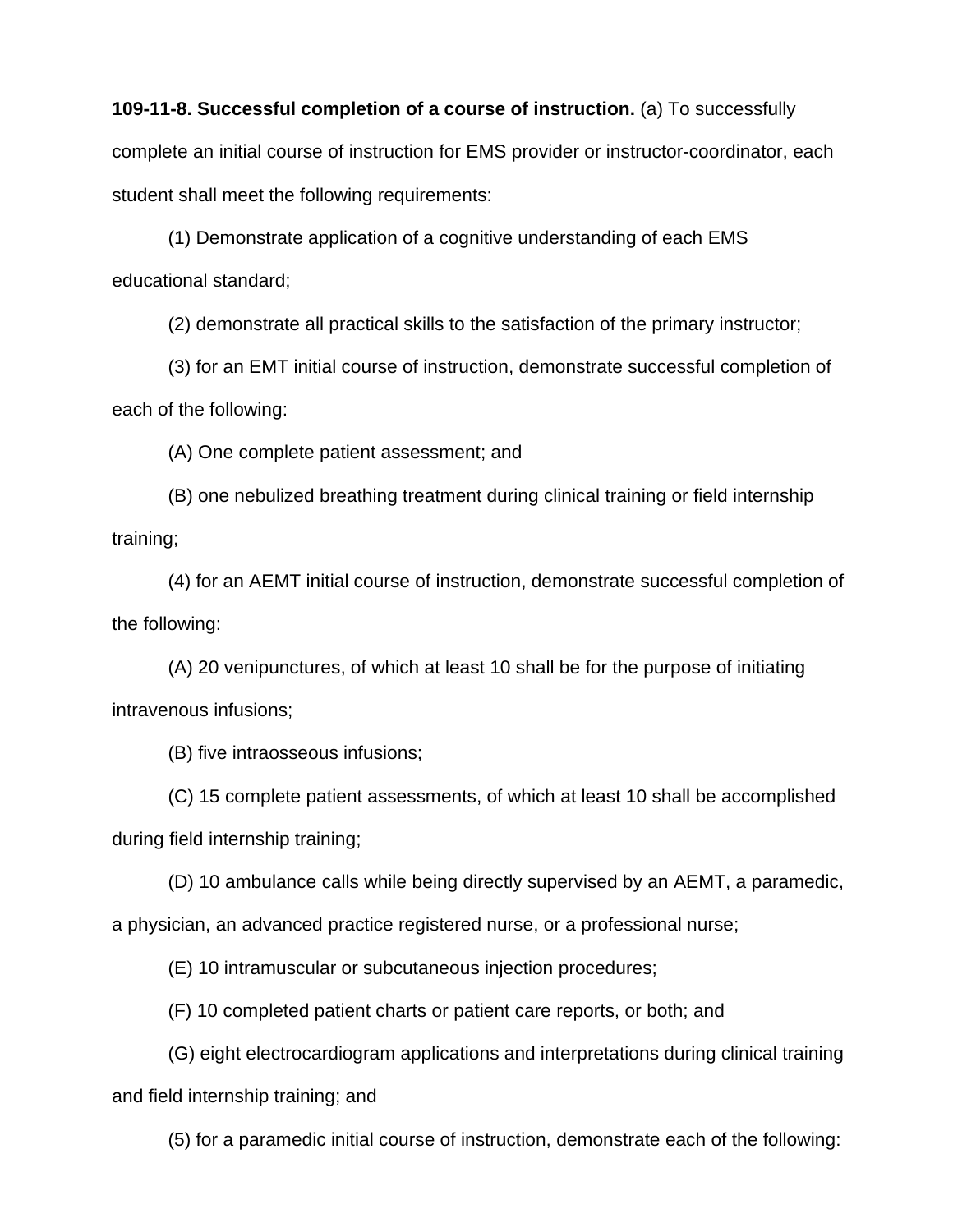(A) Successful completion of both clinical and field internship components; and

(B) confirmation of eligibility to be conferred, at a minimum, an associate degree in applied science by the postsecondary institution.

 (b) The primary instructor shall provide written verification, within 15 days of the final class and at least seven days before the state examination for certification, that the primary instructor's students have met the requirements of subsection (a). (Authorized by K.S.A. 2020 Supp. 65-6110; implementing K.S.A. 2020 Supp. 65-6111, K.S.A. 2020 Supp. 65-6129; effective, T-109-1-19-89, Jan. 19, 1989; effective July 17, 1989; amended Jan. 31, 1994; amended P-\_\_\_\_\_\_\_\_\_\_\_\_\_\_\_\_\_\_\_\_\_.)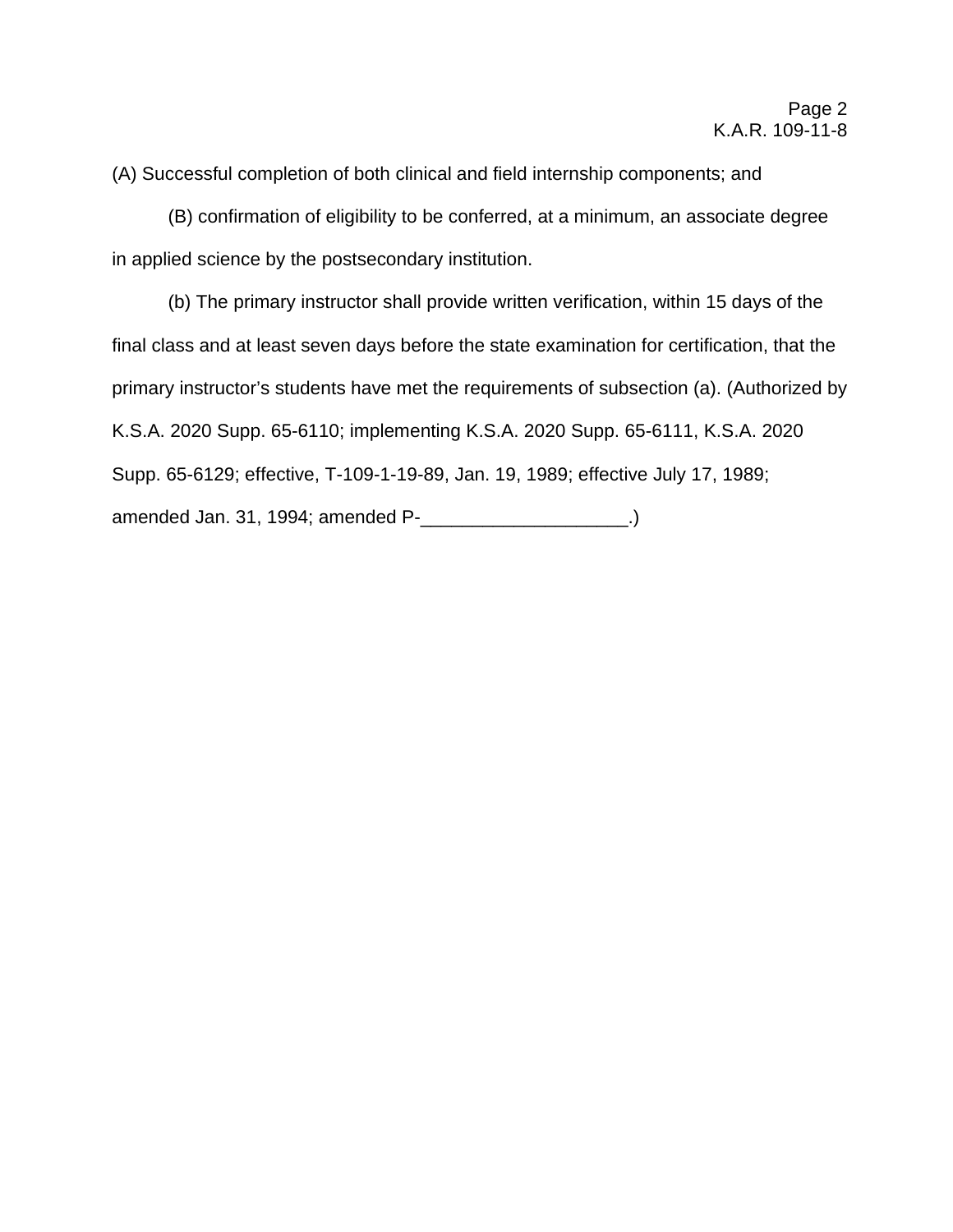**109-11-9.** (Authorized by and implementing K.S.A. 2016 Supp. 65-6110 and 65-6111; effective Feb. 3, 1992; amended Dec. 29, 2017; revoked P-\_\_\_\_\_\_\_\_\_\_\_\_\_\_\_\_\_\_\_\_\_.)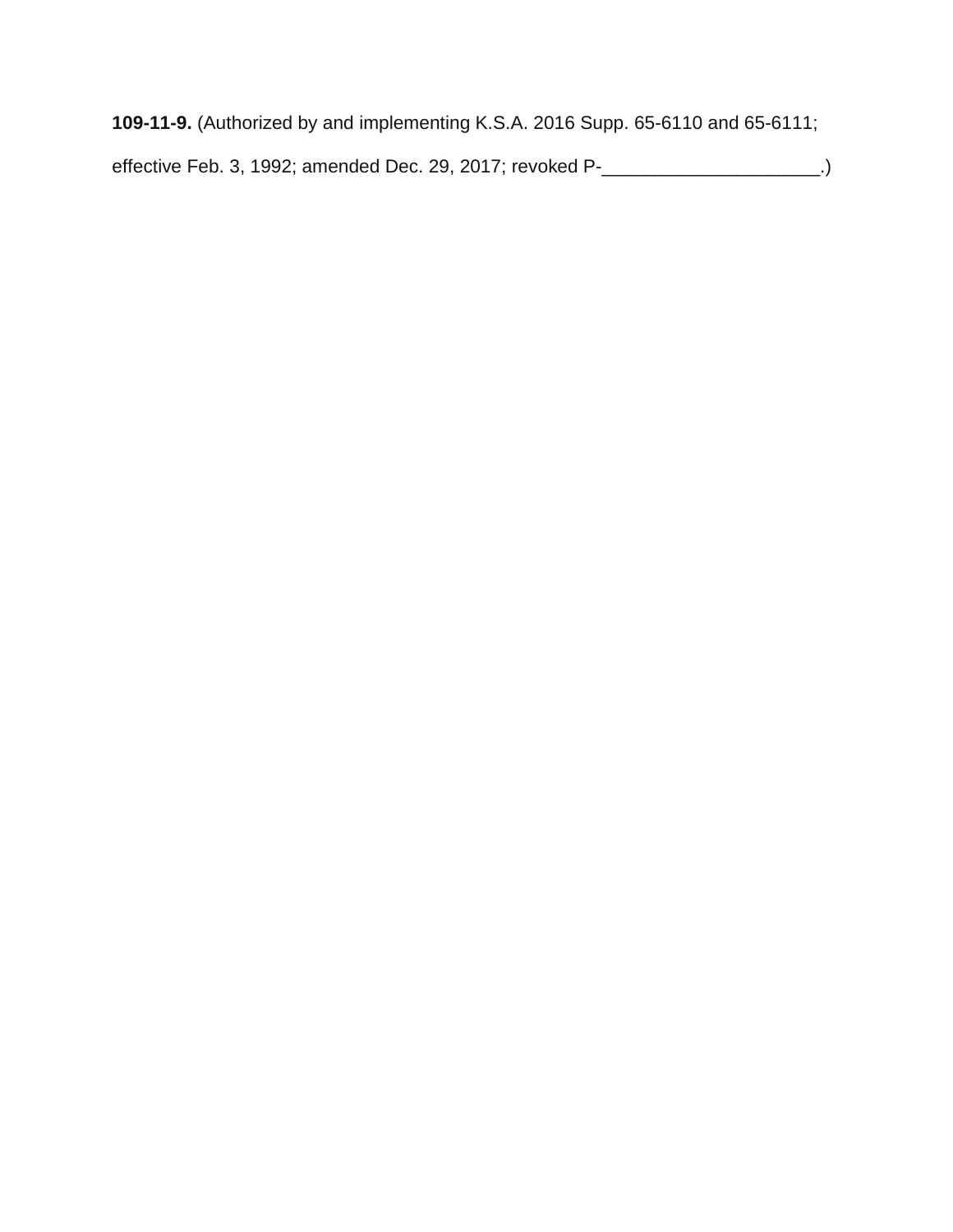**109-15-1. Reinstating EMS provider certificate after expiration**. (a) The certificate of a person who applies for EMS provider certification after the person's certificate has expired may be reinstated by the board if the person meets the following requirements:

(1) Submits a completed application to the board on forms provided by the executive director;

(2) pays the applicable fee specified in K.A.R. 109-7-1;

(3) provides validation of completed education requirements; and

(4) if the applicant is either currently certified or licensed in another jurisdiction or has been certified or licensed in another jurisdiction, provides information adequate for the board to determine the applicant's current status of certification or licensure for the level of certification being sought and confirm that the applicant is in good standing with that jurisdiction.

(b) For the purposes of this regulation, the date of expiration for the certificate shall be one of the following:

(1) The expiration date of the person's Kansas EMS provider certificate;

(2) 31 calendar days after the expiration date of the person's certificate or license, if the person is currently certified or licensed in another jurisdiction; or

(3) the most recent expiration date of the person's certificate or license in another jurisdiction, if the person is not currently certified or licensed in another jurisdiction but previously held a certificate or license in that jurisdiction.

(c) Completion of education requirements shall be validated by submission of the following: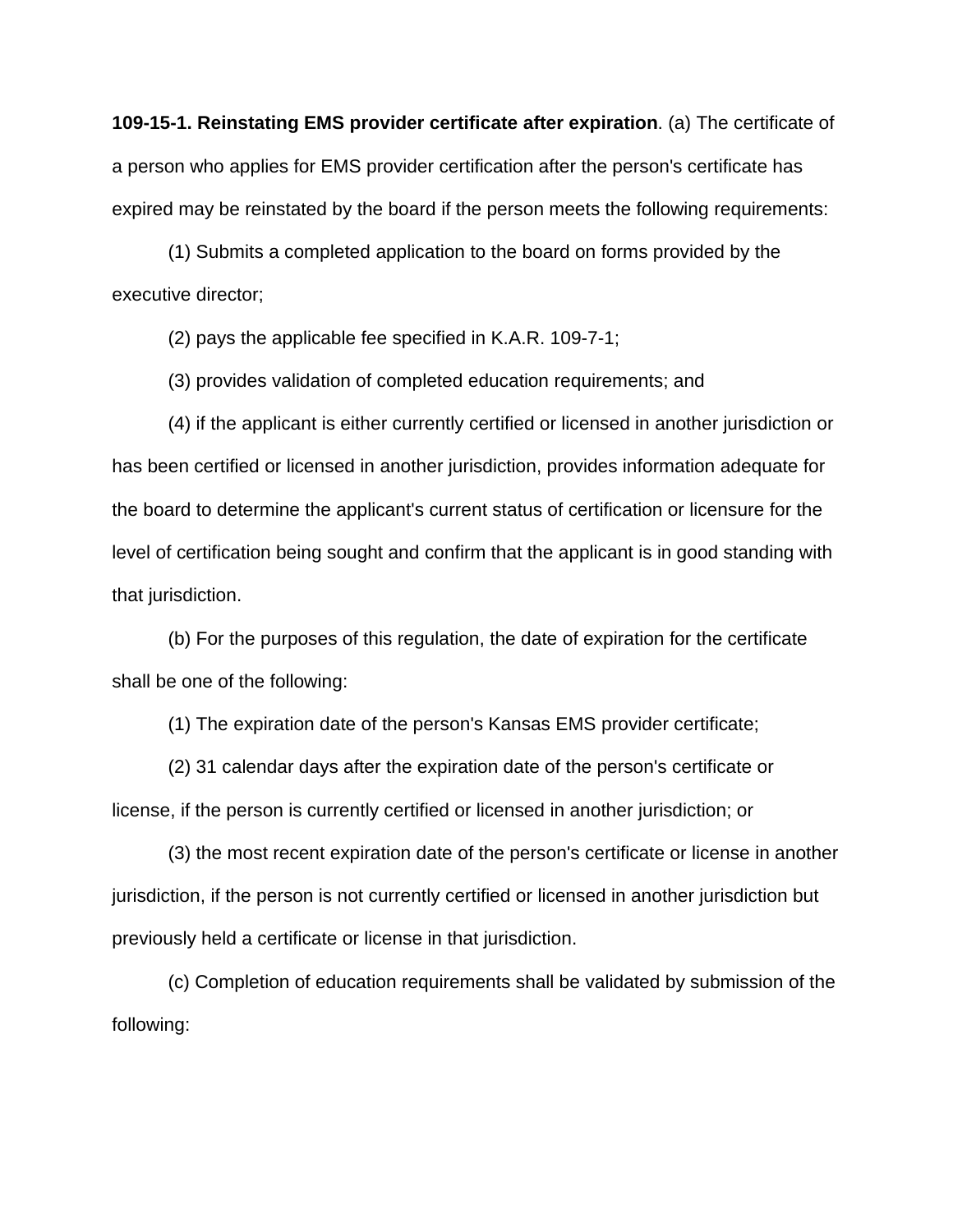(1) For applications submitted less than two years from the date of expiration and not more than three years from the last date of issuance of the person's Kansas EMS provider certificate, documentation of continuing education from that last date of issuance to the date of application in sufficient quantity to meet or exceed the following:

(A) For applications submitted not more than 31 calendar days from the date of expiration, the number of clock-hours specified for renewal of a certificate in K.A.R. 109- 5-1a for EMR, K.A.R. 109-5-1b for EMT, K.A.R. 109-5-1c for AEMT, or K.A.R. 109-5-1d for paramedic; and

(B) for applications submitted more than 31 calendar days but less than two years from the date of expiration, two times the number of clock-hours specified for renewal of a certificate in K.A.R. 109-5-1a for EMR, K.A.R. 109-5-1b for EMT, K.A.R. 109-5-1c for AEMT, or K.A.R. 109-5-1d for paramedic;

(2) for applications submitted less than two years from the date of expiration and three or more years from the last date of issuance of the person's Kansas EMS provider certificate, documentation of continuing education for the three years before the date of application in sufficient quantity to meet or exceed the following:

(A) For applications submitted not more than 31 calendar days from the date of expiration, the number of clock-hours specified for renewal of a certificate in K.A.R. 109- 5-1a for EMR, K.A.R. 109-5-1b for EMT, K.A.R. 109-5-1c for AEMT, or K.A.R. 109-5-1d for paramedic; and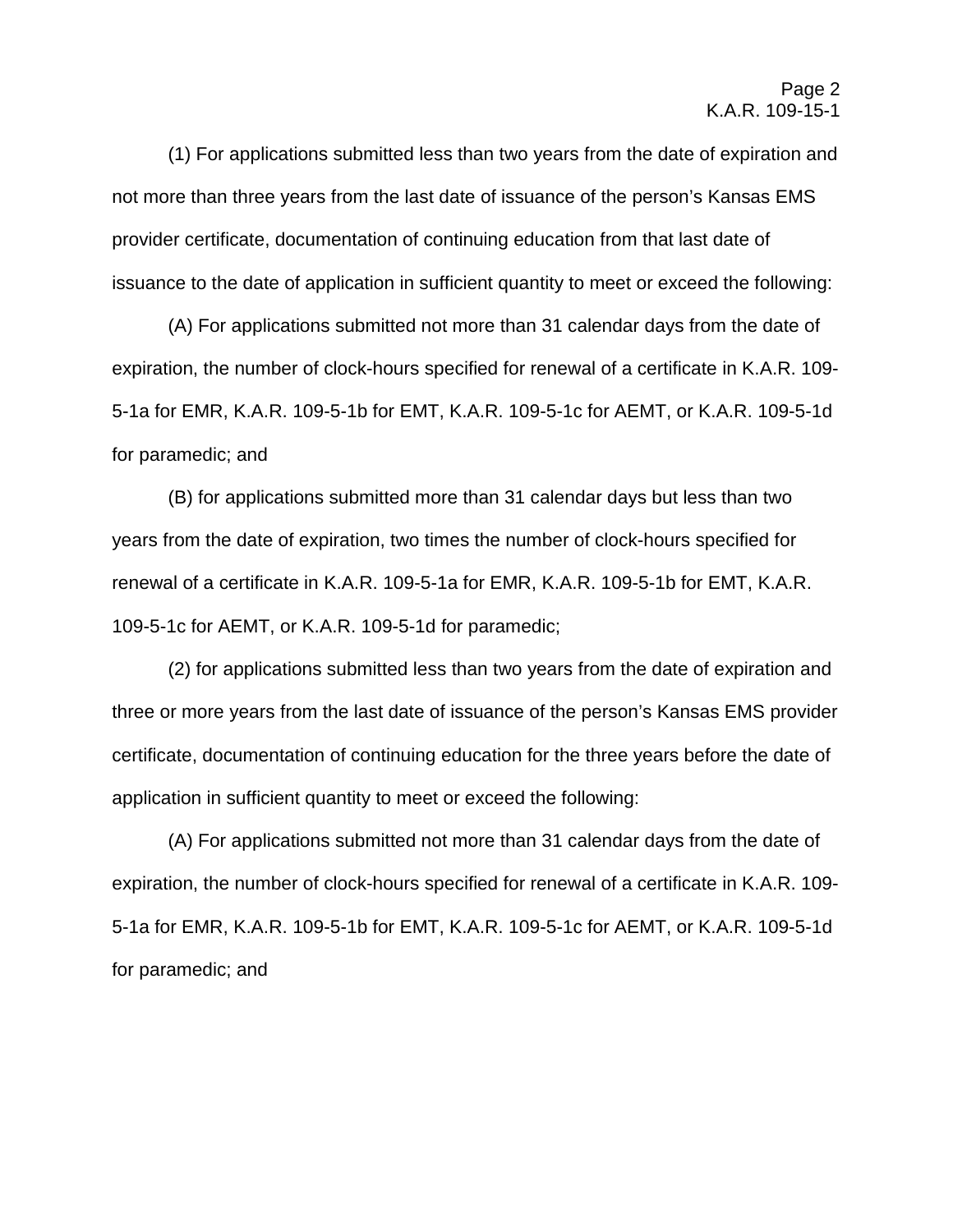(B) for applications submitted more than 31 calendar days but less than two years from the date of expiration, two times the number of clock-hours specified for renewal of a certificate in K.A.R. 109-5-1a for EMR, K.A.R. 109-5-1b for EMT, K.A.R. 109-5-1c for AEMT, or K.A.R. 109-5-1d for paramedic; and

(3) for applications submitted more than two years from the date of expiration, validation of cognitive and psychomotor competency by the following:

(A) Successful completion of a cognitive assessment for the level of certification being sought, within three attempts;

(B) successful completion of a psychomotor assessment for the level of certification being sought, within three attempts; and

(C) documentation of successful completion of a cardiopulmonary resuscitation course for healthcare providers.

(d) Each person who applies for reinstatement of certification two or more years after the date of expiration shall take an entire initial course of instruction if the person is unable to provide validation of cognitive or psychomotor competency by one of the following, whichever occurs first:

(1) The person has exhausted the allowed attempts.

\_\_\_\_\_\_\_\_\_\_\_\_\_\_\_\_\_\_\_\_\_\_.)

(2) One year has passed from the date of application. (Authorized by K.S.A. 2020 Supp. 65-6111; implementing K.S.A. 2020 Supp. 65-6129; effective May 15, 2009; amended Sept. 2, 2011; amended March 15, 2013; amended Jan. 2, 2015; amended P-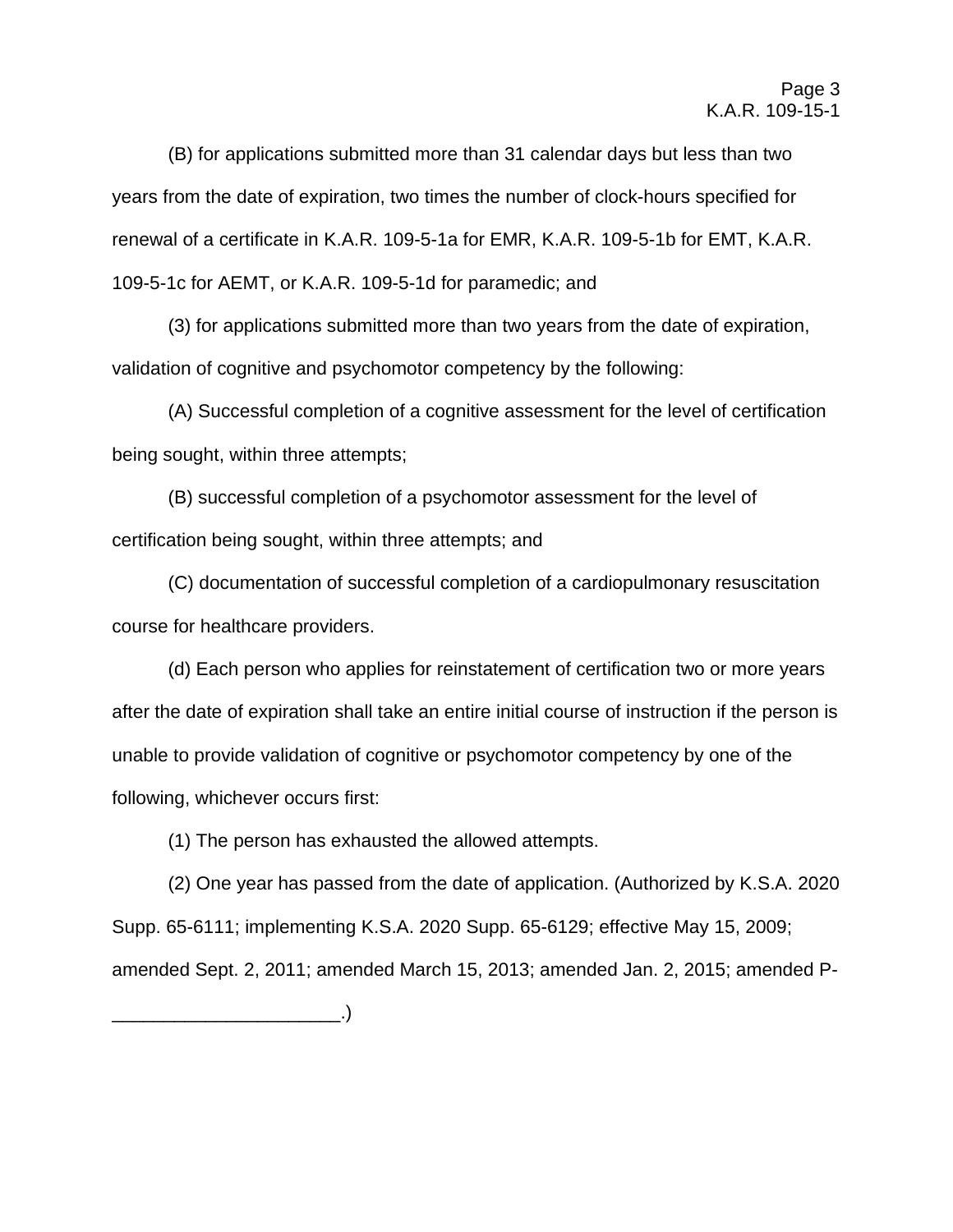**109-15-2. Recognition of non-Kansas credentials**. (a) Any individual who is currently or was previously licensed or certified as an EMS provider in another jurisdiction may apply for Kansas certification through recognition of non-Kansas credentials by submitting the following:

(1) A completed application for recognition of non-Kansas credentials on a form provided by the board;

(2) application for certification fee for the level of certification sought, as specified in K.A.R. 109-7-1;

(3) documentation from another state or jurisdiction verifying one of the following:

(A) That the applicant is currently licensed or certified for the level of certification sought and is in good standing; or

(B) that the applicant was previously licensed or certified for the level of certification being sought and was in good standing at the time of expiration of that credential;

(4) documentation from another state or jurisdiction verifying that the applicant has successfully completed coursework that is substantially equivalent to the curriculum prescribed by the board for the level of certification sought, in accordance with subsection (b);

(5) documentation from another state or jurisdiction verifying that the applicant has successfully completed an examination prescribed by the board for the level of certification sought, in accordance with subsection (b); and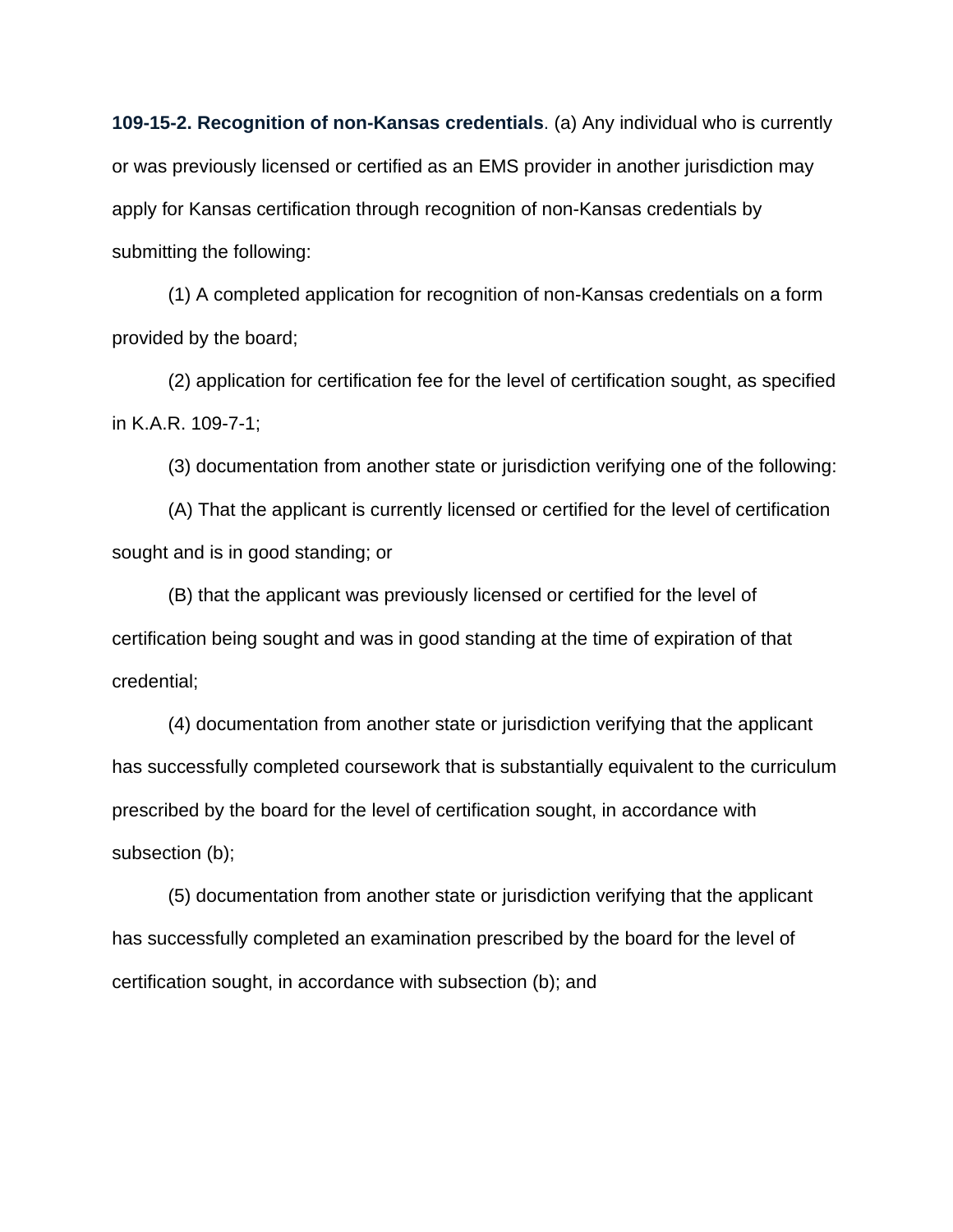(6) a fingerprint card and criminal history record check fee of \$50 for the board to successfully perform a state and national criminal history record check.

(b) Any applicant may validate successful completion of coursework in another state or jurisdiction that is substantially equivalent to the curriculum prescribed by the board for the level of certification sought by submitting one of the following:

(1) Documentation that the applicant is currently registered with the national registry of emergency medical technicians at the level for which certification is sought; or

(2) documentation that the applicant has successfully completed the following within four years before the date of application:

(A) The national registry of emergency medical technicians' cognitive assessment or examination for the level of certification being sought; and

(B) the psychomotor skills examination prescribed by the national registry of emergency medical technicians or by the board for the level of certification being sought.

(c) Information obtained from the state and national criminal history record check may be used to verify the identity of each applicant and to assist in determining the qualifications and fitness of the applicant seeking issuance of an EMS provider certificate.

(d) The results from each applicant's criminal history record check shall be received by the board before the issuance of Kansas certification. (Authorized by and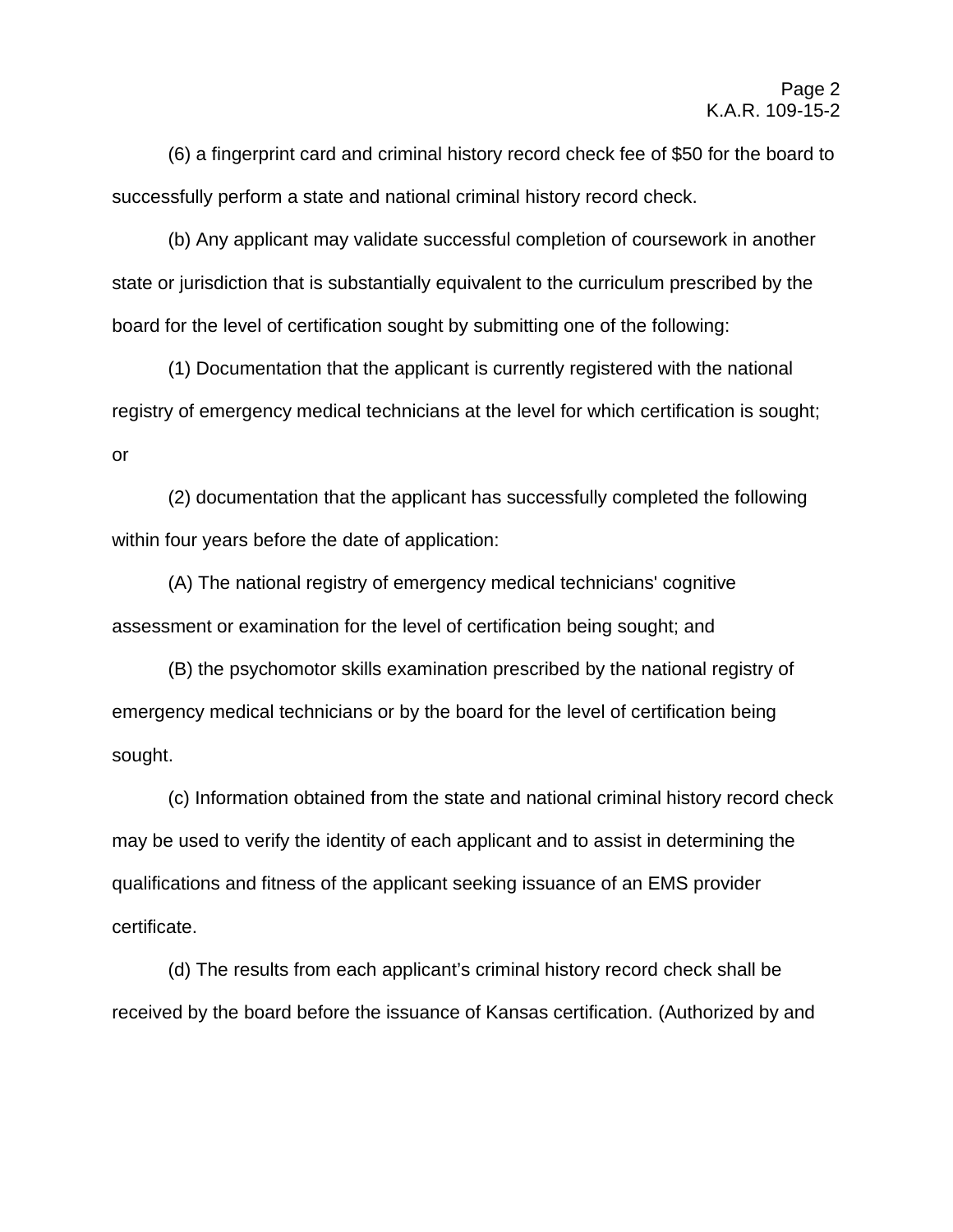implementing K.S.A. 2020 Supp. 65-6111 and K.S.A. 2020 Supp. 65-6129; effective May 15, 2009; amended Sept. 2, 2011; amended Jan. 17, 2014; amended P-

\_\_\_\_\_\_\_\_\_\_\_\_\_\_\_\_\_\_\_.)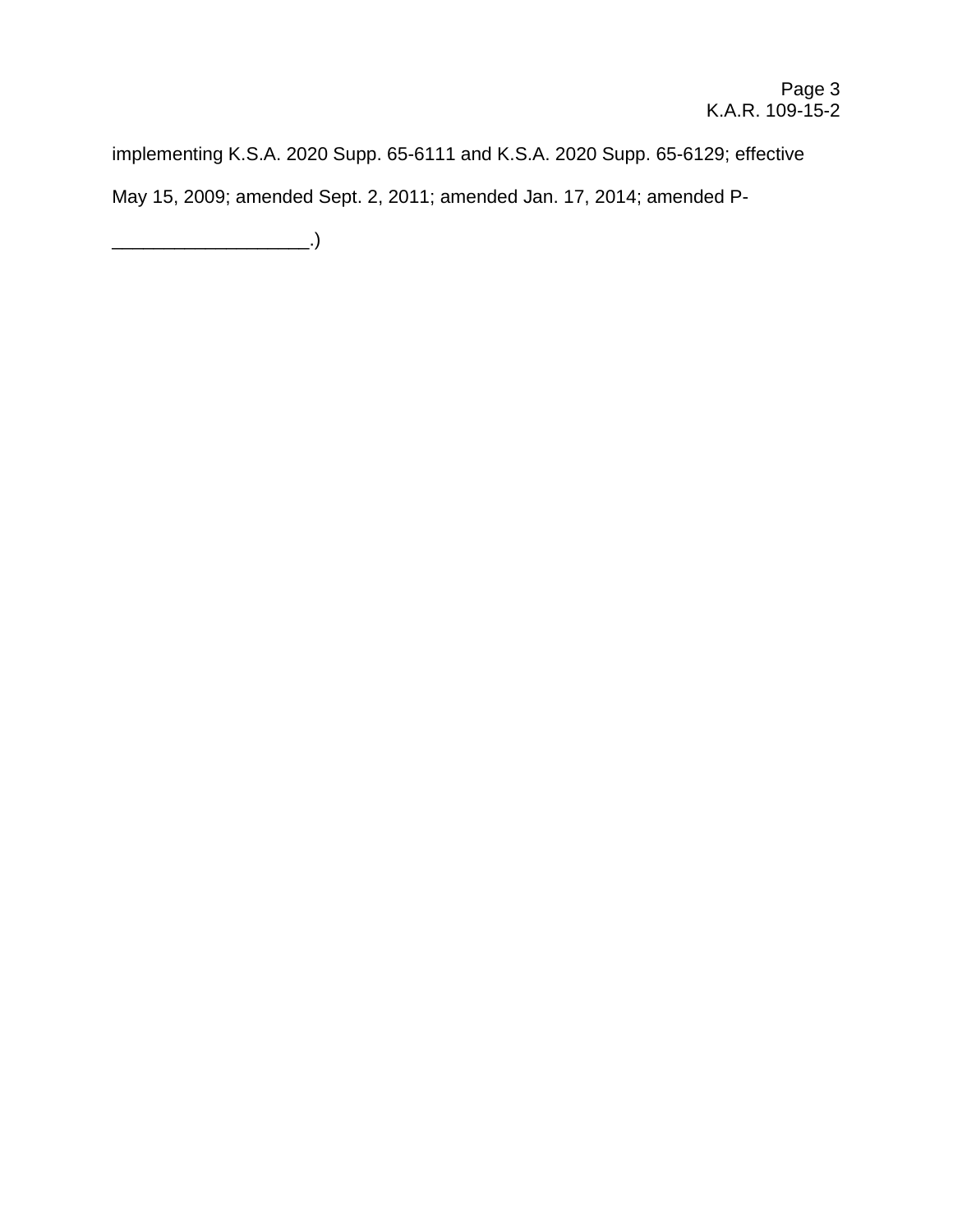**109-15-3. EMS provider certification.** (a) Any individual who successfully completed an approved initial course of instruction may apply for Kansas EMS provider certification.

(b) An application for certification shall not be considered complete unless all requested information has been provided and the applicable application for certification fee, as specified in K.A.R. 109-7-1, has been submitted.

(c) Each applicant shall have 15 days to correct all identified deficiencies and submit a complete application. If the applicant fails to correct the deficiencies and submit a complete application within 15 days, the application may be considered by the board as withdrawn. All fees shall be nonrefundable.

(d) Each applicant shall be at least 17 years of age and meet the following requirements before the date of application:

(1) Have successfully completed an approved initial course of instruction at the level of certification being sought and within the previous 24 months;

(2) have passed both the cognitive and psychomotor examinations for the level of certification being sought after the date of the last class of the approved initial course of instruction completed and as specified in K.A.R. 109-8-1;

(3) if the level of certification being sought is AEMT, currently hold EMS provider certification as an EMT;

(4) if the level of certification being sought is paramedic, currently hold EMS provider certification as an EMT or AEMT; and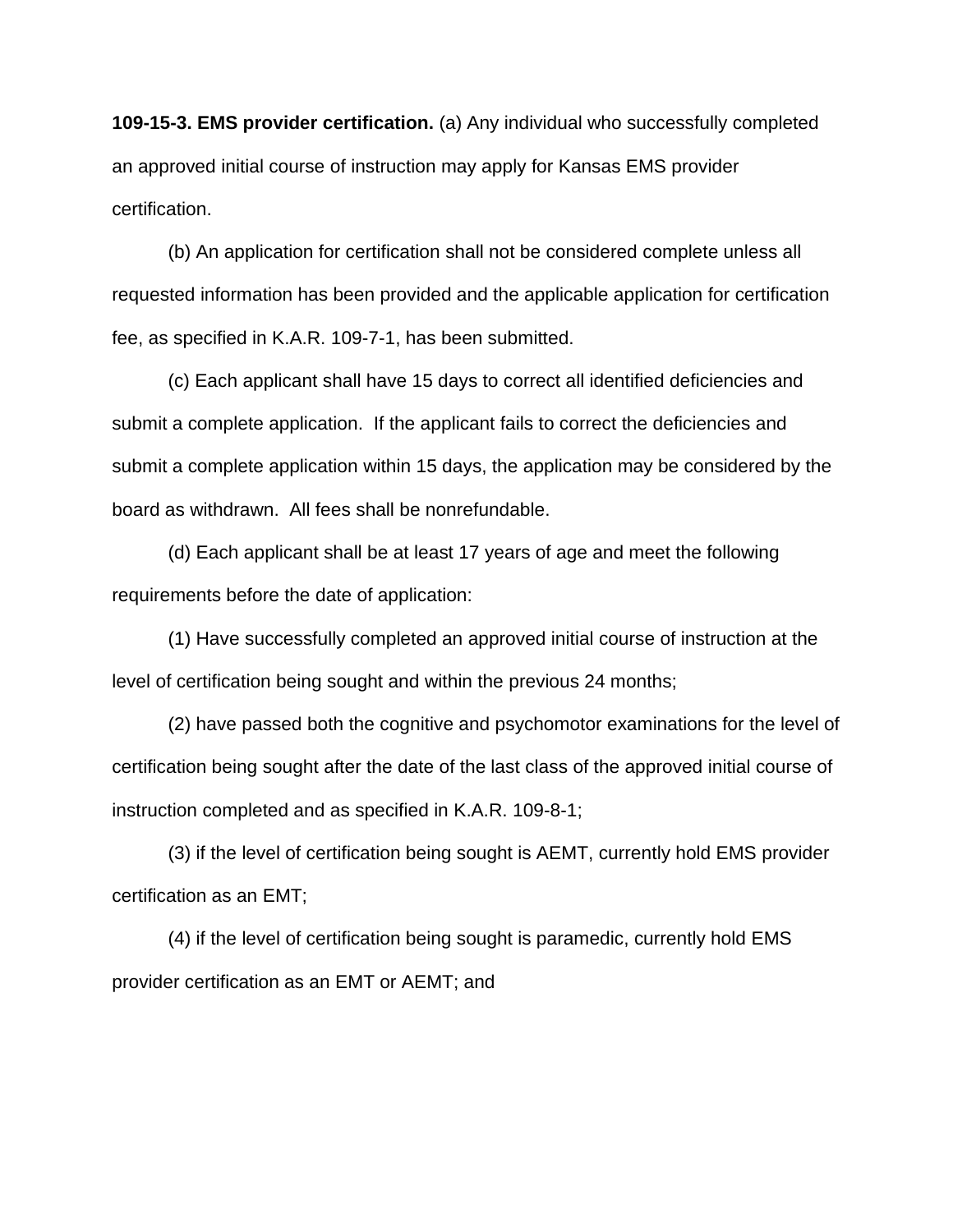(5) if the applicant has not previously held an EMS provider certificate in Kansas, have submitted a fingerprint card and criminal history record check fee of \$50 for the board to successfully perform a state and national criminal history record check.

(e) Information obtained from the state and national criminal history record check may be used to verify the identity of each applicant and to assist in determining the qualifications and fitness of the applicant seeking issuance of an EMS provider certificate.

(f) The results from each applicant's criminal history record check shall be received by the board before the issuance of an initial EMS provider certificate. (Authorized by and implementing K.S.A. 2020 Supp. 65-6111 and K.S.A. 2020 Supp. 65-6129; effective P-\_\_\_\_\_\_\_\_\_\_\_\_\_\_\_\_\_\_\_\_\_\_.)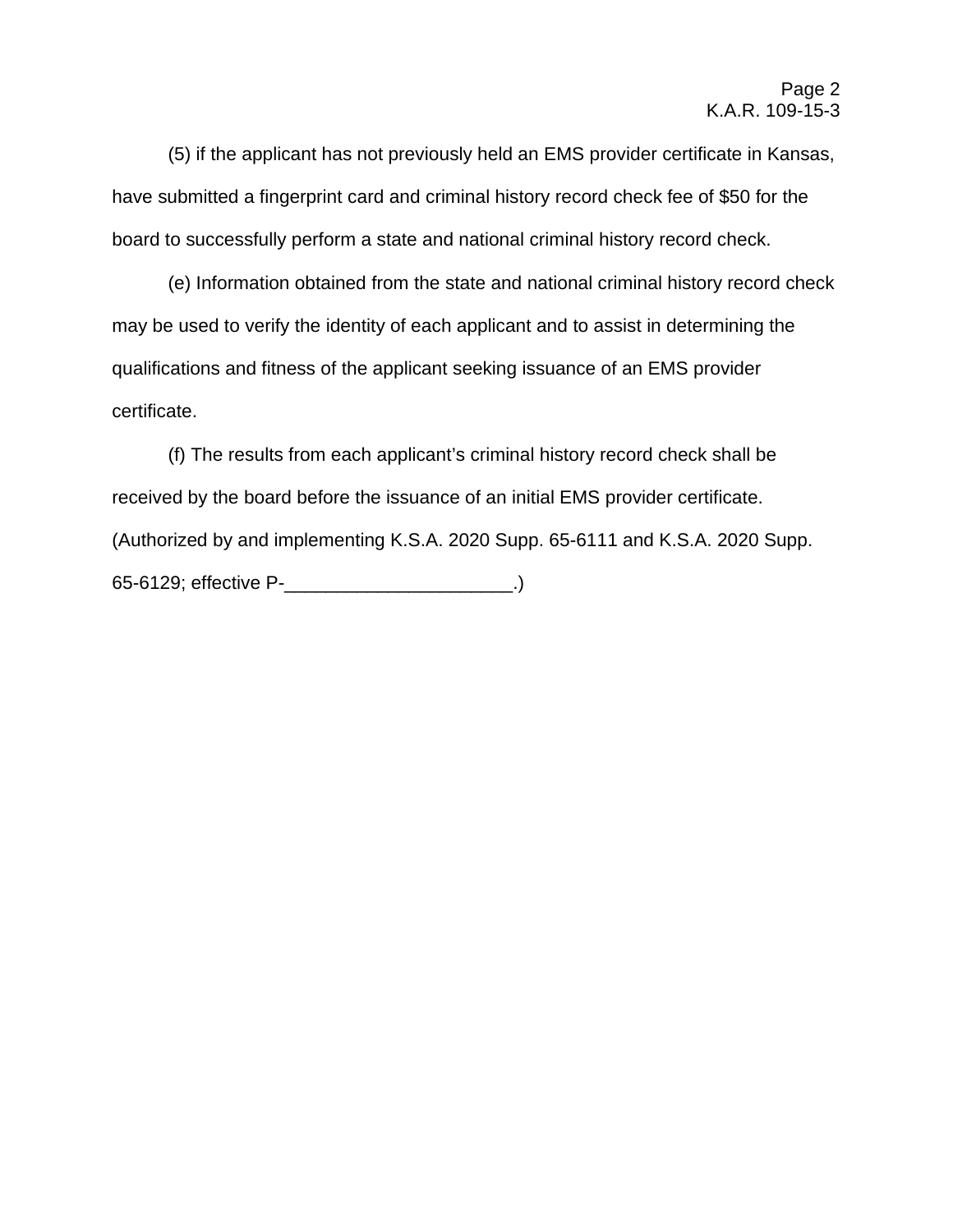#### **Article 17. Sponsoring Organizations**

**109-17-1. Sponsoring organization; general requirements; program manager.** (a) Each sponsoring organization, as defined in K.S.A. 65-6112 and amendments thereto, shall perform the following:

(1) Designate a person as the program manager to serve as an agent of the sponsoring organization;

(2) notify the board of any change in the program manager within seven days of the change;

(3) designate a physician to serve as the medical director of the sponsoring organization;

(4) maintain training program records for at least three years from the last date of class;

(5) develop and maintain a quality management plan;

(6) ensure that EMS training equipment and supplies, including simulation models and empty pharmaceutical packages or containers for pharmaceutical training that are necessary to facilitate the teaching of all psychomotor skills being provided, meet the following requirements:

(A) Are available for use with the class;

(B) are functional, clean, serviceable, and in sufficient quantity to ensure that no more than six students are practicing together on one piece of equipment at any one time; and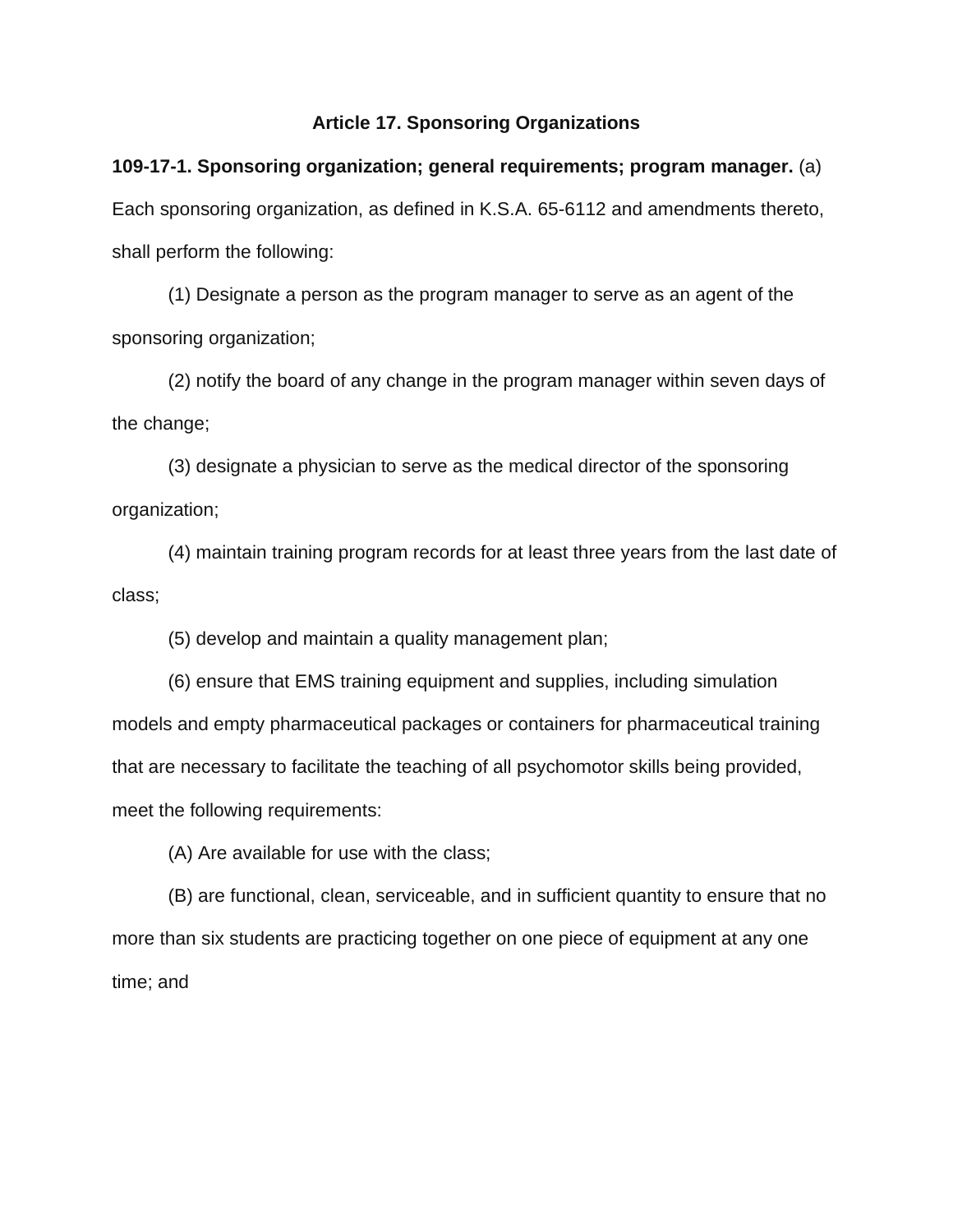(C) are functional, clean, and provided in sufficient quantity for each student to utilize without sharing if the equipment or supplies are for the purpose of protecting the student from exposure to bloodborne or airborne pathogens;

(7) select qualified instructors as determined by training and knowledge of subject matter as follows:

(A) Each didactic instructor and each instructor for medical skills shall possess certification, registration, or licensure in the subject matter or medical skills being taught;

(B) each instructor for nonmedical skills shall have technical training in and shall possess knowledge and expertise in the skill being taught;

(C) each instructor of clinical training being conducted in a clinical health care facility shall be a licensed physician or a licensed professional nurse; and

(D) each instructor of field internship training being conducted with a prehospital emergency medical service shall be an emergency medical services provider certified at or above the level of training being conducted; and

(8) maintain records of all individuals used as instructors or lab assistants to provide training for at least three years from the last date of class. These records shall include the following:

(A) The individual's name and qualifications;

(B) the subject matter that the individual taught, assisted in teaching, or evaluated;

(C) the dates on which the individual instructed, assisted, or evaluated; and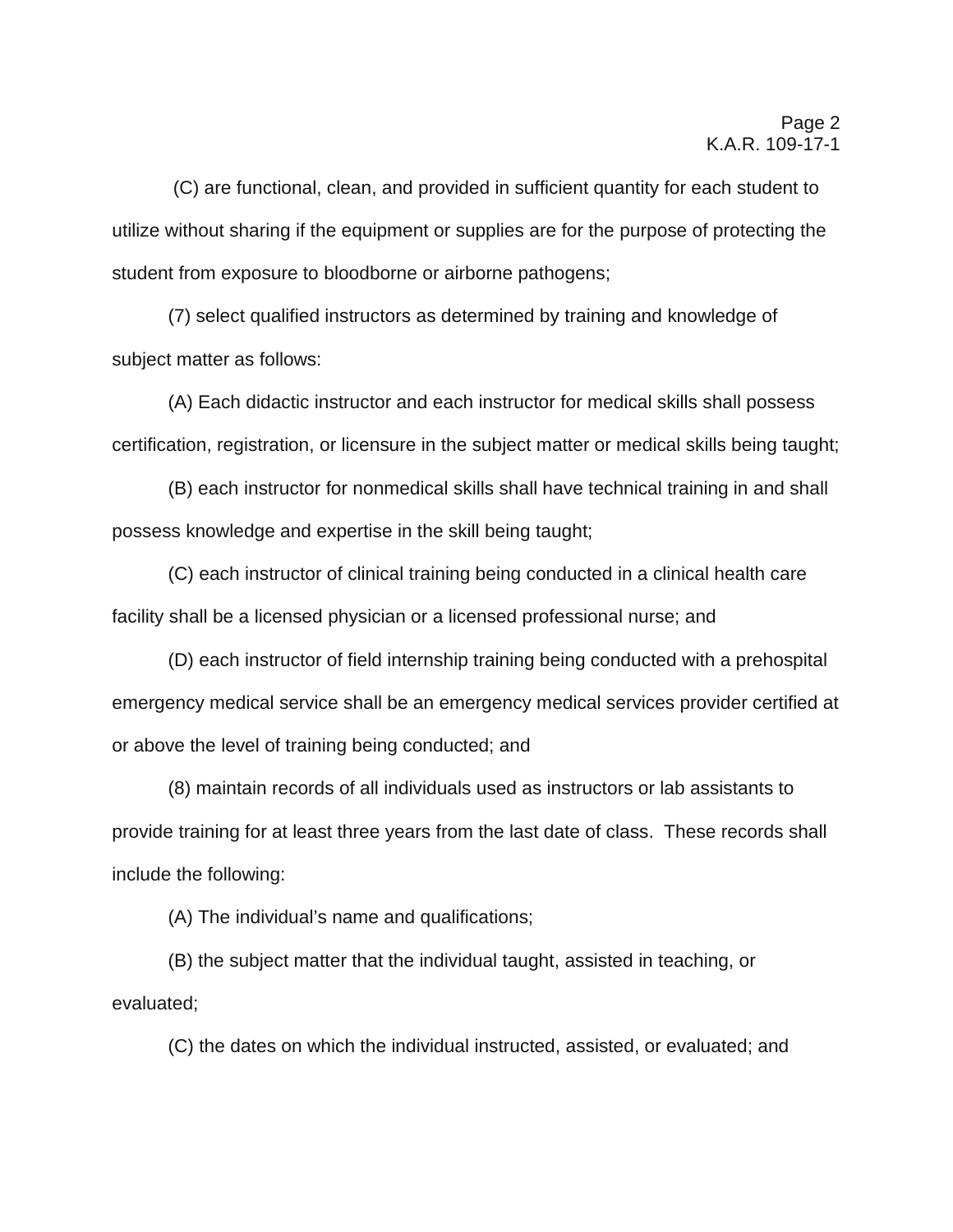(D) the students' evaluation of the individual.

(b) Each program manager shall meet the following requirements:

(1) Be responsible for the EMS education provided by the sponsoring organization;

(2) be available to the board regarding regulatory and emergency matters;

(3) be responsible for maintaining a current list of the sponsoring organization's qualified instructors;

(4) submit written notification of each addition or removal of a qualified instructor to the board within seven days of the addition or removal;

(5) submit written notification and the content of each change in the quality management plan to the board no later than seven days after the effective date of the change;

(6) submit written notification and the content of each change in the long-term provider continuing education program management plan to the board no later than seven days after the effective date of the change;

(7) submit written notification of any known resignation, termination, incapacity, or death of a medical director once known and the plans for securing a new medical director to the board; and

(8) submit written notification of each change in the medical director to the board within seven days of the change. (Authorized by K.S.A. 2020 Supp. 65-6110; implementing K.S.A. 2020 Supp. 65-6111; effective P-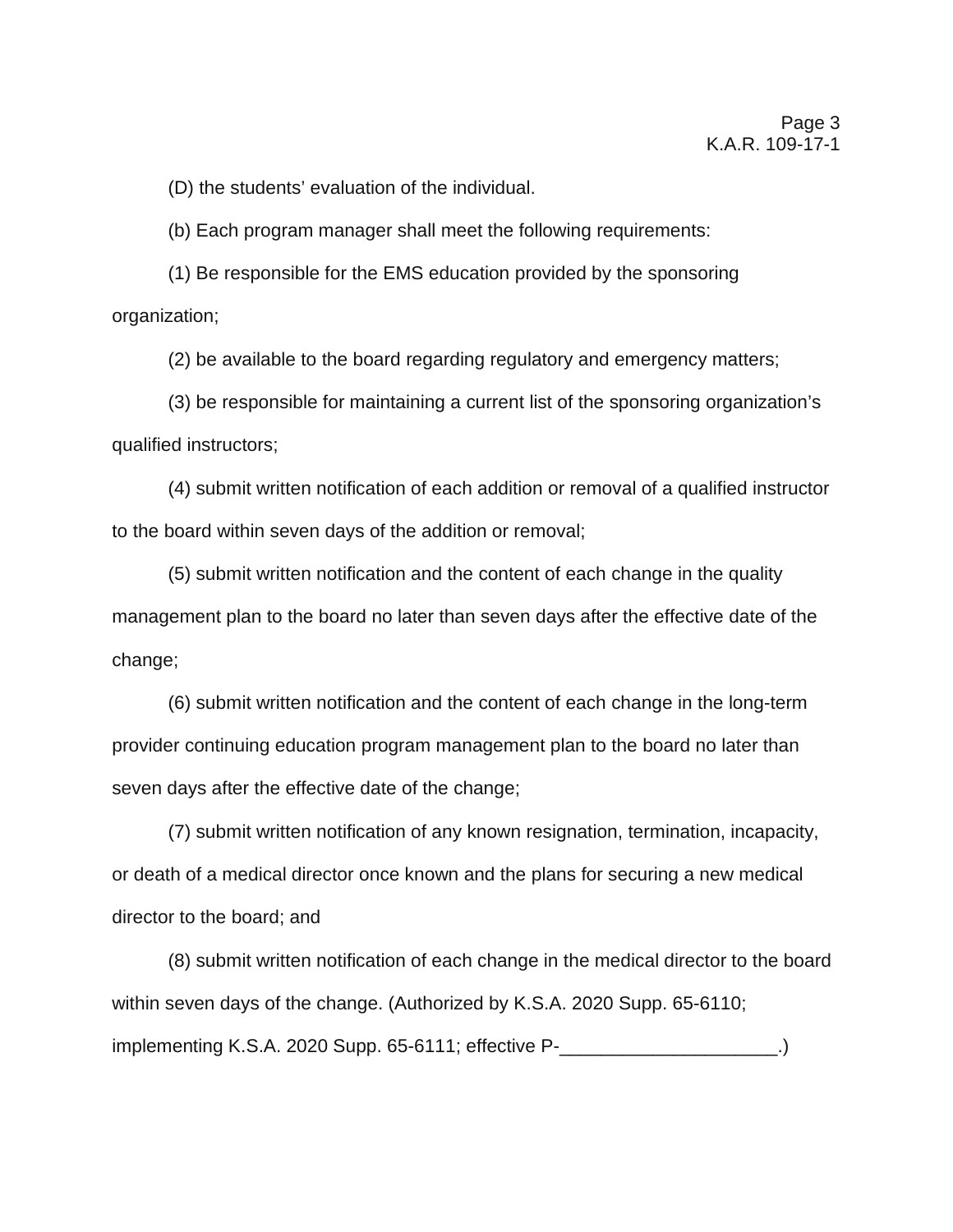#### **109-17-2. Sponsoring organization; application for approval; approval renewal.** (a)

Each applicant for sponsoring organization approval shall indicate the EMS education that the applicant requests to provide as one or both of the following:

(1) Initial course of instruction; and

(2) continuing education.

(b) All sponsoring organization approval application and renewal forms shall be submitted in a format required by the executive director.

(c) Each applicant that submits an insufficient initial application or renewal application for a sponsoring organization approval shall have 30 days to correct all identified deficiencies and submit a sufficient application. If the applicant or operator fails to correct the deficiencies and submit a sufficient application, the application may be considered by the board as withdrawn.

(d) Each initial application for sponsoring organization approval shall meet the following requirements:

(1) Designate a program manager;

(2) designate a medical director;

(3) designate an office address where all training program records shall be maintained;

(4) provide a list of training equipment and supplies, or a copy of each equipment-sharing agreement, necessary to support training requirements; and

(5) provide a copy of the quality management plan, as defined in K.A.R. 109-1-1.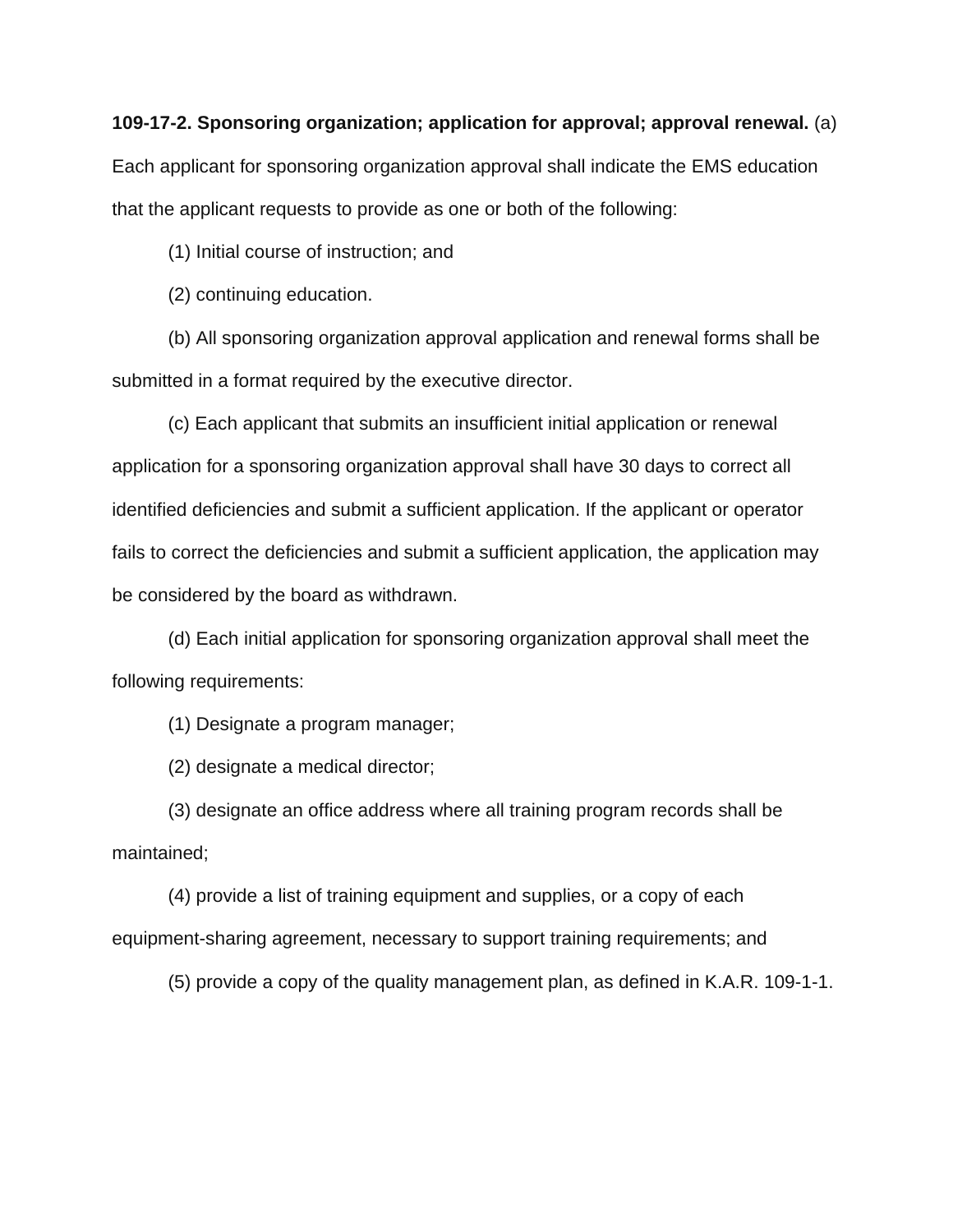(e) Each sponsoring organization approval shall expire on April 30 of each year. Any approval may be renewed annually in accordance with this regulation.

(f) Each renewal application for sponsoring organization approval shall affirm that the following information is current and accurate:

(1) Personnel affiliated with the sponsoring organization, including the program manager, medical director, and qualified instructors;

(2) the EMS education that the sponsoring organization requests approval to provide;

(3) the business address where all training program records shall be maintained;

(4) list of training equipment and supplies, or a copy of each equipment-sharing agreement, necessary to support training requirements;

(5) quality management plan; and

(6) all of the following that are applicable to the sponsoring organization:

(A) Initial course of instruction course policies;

(B) clinical and field training agreements; and

(C) long-term provider continuing education program management plan.

(Authorized by K.S.A. 2020 Supp. 65-6110; implementing K.S.A. 2020 Supp. 65-6111;

effective P-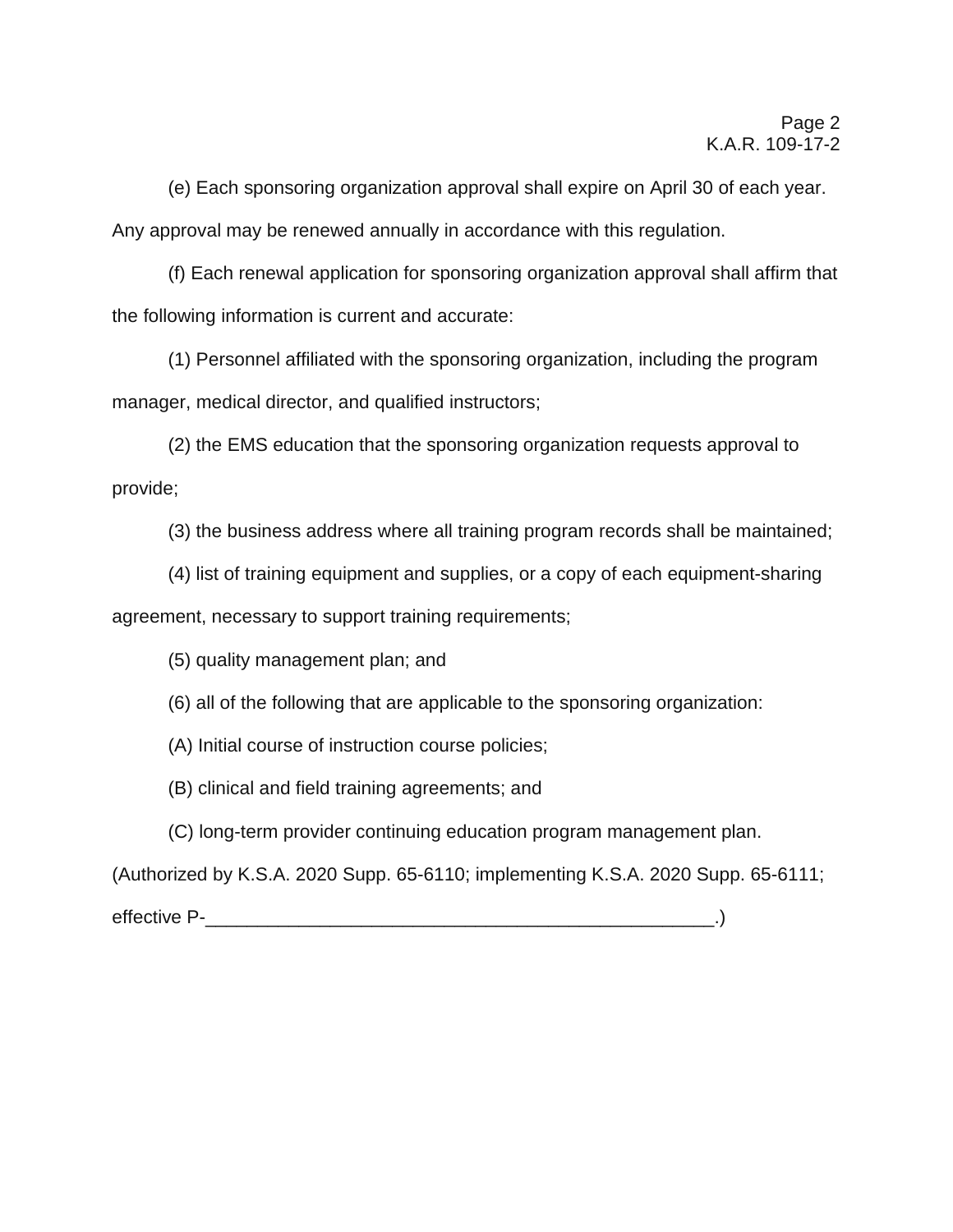**109-17-3. Sponsoring organization; initial course of instruction.** (a) Any sponsoring organization may conduct an approved initial course of instruction through in-person instruction or distance learning, or a combination of both.

(b) Each sponsoring organization shall provide an enrollment roster listing each student enrolled in the course to the executive director within 20 days of the date of the first scheduled class session.

(c) Each sponsoring organization providing an initial course of instruction shall permit each student and the board access at each scheduled class session for inperson inspection of the course syllabus and all policies or documents addressing the following:

- (1) Student evaluation of course;
- (2) student attendance;
- (3) student discipline;
- (4) student and participant safety;
- (5) student requirements for successful course completion;
- (6) Kansas requirements for certification;
- (7) student dress and hygiene;
- (8) student progress conferences;
- (9) equipment use;
- (10) infection control; and

(11) acknowledgement of the commitment to provide the support as defined in the course curriculum from each of the following: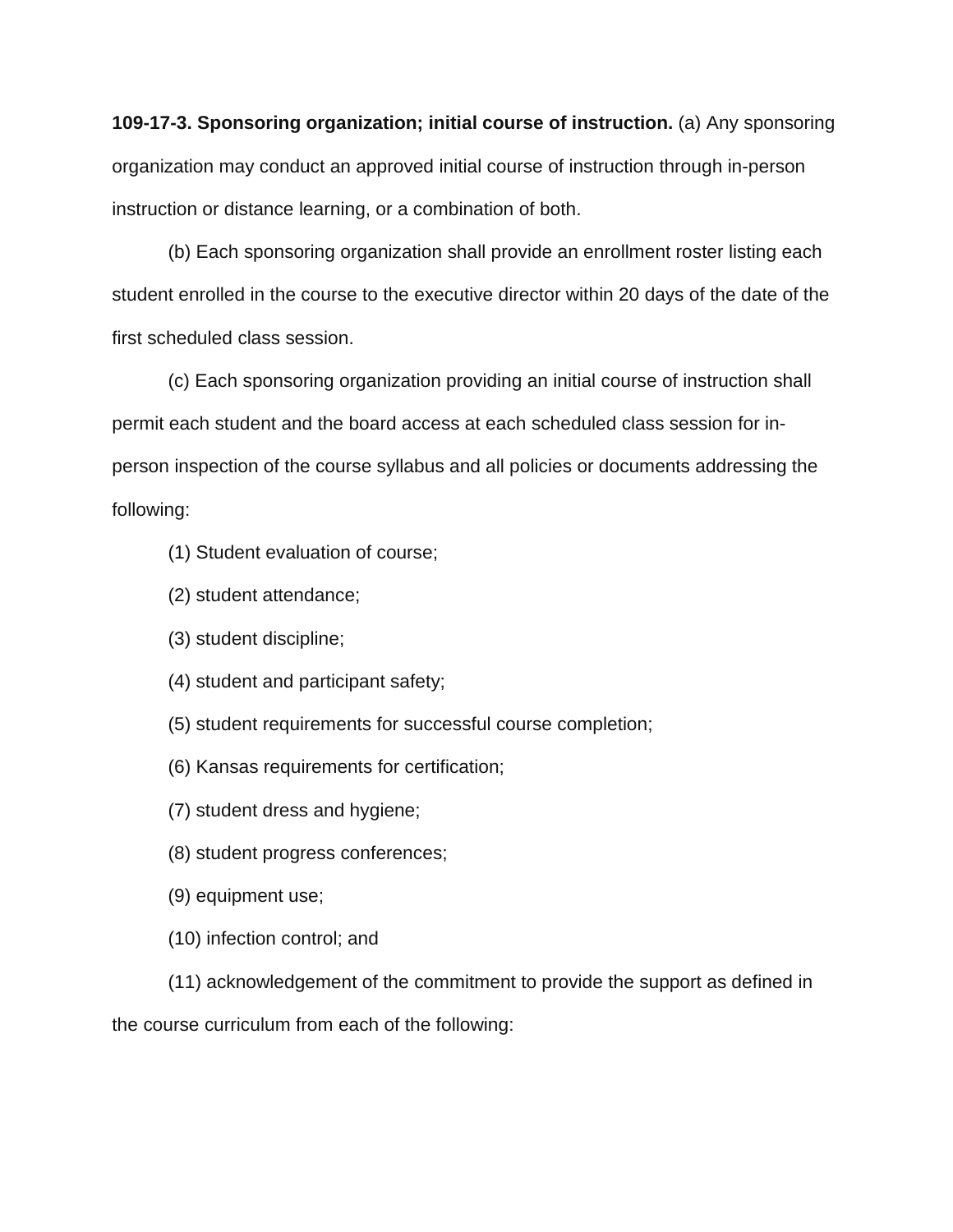(A) Educational medical director;

(B) ambulance service director for each ambulance service utilized for field training; and

(C) administrator of each medical facility utilized for clinical training.

(d) The course syllabus shall include at least the following information:

(1) A summary of course goals and objectives;

(2) student prerequisites, if any, for admission into the course;

(3) instructional and any other materials required to be purchased by the student;

(4) a description of the clinical and field training requirements, if applicable; and

(5) instructor information, which shall include the following:

(A) Instructor name;

(B) office hours or hours available for consultation; and

(C) instructor electronic-mail address.

(e) Each sponsoring organization providing an initial course of instruction shall provide confirmation of each student's successful course completion to the board.

(f) Each sponsoring organization shall schedule a psychomotor skills examination for the student's initial examination as specified in K.A.R. 109-8-2.

(g) Each sponsoring organization shall maintain the following course records for each initial course of instruction for at least three years from the last date of class:

(1) Course syllabus;

(2) all policies or documents addressing the listed items in subsection (c);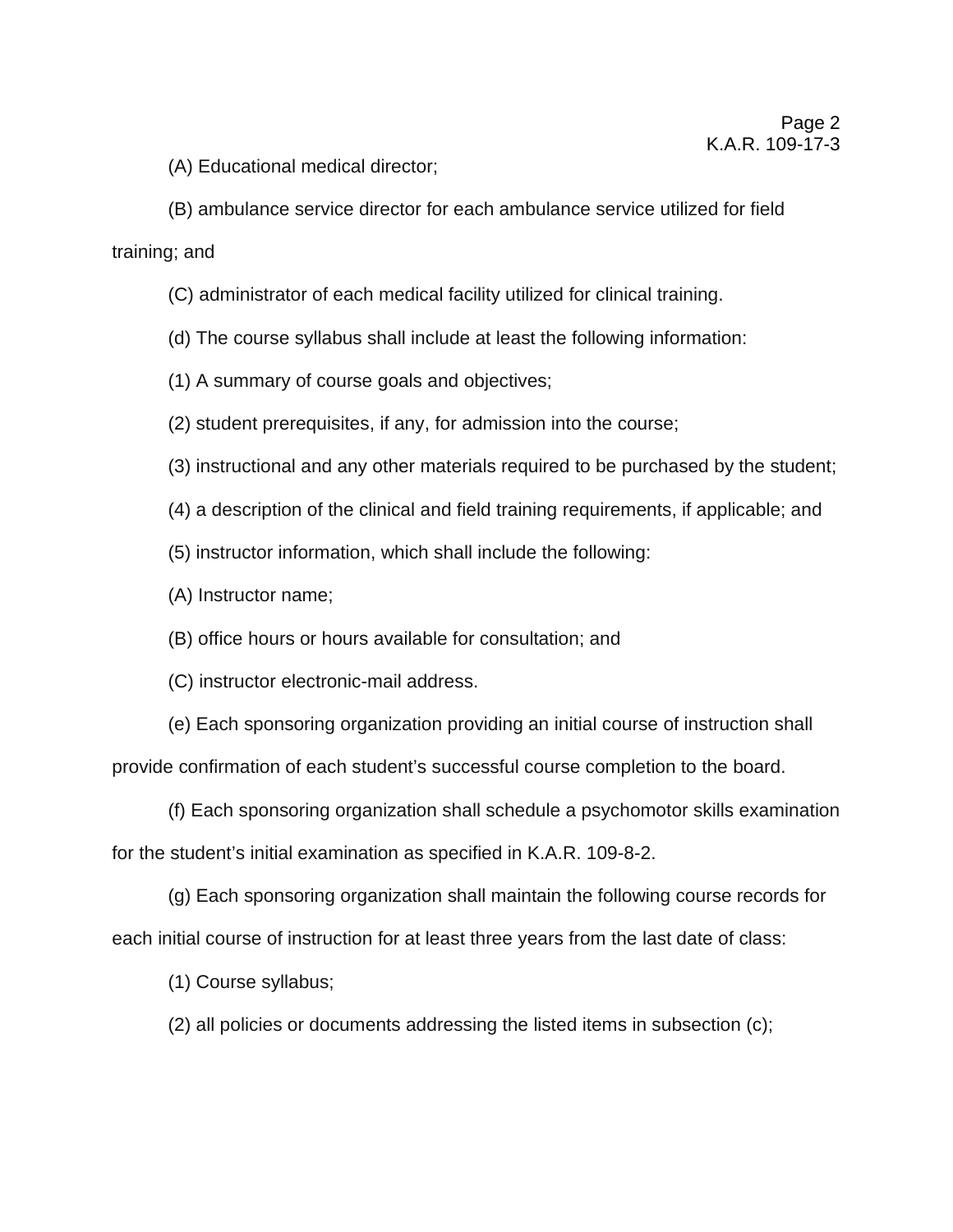(3) student attendance;

(4) student grades;

(5) student conferences;

(6) course curriculum;

(7) lesson plans for all lessons;

(8) clinical training objectives;

(9) field training objectives;

(10) completed clinical and field training preceptor evaluations for each student;

(11) a copy of each student's psychomotor skills evaluations;

(12) a completed copy of each student's evaluations of each course, all instructors for the course, and all lab instructors for the course; and

(13) a completed copy of the outcome assessment and outcome analyses tools used for the course that address at least the following:

(A) Each student's ability to perform competently in a simulated or actual field situation, or both; and

(B) each student's ability to integrate cognitive and psychomotor skills to appropriately care for sick and injured patients.

(h) Each sponsoring organization providing initial courses of instruction shall maintain an average pass rate of at least 70 percent on the cognitive examination for certification at each level of certification that the sponsoring organization instructs for all attempts made by the students in the preceding calendar year. Each sponsoring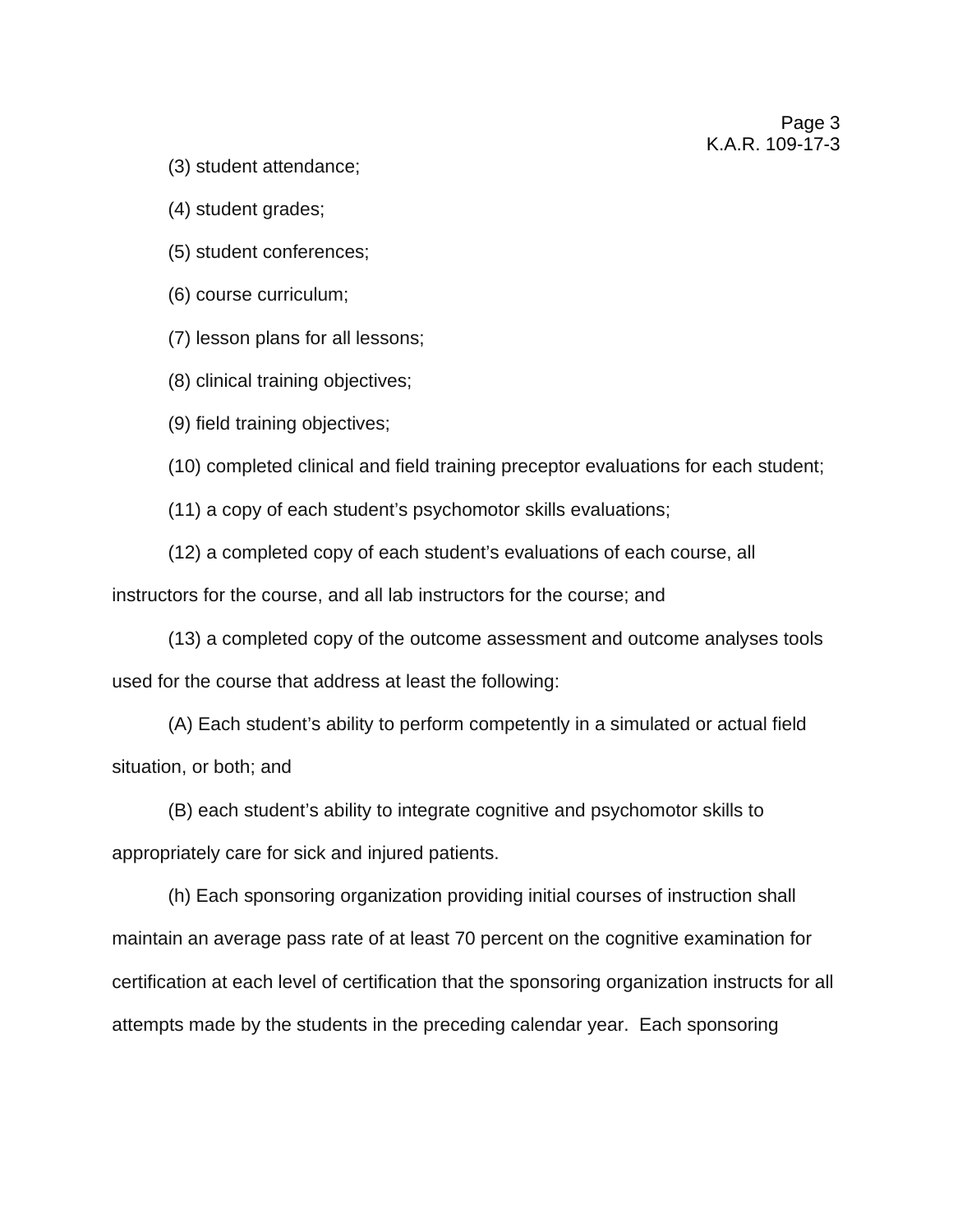organization that fails to meet or exceed this average pass rate shall submit to the board a plan for ensuring that future cognitive examination pass rates meet or exceed this average no later than March 1.

(i) Any sponsoring organization may allow a student to enroll late in an initial course of instruction upon submitting to the executive director a make-up schedule that includes the provision of educational standards that the late enrollee missed, within seven days of the student's enrollment.

(j) Each sponsoring organization providing a paramedic initial course of instruction shall provide one of the following:

(1) Evidence that the sponsoring organization has been issued and maintains a current letter-of-review from the committee on accreditation of educational programs for emergency medical services professions; or

(2) evidence that the sponsoring organization holds accreditation from the committee on accreditation of allied health education programs.

(k) Each sponsoring organization shall provide any course documentation requested by the executive director within 30 days of the request.

(l) Violation of any provision of this regulation may subject the sponsoring organization to a civil fine and may result in a suspension of sponsoring organization approval. (Authorized by K.S.A. 2020 Supp. 65-6110; implementing K.S.A. 2020 Supp. 65-6111; effective P- \_\_\_\_\_\_\_\_\_\_\_\_\_\_\_\_\_\_\_\_\_\_\_\_\_\_\_\_\_\_\_\_\_\_\_\_\_\_\_\_\_.)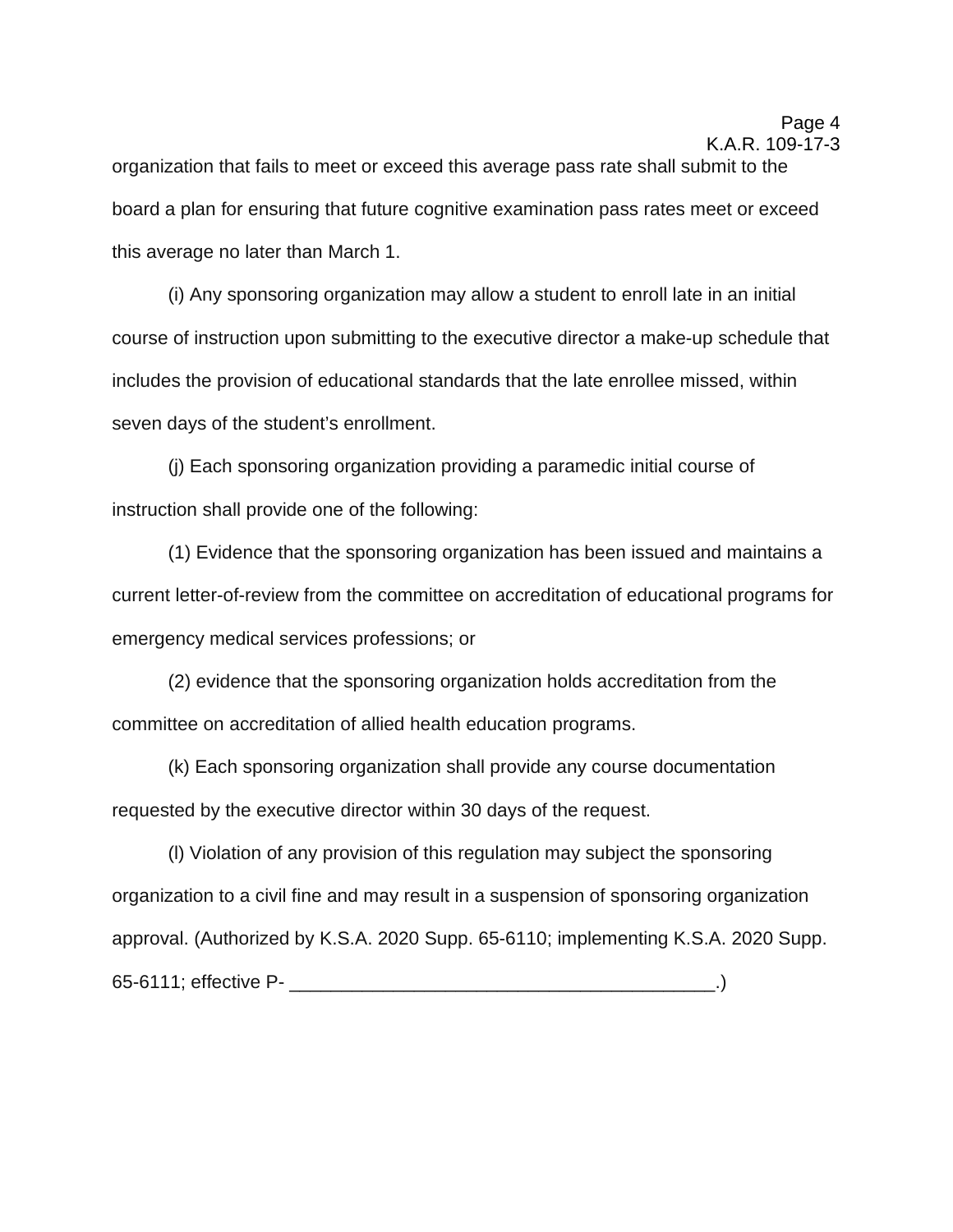**109-17-4. Sponsoring organization; continuing education.** (a) Any sponsoring organization may provide prior-approved continuing education as a long-term provider or a single-program provider through in-person instruction or distance learning, or a combination of both.

(b) Each sponsoring organization providing prior-approved continuing education shall submit a training report on a form provided by the board.

(c) The training report shall include the following:

(1) The date or dates, title, and location of the class;

(2) a list of all qualified instructors used in the class;

(3) the name and certification number of each attendee; and

(4) the amount of continuing education awarded to each attendee.

(d) Each sponsoring organization shall maintain the following course records for

each prior-approved continuing education class for at least three years from the last date of class:

(1) Course educational objectives;

(2) completed course attendance sheet;

(3) a completed copy of each student's evaluation of the class and each

instructor; and

(4) a copy of the submitted training report.

(e) Each completed course attendance sheet shall have the name and signature of each attendee of the prior-approved continuing education class.